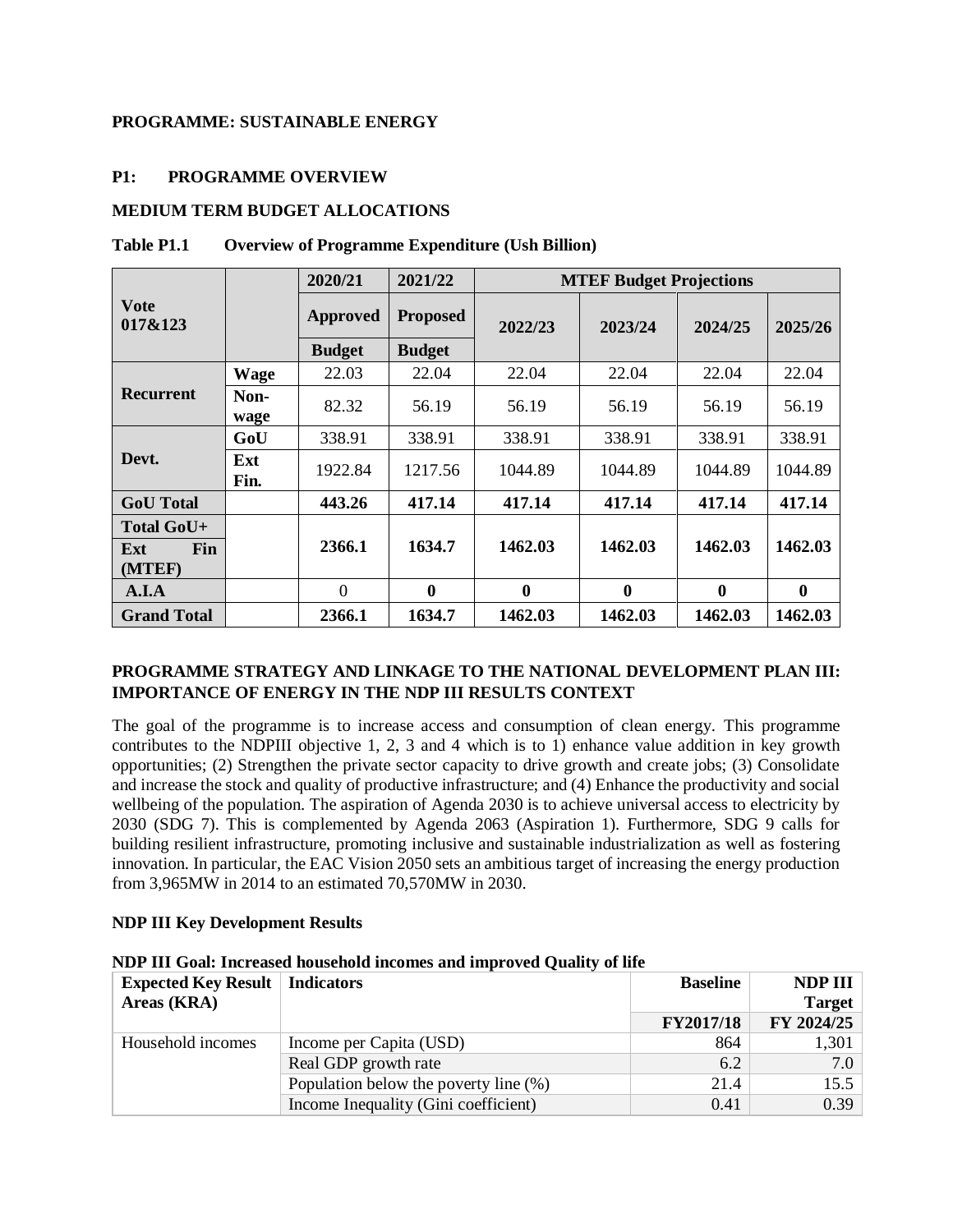|                 | Gender Inequality Index (GII)              | 0.531   | 0.50    |
|-----------------|--------------------------------------------|---------|---------|
|                 | Share of working population $(\%)$         | 79.0    | 87.2    |
|                 | Share of national labor force employed (%) | 47.5    | 52.4    |
|                 | Net annual no. of jobs created             | 507,471 | 601,298 |
| Quality of life | Population growth rate (%)                 | 3.0     | 2.5     |
|                 | Human Development Index Score              | 0.52    |         |
|                 | Homicide rate per 100,000 people           |         | 8.7     |

## **NDP III Objective 3: Consolidate & increase stock and quality of Productive Infrastructure**

| <b>Expected Key Targets</b>     |                                          | <b>Baseline</b><br>FY2017/18 | <b>NDP III Target</b><br>FY 2024/25 |
|---------------------------------|------------------------------------------|------------------------------|-------------------------------------|
| Energy generation capacity (MW) |                                          | 984                          | 3,500                               |
| electricity<br>Access to        | Households with access                   | 21                           | 60                                  |
| $(\%)$                          | Gazetted IBPs with access to 132KV line) |                              |                                     |
| Cost of electricity (USD        | Residential                              | 23                           |                                     |
| cents)                          | Industrial (large)                       | 9.8                          |                                     |
|                                 | Industrial (Extra-large)                 | 8                            |                                     |
|                                 | Commercial                               | 17                           |                                     |

## **NDP III Objective 4: Increase productivity and wellbeing of Population**

| <b>Expected Key Targets</b>              | <b>Baseline FY2017/18</b> | NDP III Target FY 2024/25 |
|------------------------------------------|---------------------------|---------------------------|
| Electricity consumption per capita (Kwh) | 100                       | 578                       |

## **NDP III Objective 5: Strengthen the role of the State in development**

| <b>Expected Key Targets</b>                                                    | <b>Baseline</b><br><b>FY2017/18</b> | NDP III Target FY 2024/25 |
|--------------------------------------------------------------------------------|-------------------------------------|---------------------------|
| Electricity to USD 5 cents for all processing and<br>manufacturing enterprises |                                     |                           |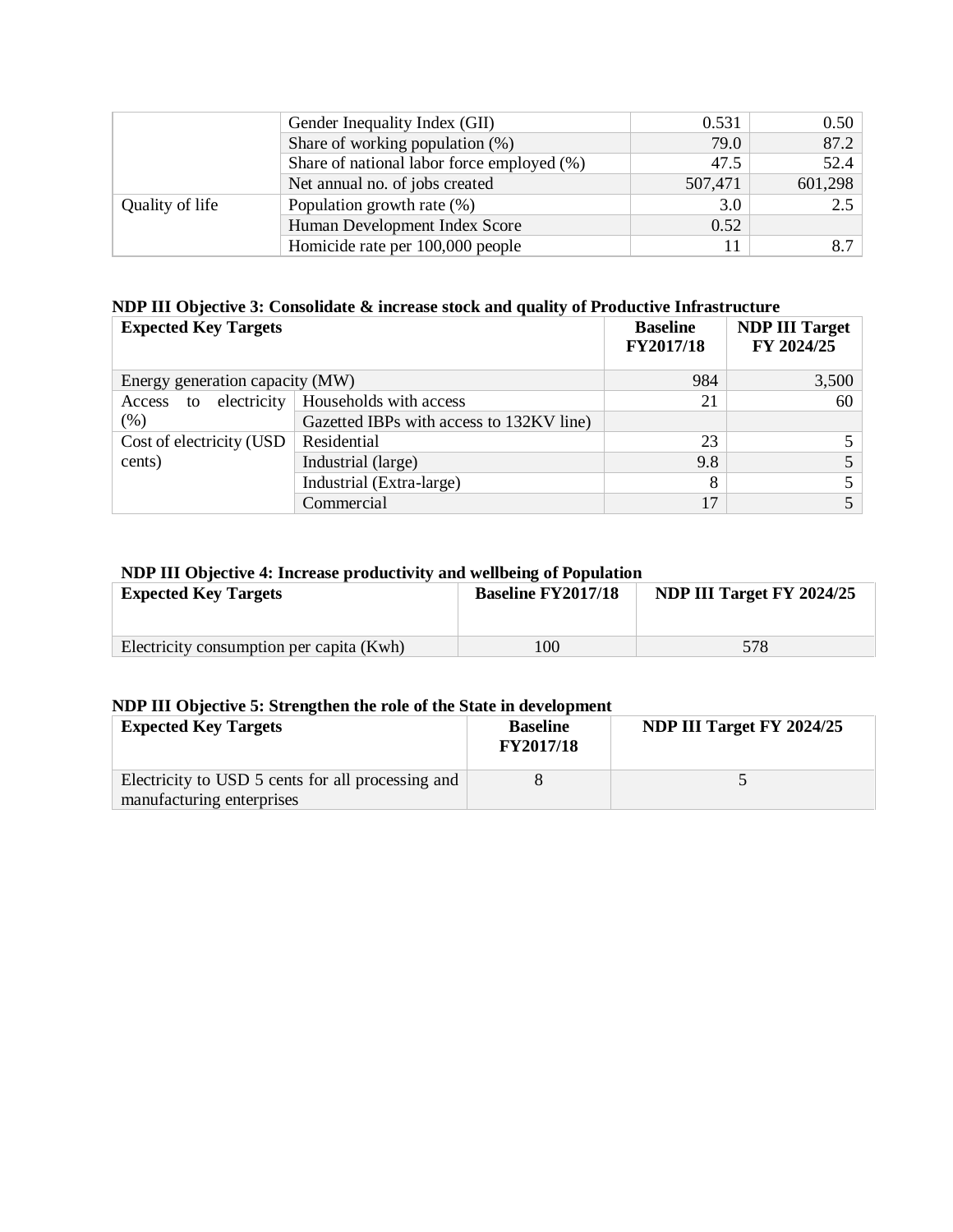# **Table P1.2 PROGRAMME OUTCOMES AND OUTCOME INDICATORS**

|                                                                                      | <b>Programme Outcome 1:</b> Increased Electricity Access                       |                  |                            |         |         |         |                |  |
|--------------------------------------------------------------------------------------|--------------------------------------------------------------------------------|------------------|----------------------------|---------|---------|---------|----------------|--|
|                                                                                      | Programme Objectives contributed to by the Programme Outcome:                  |                  |                            |         |         |         |                |  |
|                                                                                      | Increase access and utilization of electricity                                 |                  |                            |         |         |         |                |  |
|                                                                                      | Increased electricity consumption                                              |                  |                            |         |         |         |                |  |
| <b>Performance Targets</b>                                                           |                                                                                |                  |                            |         |         |         |                |  |
|                                                                                      | <b>Programme Outcome Indicators</b>                                            | <b>Base year</b> | <b>Baseline</b>            | 2021/22 | 2022/23 | 2023/24 | 2024/25        |  |
|                                                                                      | Percentage of households with access to electricity                            | 24               | 50                         | 55      | 60      | 65      | 70             |  |
|                                                                                      | Primary energy consumption (million tonnes of oil equivalent)                  | 15.20            | 16.0                       | 17.0    | 18.0    | 19.0    | 21.74          |  |
|                                                                                      | Transmission capacity of High voltage <sup>1</sup> transmission lines (km)     | 2,354            | 2,600                      | 3,000   | 3,400   | 3,800   | 4,354          |  |
| Grid reliability (%)                                                                 |                                                                                | 80               | 90                         | 98      | 98      | 98      | 98             |  |
| Unit cost of                                                                         | Medium industrial consumers                                                    | 15.6             | 12                         | 10      | 8       | $\tau$  | 5              |  |
| power                                                                                | Large industrial consumers                                                     | 9.8              | 8                          | 7       | 6.7     | 5.5     | $\overline{5}$ |  |
| $(USD)$ -cents                                                                       | Extra-large                                                                    | 8                | $\overline{7}$             | 6.5     | 6.3     | 5.0     | $\overline{5}$ |  |
|                                                                                      | Electricity consumption per capita (kwh per capita)                            | 100              | 150                        | 200     | 300     | 400     | 578            |  |
|                                                                                      | Programme Outcome 2: Increased Energy Generation Capacity                      |                  |                            |         |         |         |                |  |
|                                                                                      | Programme Objectives contributed to by the Programme Outcome:                  |                  |                            |         |         |         |                |  |
|                                                                                      | Increase generation capacity of electricity                                    |                  |                            |         |         |         |                |  |
|                                                                                      | <b>Programme Outcome Indicators</b>                                            |                  | <b>Performance Targets</b> |         |         |         |                |  |
| $(Type\ below)$                                                                      |                                                                                | <b>Base year</b> | <b>Baseline</b>            | 2021/22 | 2022/23 | 2023/24 | 2024/25        |  |
|                                                                                      | Energy generation capacity (MW)                                                | 984              | 1,884                      | 1,990.4 | 2,493.6 | 2,996.8 | 3,500          |  |
|                                                                                      | Programme Outcome 3: Increased consumption of alternative clean cooking energy |                  |                            |         |         |         |                |  |
|                                                                                      | Programme Objectives contributed to by the Programme Outcome:                  |                  |                            |         |         |         |                |  |
|                                                                                      | Increase adoption and use of clean energy                                      |                  |                            |         |         |         |                |  |
| <b>Performance Targets</b><br><b>Programme Outcome Indicators</b>                    |                                                                                |                  |                            |         |         |         |                |  |
| <b>Baseline</b><br>(Type below)<br>2021/22<br>2022/23<br>2023/24<br><b>Base year</b> |                                                                                |                  |                            |         |         | 2024/25 |                |  |
|                                                                                      | % of households and institutions cooking with: (LPG, Biogas, Solar             | 0.8              | 2.0                        | 4.0     | 6.0     | 8.0     | 10.0           |  |
| thermal applications, etc.)                                                          |                                                                                |                  |                            |         |         |         |                |  |
|                                                                                      | Share of clean energy used for cooking                                         | 15               | 20                         | 25      | 30      | 40      | 50             |  |
|                                                                                      | Share of biomass Energy used for cooking (%)                                   | 85               | 80                         | 75      | 70      | 60      | 50             |  |

<sup>&</sup>lt;sup>1</sup> High voltage refers to 132kV-400kV

 $\overline{a}$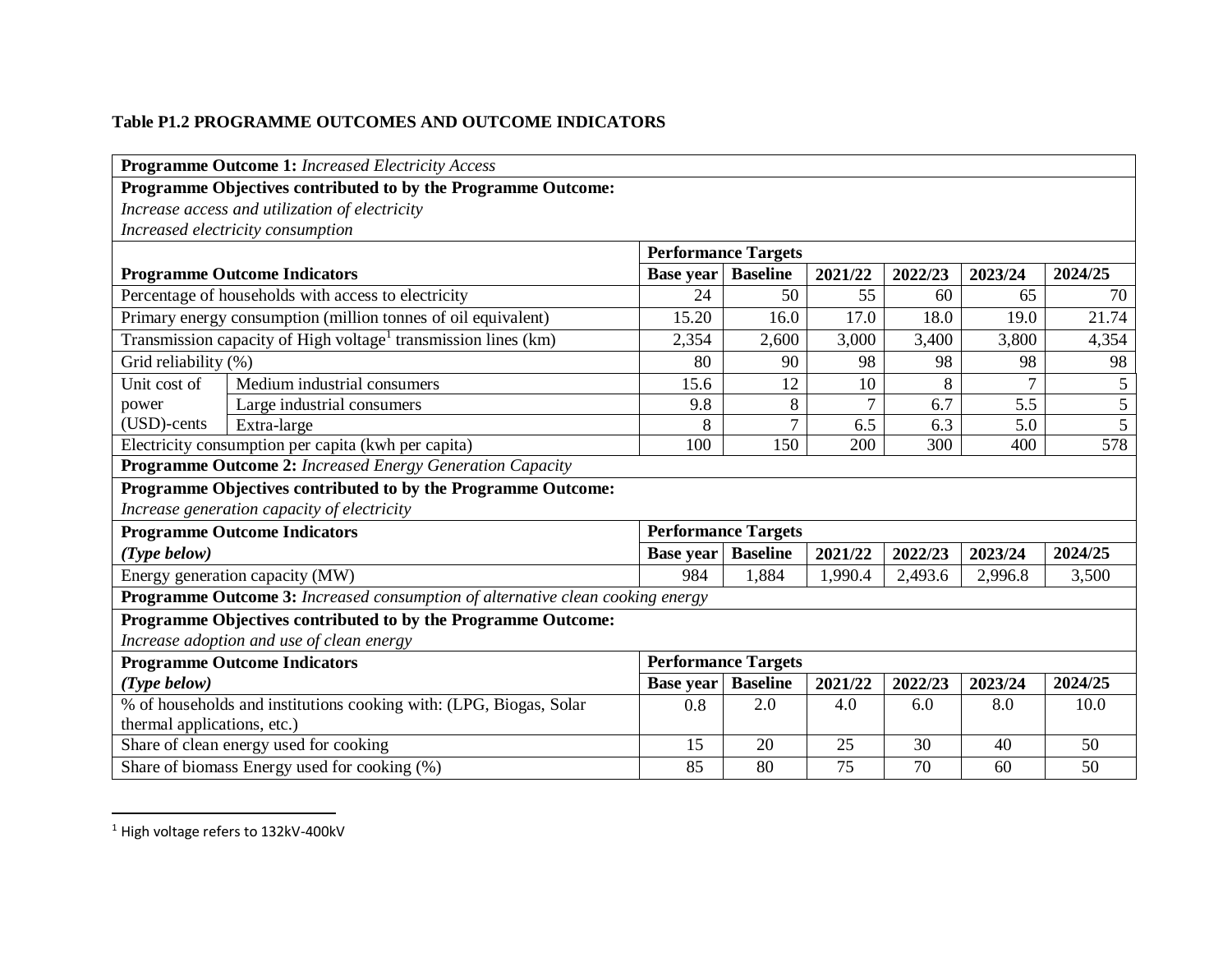| <b>Programme Outcome 4:</b> Efficient energy utilization           |                  |                            |         |         |         |         |  |  |
|--------------------------------------------------------------------|------------------|----------------------------|---------|---------|---------|---------|--|--|
| Programme Objectives contributed to by the Programme Outcome:      |                  |                            |         |         |         |         |  |  |
| Promote utilization of energy efficient practices and technologies |                  |                            |         |         |         |         |  |  |
| <b>Programme Outcome Indicators</b>                                |                  | <b>Performance Targets</b> |         |         |         |         |  |  |
| (Type below)                                                       | <b>Base year</b> | <b>Baseline</b>            | 2021/22 | 2022/23 | 2023/24 | 2024/25 |  |  |
| MW of energy saved                                                 | 6.4              | 7.7                        | 9.2     | 11.1    | 13.3    | 15.9    |  |  |
| Energy losses (%): Transmission and Distribution                   | 19.6             | 16.01                      | 15.26   | 14.26   | 13.97   | 13.22   |  |  |
| % of energy wasted (Transmission and Distribution)                 | 19.6             | 16.01                      | 15.26   | 14.26   | 13.97   | 13.22   |  |  |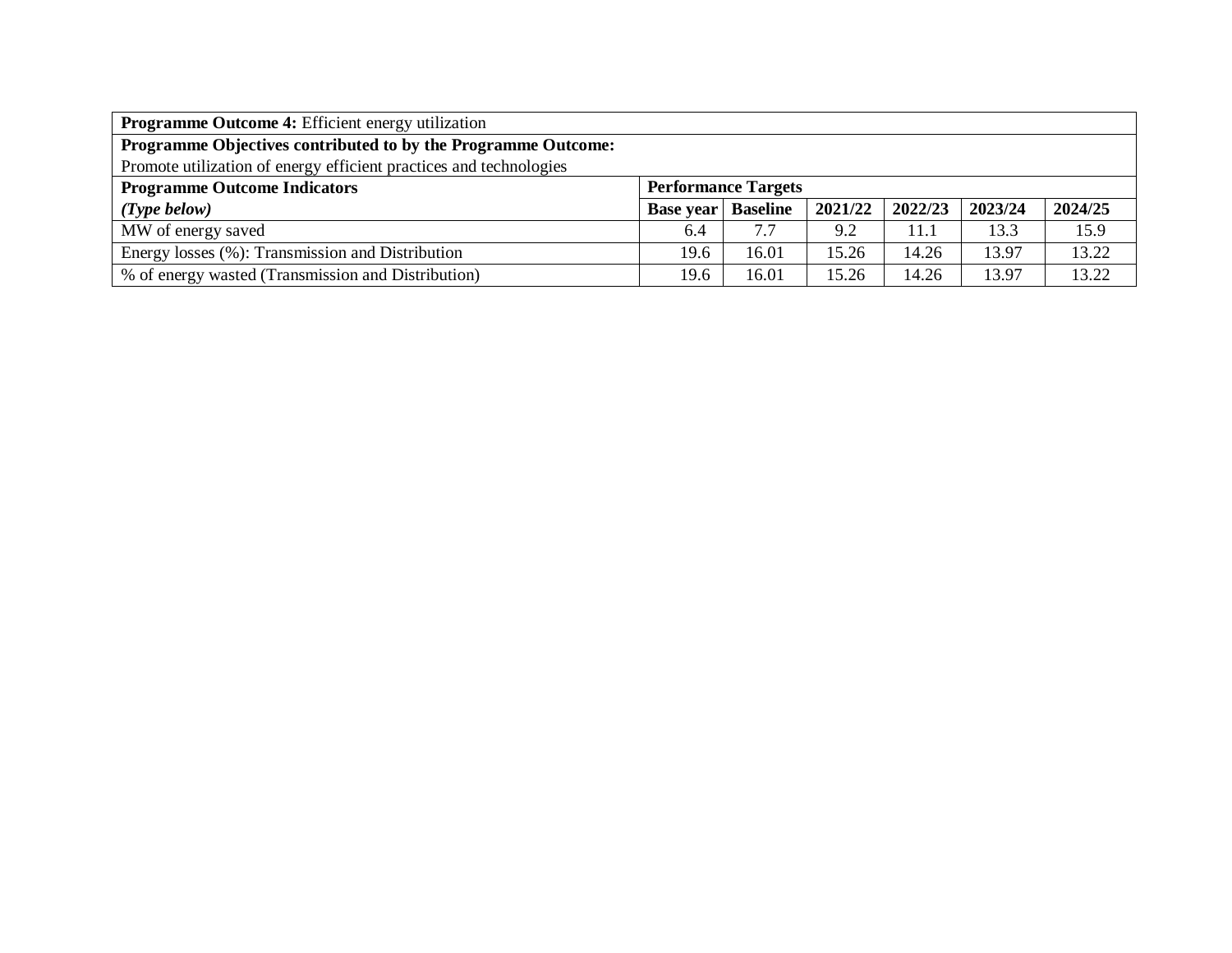# **P2: INTERMEDIATE OUTCOMES, OUTCOME INDICATORS AND PROPOSED BUDGET ALLOCATIONS ALIGNED TO THE NDP**

# **Table P 2.1 Intermediate Outcomes and Outcome Indicators aligned to the NDP**

| <b>Sub Programme: Electricity Generation</b>                      |                     |                             |           |         |         |         |         |         |  |  |
|-------------------------------------------------------------------|---------------------|-----------------------------|-----------|---------|---------|---------|---------|---------|--|--|
| Sub Programme Objectives contributed to by the Programme Outcome: |                     |                             |           |         |         |         |         |         |  |  |
| Increase generation capacity of electricity                       |                     |                             |           |         |         |         |         |         |  |  |
| <b>Intermediate Outcome:</b>                                      |                     |                             |           |         |         |         |         |         |  |  |
| Increased energy generation capacity                              |                     |                             |           |         |         |         |         |         |  |  |
| <b>Objective</b>                                                  | <b>Intermediate</b> | <b>Intermediate Outcome</b> | Baseline  |         |         | Targets |         |         |  |  |
|                                                                   | <b>Outcome</b>      | <b>Indicators</b>           | FY2017/18 | 2020/21 | 2021/22 | 2022/23 | 2023/24 | 2024/25 |  |  |
| Increase generation                                               | Increased energy    | Energy generation           | 984       | 1,884   | 1,990.4 | 2,493.6 | 2,996.8 | 3,500   |  |  |
| capacity of                                                       | generation          | capacity (MW)               |           |         |         |         |         |         |  |  |
| electricity                                                       | capacity            |                             |           |         |         |         |         |         |  |  |

| <b>Sub Programme: Transmission and Distribution</b>     |                                 |                                                                         |           |         |         |         |         |         |
|---------------------------------------------------------|---------------------------------|-------------------------------------------------------------------------|-----------|---------|---------|---------|---------|---------|
|                                                         |                                 | Sub Programme Objectives contributed to by the Programme Outcome:       |           |         |         |         |         |         |
| Increase access and utilization of electricity          |                                 |                                                                         |           |         |         |         |         |         |
| <b>Intermediate Outcome:</b>                            |                                 |                                                                         |           |         |         |         |         |         |
| Increased electricity access                            |                                 |                                                                         |           |         |         |         |         |         |
| <b>Reduction in Electricity Cost</b>                    |                                 |                                                                         |           |         |         |         |         |         |
| Objective                                               | <b>Intermediate</b>             | <b>Intermediate Outcome</b>                                             | Baseline  | Targets |         |         |         |         |
|                                                         | <b>Outcome</b>                  | <b>Indicators</b>                                                       | FY2017/18 | 2020/21 | 2021/22 | 2022/23 | 2023/24 | 2024/25 |
| 1. Increase access<br>and utilization<br>of electricity | Increased<br>electricity access | 1.1 Percentage of<br>households with access<br>to electricity           | 24        | 50      | 55      | 60      | 65      | 70      |
|                                                         |                                 | 1.2 Primary energy<br>consumption (million<br>tonnes of oil equivalent) | 15.20     | 16.0    | 17.0    | 18.0    | 19.0    | 21.74   |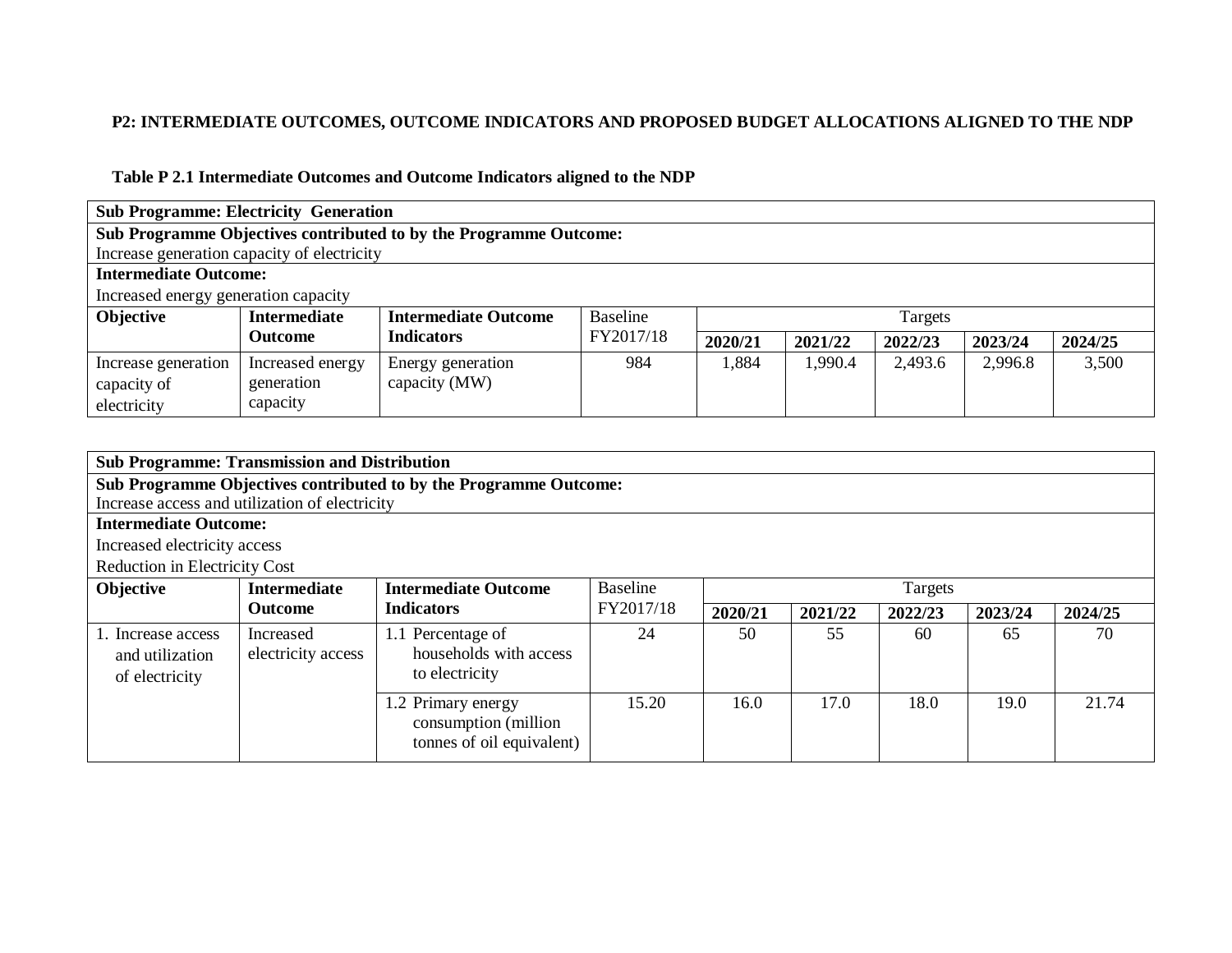|                                         |                                            | 1.3 Transmission capacity<br>of High voltage <sup>2</sup><br>transmission lines (km) | 2,354 | 2,600 | 3,000 | 3,400 | 3,800 | 4,354 |
|-----------------------------------------|--------------------------------------------|--------------------------------------------------------------------------------------|-------|-------|-------|-------|-------|-------|
|                                         |                                            | 1.4 Grid reliability (%)                                                             |       | 90    | 98    | 98    | 98    | 98    |
| Reduction in<br><b>Electricity Cost</b> | Unit cost<br>of power<br>$(USD)$ -         | 1.5 Medium<br>industrial<br>consumers                                                | 15.6  | 12    | 10    | 8     |       |       |
|                                         | cents                                      | 1.6 Large<br>industrial<br>consumers                                                 | 9.8   | 8     |       | 6.7   | 5.5   | 5.    |
|                                         |                                            | 1.7 Extra-large                                                                      | 8     | 7     | 6.5   | 6.3   | 5.0   | 5     |
| 1.8 1.5 Electricity                     | consumption per capita<br>(kwh per capita) | 100                                                                                  | 150   | 200   | 300   | 400   | 578   |       |

|                                        | <b>Sub Programme: Rural electrification</b>   |                                                            |                                                                                  |                                     |                |         |         |         |         |
|----------------------------------------|-----------------------------------------------|------------------------------------------------------------|----------------------------------------------------------------------------------|-------------------------------------|----------------|---------|---------|---------|---------|
|                                        |                                               |                                                            | Sub Programme Objectives: Increase access and utilization of electricity         |                                     |                |         |         |         |         |
|                                        |                                               |                                                            | Intermediate Outcome: Increased electricity access in urban and peri-urban areas |                                     |                |         |         |         |         |
| <b>Intermediate Outcome Indicators</b> |                                               |                                                            | <b>Performance targets</b>                                                       |                                     |                |         |         |         |         |
| Objective                              | <b>Intermediate</b><br><b>Outcomes</b>        | <b>Intermediate</b><br><b>Outcome</b><br><b>Indicators</b> | <b>Actions</b>                                                                   | <b>Baseline</b><br><b>FY2017/18</b> | <b>Targets</b> |         |         |         |         |
|                                        |                                               |                                                            |                                                                                  |                                     | 2020/21        | 2021/22 | 2022/23 | 2023/24 | 2024/25 |
| Increase                               | Increased                                     | MV Length                                                  | <b>Ongoing Projects</b>                                                          | 2,549.92                            | 2,896.66       | 2,534   | 1,200   |         |         |
| access and                             | electricity                                   | LV Length                                                  | <b>Ongoing Projects</b>                                                          | 2,596.47                            | 4,219.21       | 3,514   | 1,500   |         |         |
| utilization<br>of<br>electricity       | access in<br>rural and<br>peri-urban<br>areas | Number                                                     | No of Sub counties electrified                                                   | 82                                  | 182            | 145     | 152     |         |         |
|                                        |                                               | MV Length                                                  | Planned projects                                                                 | 14,677                              | 800            | 2,000   | 2,000   | 2,000   | 2,000   |

<sup>2</sup> High voltage refers to 132kV-400kV

 $\overline{a}$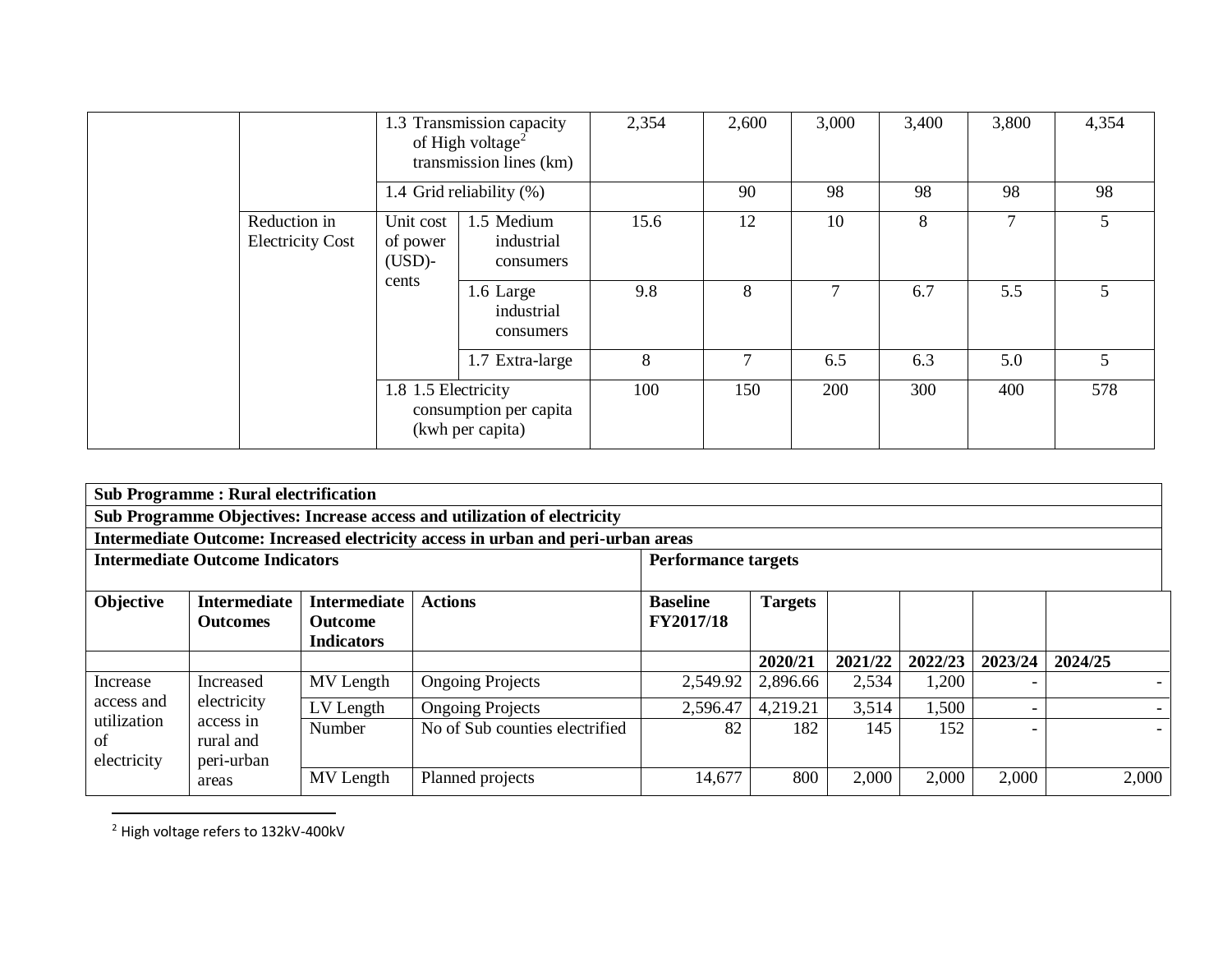| LV Length                             | Planned projects                | 11,609      | 1,000   | 2,500   | 2,500   | 2,500   | 2,500   |
|---------------------------------------|---------------------------------|-------------|---------|---------|---------|---------|---------|
| Number<br>Last Mile                   |                                 | 403,740(ECP | 388,317 | 484,715 | 457,017 | 365,613 | 292,490 |
|                                       | Connections                     | and OBA)    |         |         |         |         |         |
| MV Length                             | <b>Ongoing Evacuation Lines</b> | 189         | 50      | 39      | 100     |         |         |
| LV Length<br>Planned evacuation lines |                                 | 330         | 67      | 38      | 100     | 35      |         |
| Number                                | <b>Quality of Supply</b>        | N/A         |         |         | ∼       |         |         |
| times a line is                       | projects(Inclusive of           |             |         |         |         |         |         |
| maintained.                           | densification)                  |             |         |         |         |         |         |

# **Sub Programme:** Renewable Energy Development

# **Sub Programme Objectives contributed to by the Programme Outcome:**

Increase adoption and use of clean energy

## **Intermediate Outcome:**

Increased consumption of alternative clean cooking energy

| <b>Objective</b>                                | <b>Intermediate</b>                                                              | <b>Intermediate Outcome</b>                                                                              | <b>Baseline</b> | Targets |         |         |         |         |  |
|-------------------------------------------------|----------------------------------------------------------------------------------|----------------------------------------------------------------------------------------------------------|-----------------|---------|---------|---------|---------|---------|--|
|                                                 | <b>Outcome</b>                                                                   | <b>Indicators</b>                                                                                        | FY2017/18       | 2020/21 | 2021/22 | 2022/23 | 2023/24 | 2024/25 |  |
| Increase adoption<br>and use of clean<br>energy | Increased<br><sub>of</sub><br>consumption<br>alternative clean<br>cooking energy | % of households and<br>institutions cooking with:<br>(LPG, Biogas, Solar)<br>thermal applications, etc.) | 0.8             | 2.0     | 4.0     | 6.0     | 8.0     | 10.0    |  |
|                                                 |                                                                                  | Share of clean energy<br>used for cooking                                                                | 15              | 20      | 25      | 30      | 40      | 50      |  |
|                                                 |                                                                                  | Share of biomass Energy<br>used for cooking $(\%)$                                                       | 85              | 80      | 75      | 70      | 60      | 50      |  |

**Sub Programme:** Energy Efficiency and Conservation **Sub Programme Objectives contributed to by the Programme Outcome:**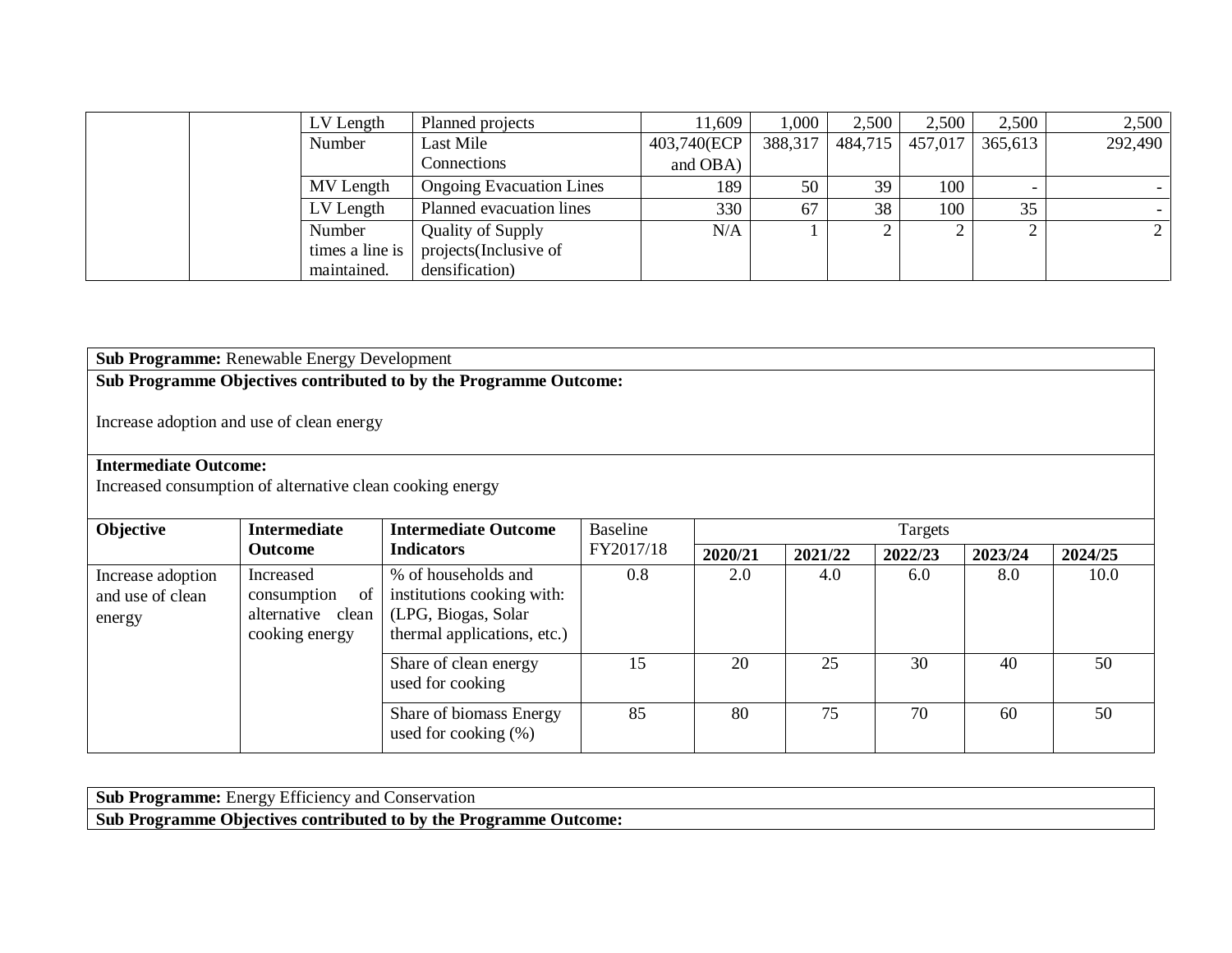|                                                                             |                                    | Promote utilization of energy efficient practices and technologies |                 |         |         |         |         |         |  |  |
|-----------------------------------------------------------------------------|------------------------------------|--------------------------------------------------------------------|-----------------|---------|---------|---------|---------|---------|--|--|
| <b>Intermediate Outcome:</b>                                                |                                    |                                                                    |                 |         |         |         |         |         |  |  |
| Efficient energy utilization                                                |                                    |                                                                    |                 |         |         |         |         |         |  |  |
| Objective                                                                   | <b>Intermediate</b>                | <b>Intermediate Outcome</b>                                        | <b>Baseline</b> |         | Targets |         |         |         |  |  |
|                                                                             | Outcome                            | <b>Indicators</b>                                                  | FY2017/18       | 2020/21 | 2021/22 | 2022/23 | 2023/24 | 2024/25 |  |  |
| Promote utilization<br>of energy efficient<br>practices and<br>technologies | Efficient<br>energy<br>utilization | MW of energy saved                                                 | 6.4             | 7.7     | 9.2     | 11.1    | 13.3    | 15.9    |  |  |
|                                                                             |                                    | Energy losses $(\%):$<br>Transmission and<br>Distribution          | 19.6            | 16.01   | 15.26   | 14.26   | 13.97   | 13.22   |  |  |
|                                                                             |                                    | % of energy wasted<br>(Transmission and<br>Distribution)           | 19.6            | 16.01   | 15.26   | 14.26   | 13.97   | 13.22   |  |  |

# **Sub Programme: Institutional Coordination and Support**

**Sub Programme Objectives:** The main objective is to guide the Policy formulation, implementation as well as being responsible for the procurements, Planning Budgeting and Policy Analysis and also the Finance and Administrative functions that are gender responsive.

**Intermediate Outcome:** Legal and Institutional Framework strengthened

# **Programme Outcomes contributed to by the Intermediate Outcome**

Vibrant and effective institutional framework to increase productivity

| <b>Intermediate Outcome Indicators</b>                  | <b>Performance Targets</b> |                 |         |         |         |         |         |
|---------------------------------------------------------|----------------------------|-----------------|---------|---------|---------|---------|---------|
|                                                         | <b>Base vear</b>           | <b>Baseline</b> | 2021/22 | 2022/23 | 2023/24 | 2024/25 | 2025/26 |
| Annual Reports and statistical abstract produced        |                            |                 |         |         |         |         |         |
| <sup>e</sup> approved structure filled<br>Proportion of | 70%                        | 63%             | 65%     | 70%     | 75%     | 80%     | 85%     |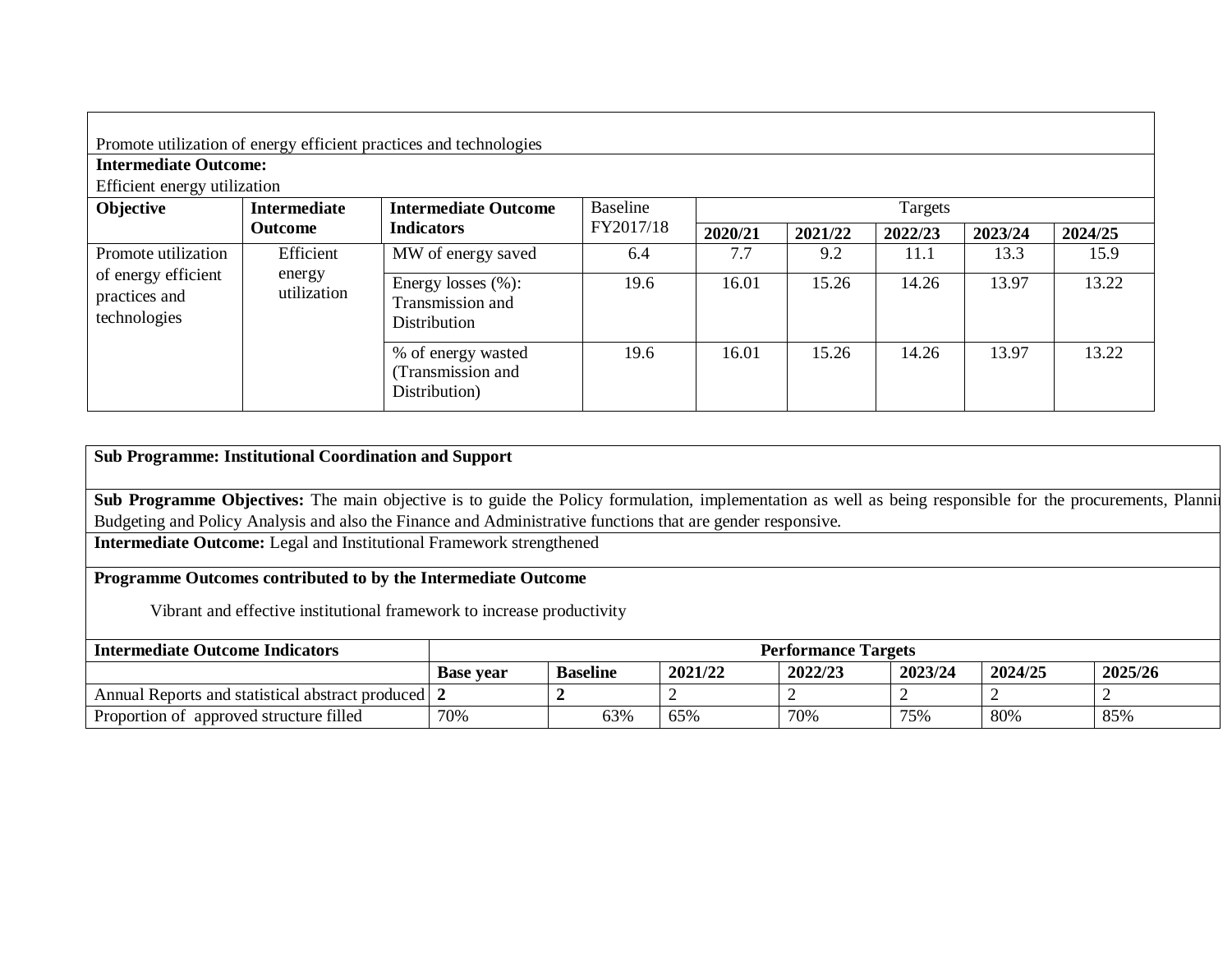# **P2.2: Medium Term Projections by Sub Programme**

|                                           | 2020/21         | 2021/22         | 2022/23       | 2023/24       | 2024/25       | 2025/26       |
|-------------------------------------------|-----------------|-----------------|---------------|---------------|---------------|---------------|
| <b>Billion Uganda Shillings</b>           | <b>Approved</b> | <b>Proposed</b> | Projected     | Projected     | Projected     | Projected     |
|                                           | <b>Budget</b>   | <b>Budget</b>   | <b>Budget</b> | <b>Budget</b> | <b>Budget</b> | <b>Budget</b> |
| <b>Electricity Generation</b>             | 1039.1          | 232.05          | 141.37        | 141.37        | 141.37        | 141.37        |
| <b>Transmission and Distribution</b>      | 562.24          | 725.62          | 800.85        | 800.85        | 800.85        | 800.85        |
| <b>Rural Electrification</b>              | 636.41          | 564.3           | 412.74        | 412.74        | 412.74        | 414.74        |
| Renewable Energy Development              | 46.57           | 27.36           | 21.67         | 21.67         | 21.67         | 21.67         |
| <b>Energy Efficiency and Conservation</b> | 0.91            | 1.91            | 1.91          | 1.91          | 1.91          | 1.91          |
| <b>Institutional Coordination</b>         | 80.87           | 83.45           | 83.45         | 83.45         | 83.45         | 83.45         |
| <b>Total for the Programme</b>            | 2366.1          | 1634.69         | 1461.99       | 1461.99       | 1461.99       | 1463.99       |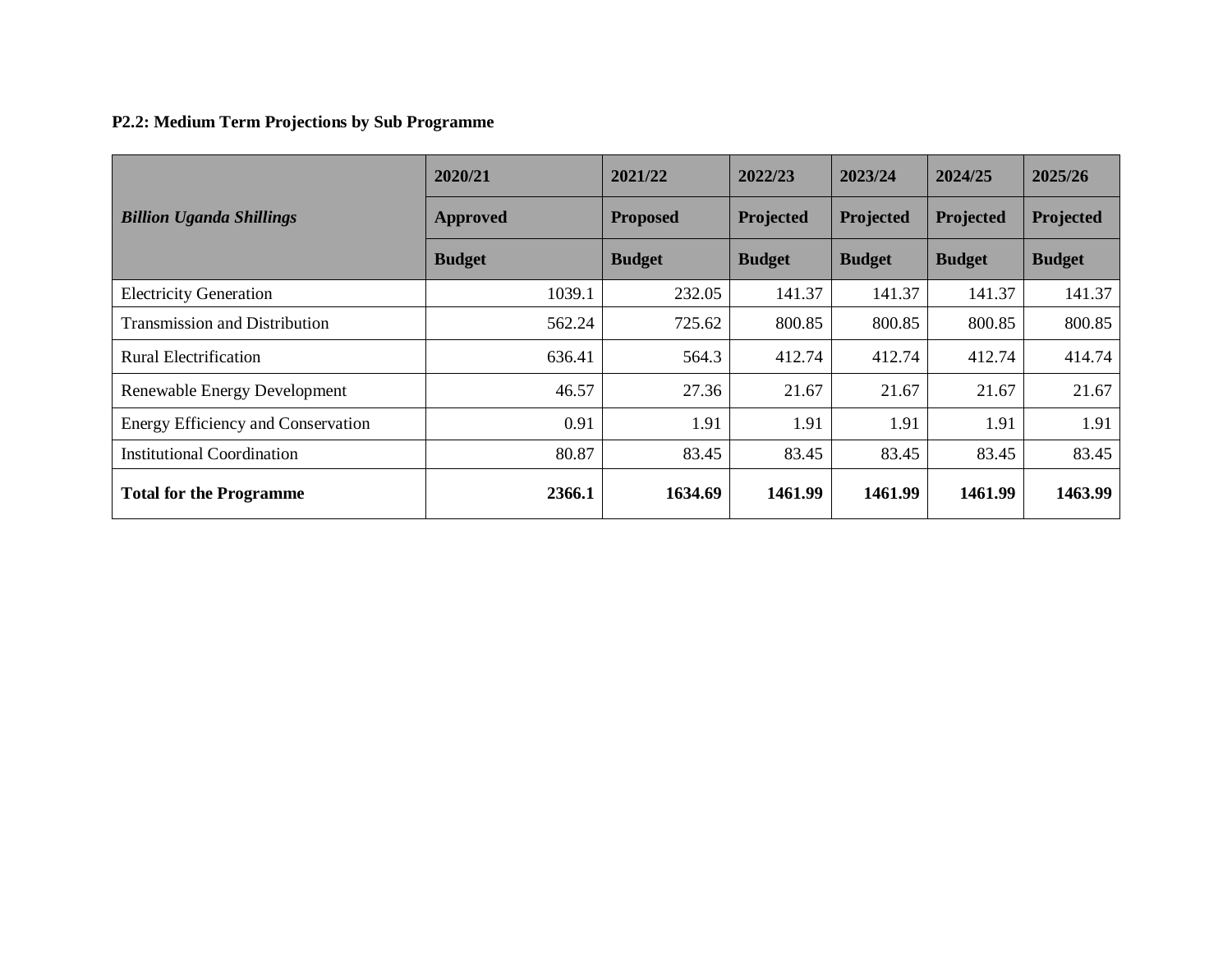# **P.3: PROGRAMME INTERVENTIONS FOR THE FY 2021/22**

| Objective          | <b>Intervention</b>                       | <b>Outputs</b> | <b>Indicators</b> | <b>Actions</b>                                                                                                                                                                                                                                                                                                                                    | 2021/22       |
|--------------------|-------------------------------------------|----------------|-------------------|---------------------------------------------------------------------------------------------------------------------------------------------------------------------------------------------------------------------------------------------------------------------------------------------------------------------------------------------------|---------------|
|                    |                                           |                |                   |                                                                                                                                                                                                                                                                                                                                                   | <b>Target</b> |
|                    |                                           |                |                   |                                                                                                                                                                                                                                                                                                                                                   | (km)          |
|                    | Programme: Sustainable energy development |                |                   |                                                                                                                                                                                                                                                                                                                                                   |               |
| Increase access    | Rehabilitate<br>1.1                       | Rehabilitated  | Distance (km) of  | Implementation of Kampala Metropolitan                                                                                                                                                                                                                                                                                                            | 420.5         |
| and<br>utilization | the<br>existing                           | transmission   | Transmission line | Project (Reconductoring 47.3km of TL and                                                                                                                                                                                                                                                                                                          |               |
| of electricity     | transmission network                      | network        | rehabilitated     | Buloba Substation 330MVA, Mukono                                                                                                                                                                                                                                                                                                                  |               |
|                    |                                           |                |                   | Substation-375MVA, Kawaala Substation-                                                                                                                                                                                                                                                                                                            |               |
|                    |                                           |                |                   | 140MVA, Bujagali-250MVA, and Mobile<br>SS 20MVA)                                                                                                                                                                                                                                                                                                  | 47.3          |
|                    |                                           |                | Transformation    | Land Acquisition with consideration of                                                                                                                                                                                                                                                                                                            |               |
|                    |                                           |                | Capacity (MVA)    | gender and equity issues -FS, ESIA, RAP                                                                                                                                                                                                                                                                                                           |               |
|                    |                                           |                |                   | Kampala – Metropolitan                                                                                                                                                                                                                                                                                                                            |               |
|                    |                                           |                |                   | Kabulasoke - Nkonge - Masaka                                                                                                                                                                                                                                                                                                                      |               |
|                    |                                           |                | Distance (km) of  | Construction supervision, commissioning,                                                                                                                                                                                                                                                                                                          |               |
|                    |                                           |                | Transmission line | defects liability monitoring and GIS                                                                                                                                                                                                                                                                                                              |               |
|                    |                                           |                | rehabilitated     | mapping for:                                                                                                                                                                                                                                                                                                                                      |               |
|                    |                                           |                |                   | 21 grid extensions and 200 grid<br>intensification schemes comprising<br>4,000km of medium voltage and<br>low voltage lines covering over 50<br>districts<br>5,000 on-grid household<br>connections<br>5,000 off-grid household<br>$\bullet$<br>connections<br>500 rural public institutions fitted<br>$\bullet$<br>with solar PV energy packages |               |
|                    |                                           |                |                   | 2. Safeguards (social, environmental and<br>gender) monitoring of the abovementioned<br>sub-projects                                                                                                                                                                                                                                              |               |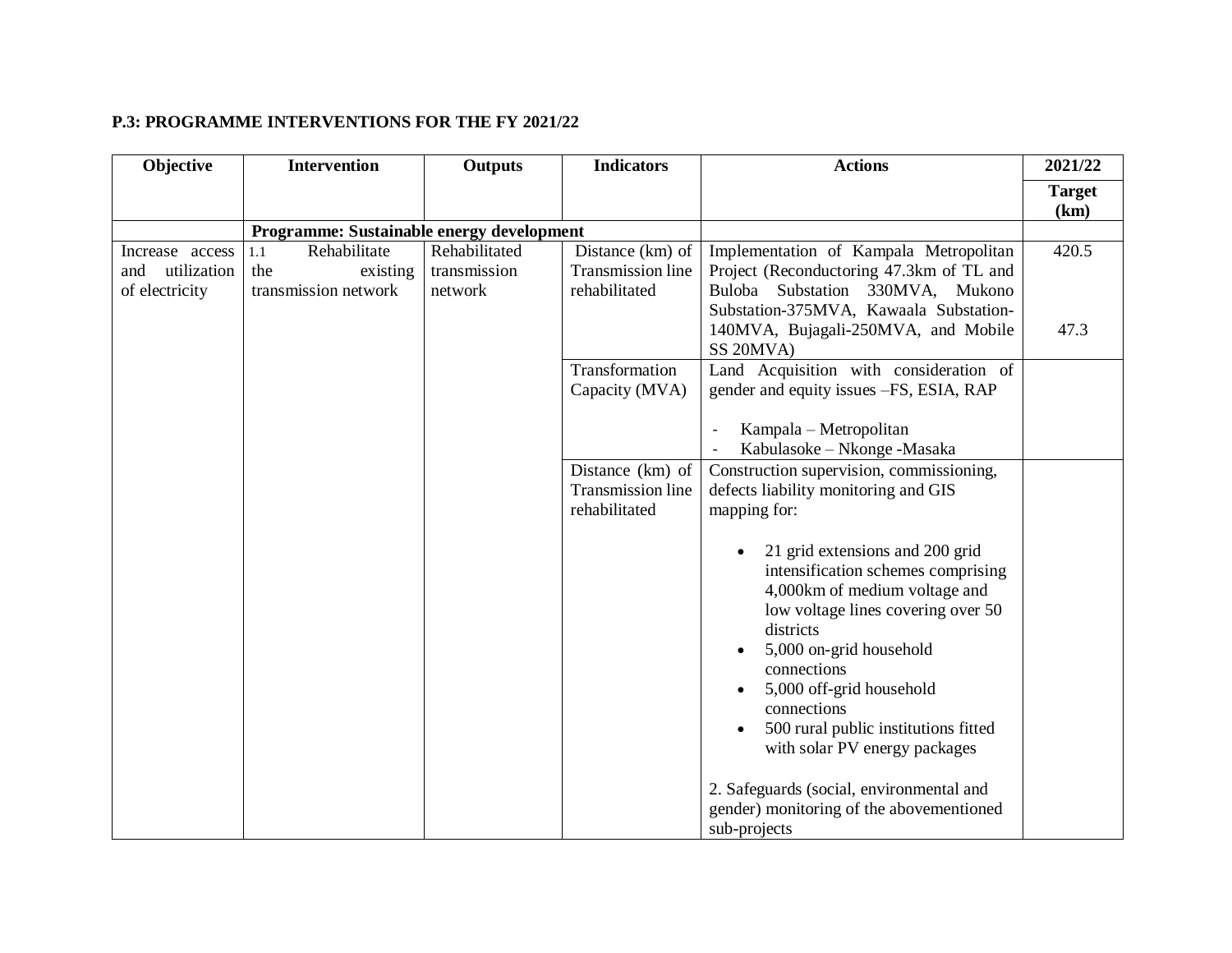| Objective | <b>Intervention</b>                                                                               | <b>Outputs</b>                      | <b>Indicators</b>                                                           | <b>Actions</b>                                                                                                                                                                                                                                                                                                                         | 2021/22                    |
|-----------|---------------------------------------------------------------------------------------------------|-------------------------------------|-----------------------------------------------------------------------------|----------------------------------------------------------------------------------------------------------------------------------------------------------------------------------------------------------------------------------------------------------------------------------------------------------------------------------------|----------------------------|
|           |                                                                                                   |                                     |                                                                             |                                                                                                                                                                                                                                                                                                                                        | <b>Target</b><br>(km)      |
|           |                                                                                                   |                                     |                                                                             | 3. Consultancies - short term                                                                                                                                                                                                                                                                                                          |                            |
|           |                                                                                                   |                                     |                                                                             | Environment and social audit of<br><b>ERT III</b><br><b>ERT III Implementation</b><br>Completion Report (ICR)<br>Development of a Predictive Model<br>for Electrification in collaboration<br>with UBOS<br>Strategy for uptake of Gasification<br>Technologies/ Applications<br>Development of an Energy<br>Database Management System |                            |
|           |                                                                                                   |                                     | Increase<br>in<br>transmitted<br>Internet<br>in<br>Bandwidth<br><b>Mbps</b> | Increase on the optical fibre capacity along<br>High voltage and medium voltage electricity<br>transmission lines.                                                                                                                                                                                                                     | 1200                       |
|           | Expand<br>the  <br>1.2<br>transmission network to<br>key growth economic<br>zones (industrial and | Expanded<br>transmission<br>network | Distance (km) of<br>Transmission line<br>added to the grid                  | Karuma-Kawanda<br>Construction<br>of<br>Transmission line.                                                                                                                                                                                                                                                                             | 4794                       |
|           | science parks, mining<br>areas and free zones,<br>$etc.$ )                                        |                                     | Transformation<br>Capacity (MVA)                                            | Complete construction of Karuma-Olwiyo<br>Transmission line.                                                                                                                                                                                                                                                                           | 303km<br>(400kv)<br>75.5km |
|           |                                                                                                   |                                     |                                                                             | Complete construction of Karuma-Lira<br>Transmission line.                                                                                                                                                                                                                                                                             | (132kV)                    |
|           |                                                                                                   |                                     |                                                                             | Complete construction of Kabale-Mirama<br>Transmission line (83.5km, 80MVA).                                                                                                                                                                                                                                                           | 85km<br>80MVA              |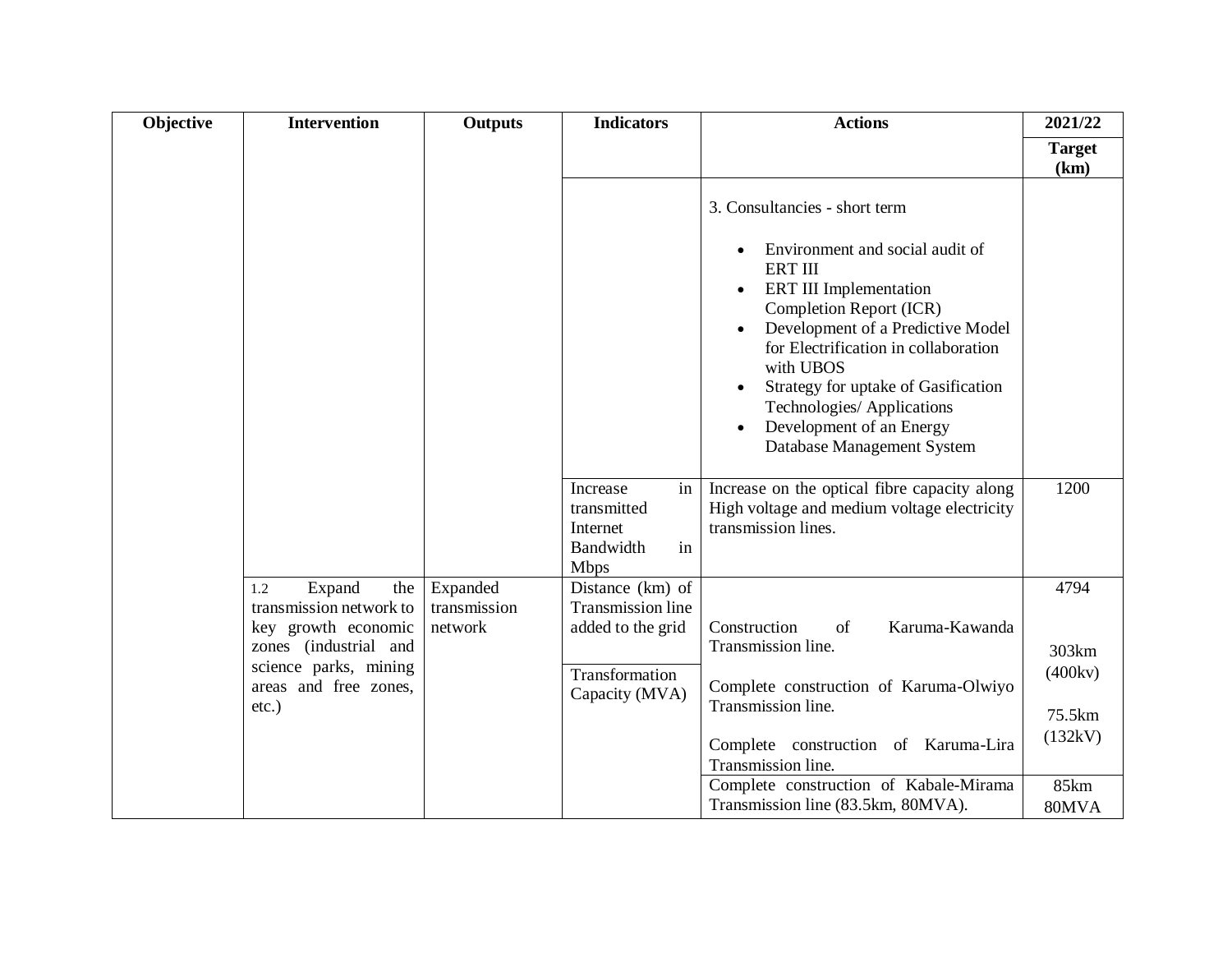| Objective | <b>Intervention</b> | <b>Outputs</b> | <b>Indicators</b> | <b>Actions</b>                                                                                                                                        | 2021/22               |
|-----------|---------------------|----------------|-------------------|-------------------------------------------------------------------------------------------------------------------------------------------------------|-----------------------|
|           |                     |                |                   |                                                                                                                                                       | <b>Target</b><br>(km) |
|           |                     |                |                   | Complete construction of Opuyo-Moroto<br>Transmission line (160km, 120MVA).                                                                           | 160km<br>120MVA       |
|           |                     |                |                   | Complete construction of Gulu-Agago<br>Transmission line.                                                                                             | 83km                  |
|           |                     |                |                   | Wobulenzi - Kapeeka T-Line - Feasibility<br>Study, Environment and Social Impact<br>Assessment Study and the Resettlement<br><b>Action Plan Study</b> | 37km                  |
|           |                     |                |                   | Construction of Kapeeka-Kaweeta-<br>Nakasongola T-Line - FS ESIA RAP                                                                                  | 123km                 |
|           |                     |                |                   | Construction of Namanye South- Luzira T-<br>Line- $(43km,$<br><b>RAP</b><br>515MVA)<br>$\equiv$<br>implementation                                     | 43km                  |
|           |                     |                |                   | Construction of Kawanda-Kasana T-line<br>(45km, Kasana SS-20MVA)                                                                                      | 45km                  |
|           |                     |                |                   | Construction of 132kV Tororo - Opuyo<br>(147.48km)                                                                                                    |                       |
|           |                     |                |                   | Construction of 220kV Bujagali - Tororo<br>Transmission line(127km)                                                                                   |                       |
|           |                     |                |                   | Construction of 132kV Mutundwe - Entebbe<br>TL (23.5km), Entebbe-160MVA                                                                               |                       |
|           |                     |                |                   | Construction of 132kV Lira-Gulu-Nebbi-<br>Arua Transmission lines and associated<br>substations (313km, 240MVA)                                       | 313km                 |
|           |                     |                |                   | Construction of 400kV 130.5km Masaka -<br>Mbarara                                                                                                     | 130.5                 |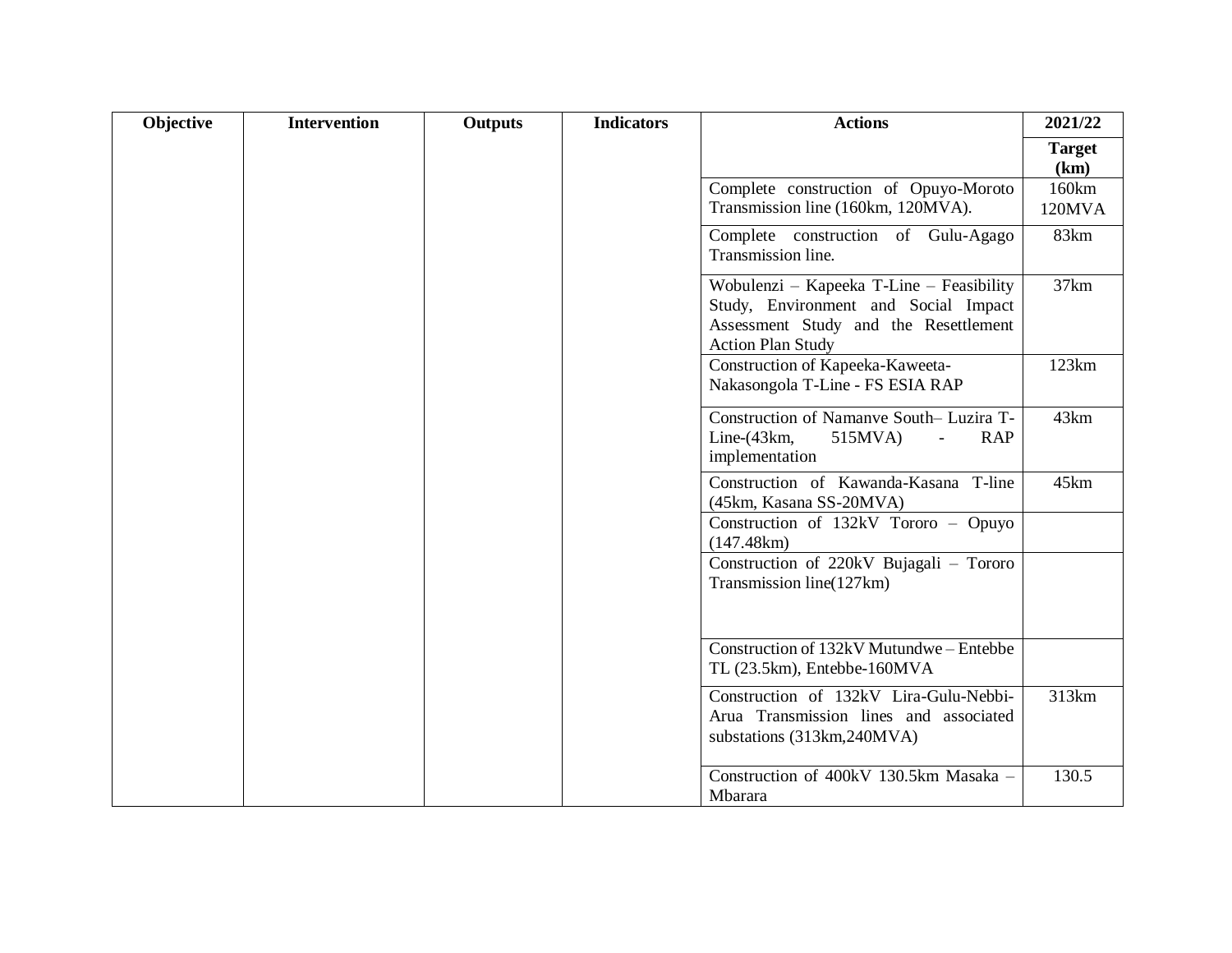| Objective | <b>Intervention</b> | <b>Outputs</b> | <b>Indicators</b> | <b>Actions</b>                                                                                                                                                                                                                               | 2021/22               |
|-----------|---------------------|----------------|-------------------|----------------------------------------------------------------------------------------------------------------------------------------------------------------------------------------------------------------------------------------------|-----------------------|
|           |                     |                |                   |                                                                                                                                                                                                                                              | <b>Target</b><br>(km) |
|           |                     |                |                   | Electrification of Industrial Parks phase II,<br>Substations<br>Kapeeka,<br>Mbale,<br>Sukulu<br>(990MVA)<br>Kapeeka SS:<br>Mbale SS:<br>Sukulu SS:                                                                                           |                       |
|           |                     |                |                   | -Implementation of 220kV Hoima-Kinyara<br>(43km, 400 MVA)<br>Construction of 220kV Kinyara - Kafu<br>(49km, 500MVA)                                                                                                                          | 92                    |
|           |                     |                |                   | Construction of 132kV Mirama - Kikagati -<br>Nsongenzi (37.3km,80MVA)                                                                                                                                                                        | 37.3                  |
|           |                     |                |                   | Upgrade of Nkenda-Forptportal - Lyanda -<br>Kabaale - Hoima to 220kV (Fortportal<br>160MVA, Lyanda 200MVA, Kabaale<br>(90MVA) - Feasibility Study                                                                                            |                       |
|           |                     |                |                   | Electrification of Industrial Parks Phase III<br>(118.5km), Jinja Industrial Park 240MVA,<br>Njeru 160MVA, Masese 160MVA, Kasese<br>Industrial Park 160MVA, Ishaka Industrial<br>Park 160MVA) - ESIA & RAP Study &<br><b>RAP</b> supervision | 118.5                 |
|           |                     |                |                   | Upgrade of Mirama, Mbarara, Tororo,<br>Nkenda substations (1520MVA)                                                                                                                                                                          |                       |
|           |                     |                |                   | Construction<br>of<br>Ntinda<br>Substation<br>(1km, 120MVA) - ESIA, RAP Consultancy                                                                                                                                                          |                       |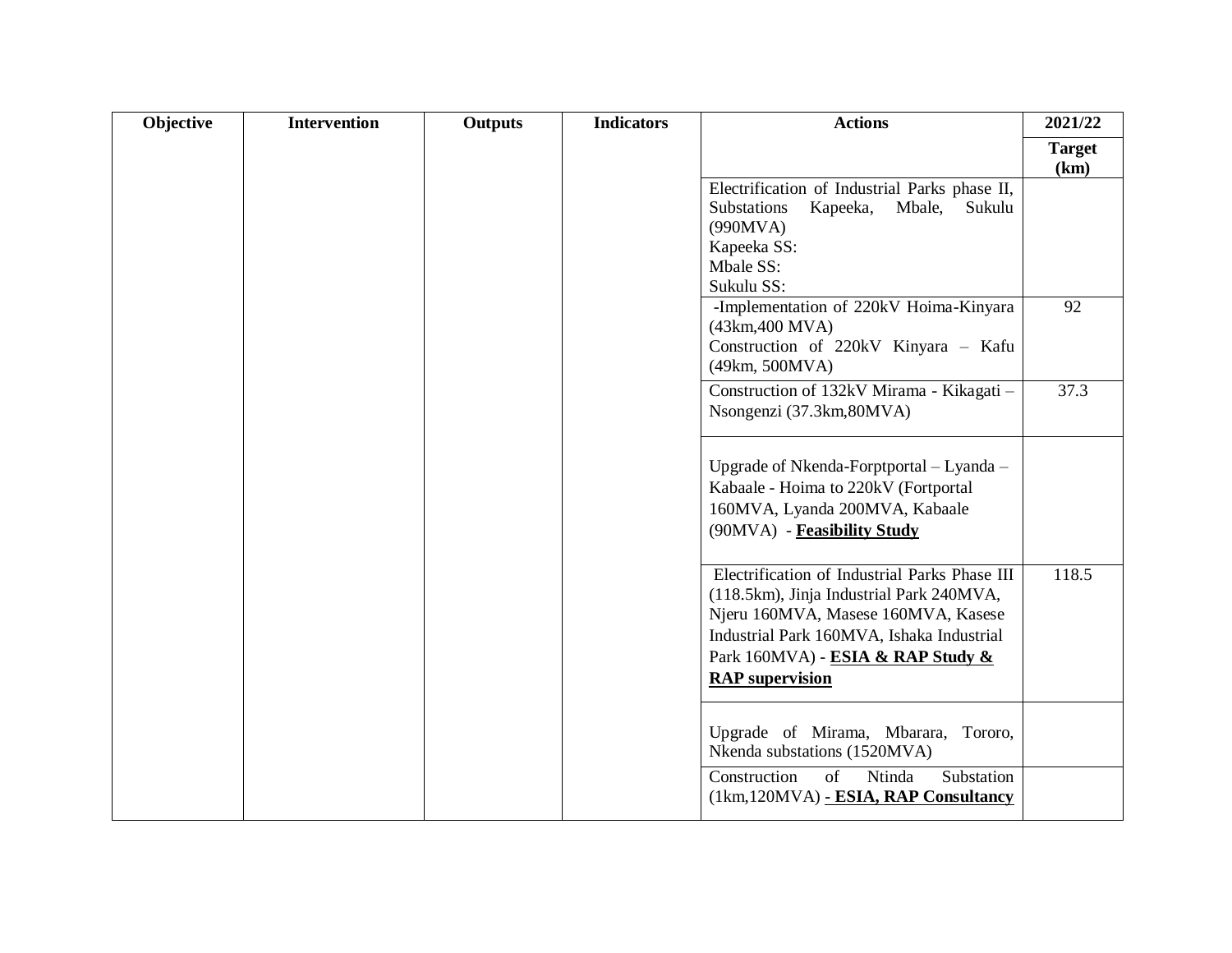| Objective | <b>Intervention</b> | Outputs | <b>Indicators</b>         |     | <b>Actions</b>                                                                                 | 2021/22               |
|-----------|---------------------|---------|---------------------------|-----|------------------------------------------------------------------------------------------------|-----------------------|
|           |                     |         |                           |     |                                                                                                | <b>Target</b><br>(km) |
|           |                     |         |                           |     | Construction of 400kV Karuma-Tororo Line<br>(690km,500MVA) - ESIA, RAP Study &                 |                       |
|           |                     |         |                           |     | <b>RAP Consultancy</b>                                                                         |                       |
|           |                     |         |                           |     | Construction of Nkonge-Mubende-Kiboga-<br>Kasana Transmission line (211km) and                 |                       |
|           |                     |         |                           |     | substations<br>associated<br>(Mubende                                                          |                       |
|           |                     |         |                           |     | 2x60/80MVA, Rakai 2x60/80MVA, Kiboga<br>$2x50/60MVA$ ,<br>Lugazi<br>2x50/60MVA,                |                       |
|           |                     |         |                           |     | Kasana 2x50/60.) - FS ESIA, RAP                                                                |                       |
|           |                     |         |                           |     | 350km 132kv Bulambuli-Moroto-Kitgum<br>transmission line and associated substations            |                       |
|           |                     |         |                           |     | (2x80MVA Bulambuli SS, 2x20MVA                                                                 |                       |
|           |                     |         |                           |     | Kitgum, 130km Bulambuli- Moroto, 220km<br>Moroto-Kitgum) - FS, ESIA, Tender                    |                       |
|           |                     |         |                           |     | documents                                                                                      |                       |
|           |                     |         |                           |     | Monitor the construction<br>for<br>works                                                       |                       |
|           |                     |         |                           |     | transmission lines and substations and report<br>on the grid reliability                       |                       |
|           |                     |         |                           |     |                                                                                                |                       |
|           |                     |         |                           |     | Power<br>infrastructure<br>$\&$<br>generation<br>construction of transmission lines to Entebbe | 7.433                 |
|           |                     |         |                           |     | International Airport Free Zone, (33kVA)                                                       |                       |
|           |                     |         |                           |     | Buwaya Free Zone 37MVA, Kasese Free                                                            |                       |
|           |                     |         |                           |     | Zone 7.4MVA, Jinja Free Zone 7.4MVA &<br>Soroti Free Zone 7.4MVA.                              |                       |
|           |                     |         |                           |     | Development of Industrial Parks                                                                |                       |
|           |                     |         | Value                     | of  | Engage development partners for support                                                        | 100                   |
|           |                     |         | development<br>assistance |     | towards expansion of transmission network.                                                     |                       |
|           |                     |         | attracted                 | for |                                                                                                |                       |
|           |                     |         | expansion                 | of  |                                                                                                |                       |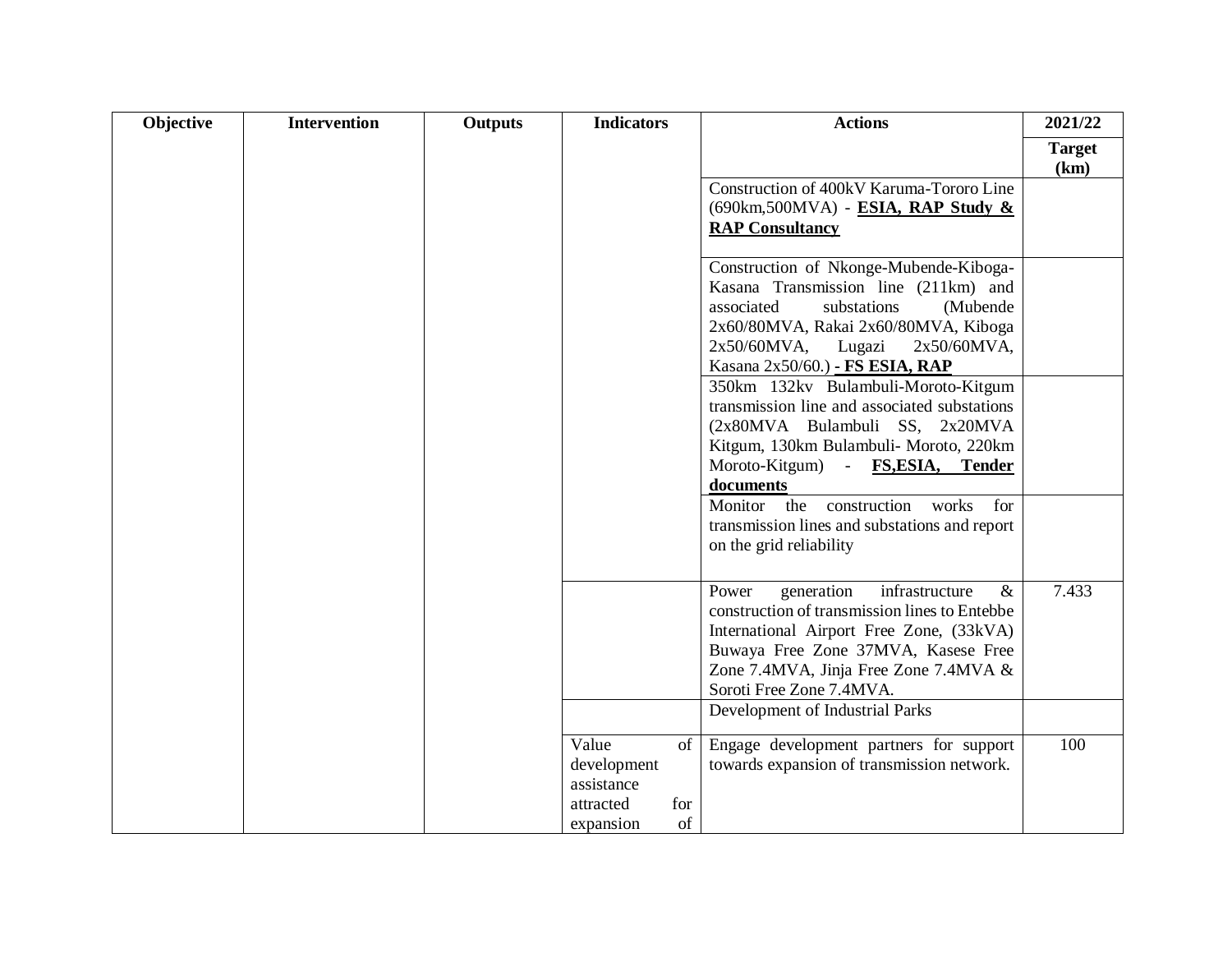| Objective | <b>Intervention</b>                                                                                    | <b>Outputs</b>                                                                          | <b>Indicators</b>                                                                                        | <b>Actions</b>                                                                                                                                                                                                                                                                                                                                                   | 2021/22               |
|-----------|--------------------------------------------------------------------------------------------------------|-----------------------------------------------------------------------------------------|----------------------------------------------------------------------------------------------------------|------------------------------------------------------------------------------------------------------------------------------------------------------------------------------------------------------------------------------------------------------------------------------------------------------------------------------------------------------------------|-----------------------|
|           |                                                                                                        |                                                                                         |                                                                                                          |                                                                                                                                                                                                                                                                                                                                                                  | <b>Target</b><br>(km) |
|           |                                                                                                        |                                                                                         | transmission<br>network<br>(USD<br>Millions)                                                             |                                                                                                                                                                                                                                                                                                                                                                  |                       |
|           |                                                                                                        |                                                                                         | Transformation<br>Capacity (MVA)                                                                         |                                                                                                                                                                                                                                                                                                                                                                  | 340                   |
|           |                                                                                                        |                                                                                         |                                                                                                          | Comprehensive study on power demand<br>projections for 14 proposed Special Agro-<br>industrial Processing Zones(SAPZ)                                                                                                                                                                                                                                            | $\overline{4}$        |
|           |                                                                                                        |                                                                                         |                                                                                                          | Profiling gazetted areas for industrial<br>development in the different local<br>governments for consideration for power<br>transmission network                                                                                                                                                                                                                 | 0.4                   |
|           |                                                                                                        |                                                                                         | Kilometers of<br>land Valued for<br>Acquisition                                                          | Valuation for land Acquisition                                                                                                                                                                                                                                                                                                                                   | 4,794                 |
|           | Construct<br>1.3<br>transmission lines to the<br>DRC Congo, Northern<br>Tanzania and Southern<br>Sudan | Transmission<br>to DRC<br>lines<br>Congo, Northern<br>Tanzania<br>and<br>Southern Sudan | Distance (km) of<br>transmission<br>lines to DRC<br>Congo, Northern<br>Tanzania<br>and<br>Southern Sudan | Construction of 400kV Masaka - Mutukula -<br>Mwanza (82km) - Update of FS, Tender<br>documents ESIA And RAP Study<br>Construction of 400kV Mbarara South -<br>Mpondwe - Beni- Bunia (160km)-<br><b>Feasibility Study, ESIA and RAP upgrade</b><br>Construction of 400kV Olwiyo - Elegu -<br>Juba (134km, Elegu SS-160MVA) and<br><b>Resettlement Action Plan</b> | $\Omega$              |
|           |                                                                                                        |                                                                                         |                                                                                                          | Electrification of Protected Areas in KM<br>(Paraa ,Mubako, Wankwar Gate, Sambiya<br>River Lodge, Pakuba lodge, Geremech,<br>Apoka)                                                                                                                                                                                                                              | 120                   |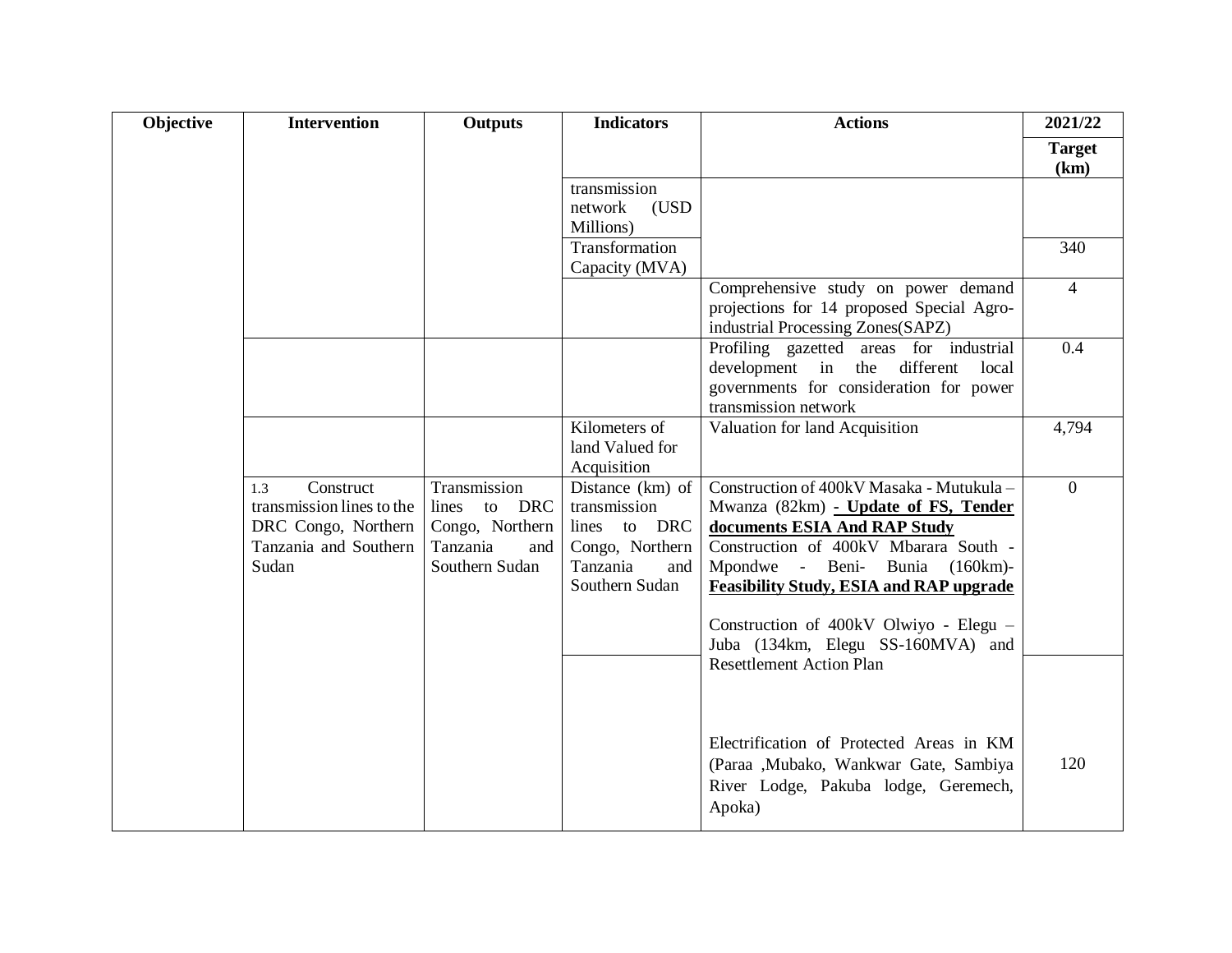| Objective | <b>Intervention</b>                                                                                                                                                                                                                 | <b>Outputs</b>                      | <b>Indicators</b>                                    | <b>Actions</b>                                                                                                                                                                                                                                                                                                                                                         | 2021/22               |
|-----------|-------------------------------------------------------------------------------------------------------------------------------------------------------------------------------------------------------------------------------------|-------------------------------------|------------------------------------------------------|------------------------------------------------------------------------------------------------------------------------------------------------------------------------------------------------------------------------------------------------------------------------------------------------------------------------------------------------------------------------|-----------------------|
|           |                                                                                                                                                                                                                                     |                                     |                                                      |                                                                                                                                                                                                                                                                                                                                                                        | <b>Target</b><br>(km) |
|           |                                                                                                                                                                                                                                     |                                     | Complaints<br>cleared                                | Finalize the hearing of existing complaints as<br>well as receive, hear and resolve complaints<br>in regards to transmission, regulation and<br>distribution of Electricity including People<br>with Disability (PWDs), elderly, women and<br>youth.                                                                                                                   | 100                   |
|           |                                                                                                                                                                                                                                     |                                     | <b>Districts</b><br>sensitised                       | Create public awareness in regards to EDT<br>Mandate for purposes of where to seek<br>redress for aggrieved parties in regards to the<br>electricity sector including gender and equity<br>issues.                                                                                                                                                                     | 8                     |
|           |                                                                                                                                                                                                                                     |                                     | <b>Offices</b><br>established                        | Establish EDT regional offices to bring<br>redress services closer to the people.                                                                                                                                                                                                                                                                                      | $\overline{2}$        |
|           |                                                                                                                                                                                                                                     |                                     | sittings                                             | Roll out EDT Sittings to other Districts to<br>enhance access with consideration to<br>women, elderly and PWDs                                                                                                                                                                                                                                                         | 16                    |
|           | Expand<br>and  <br>1.4<br>rehabilitate<br>the<br>distribution<br>network<br>(grid expansion and<br>densification, last mile<br>connections,<br>evacuation of small<br>generation<br>plants,<br>quality<br>of<br>supply<br>projects) | Expanded<br>distribution<br>network | Km of Medium<br>and low Voltage<br>lines constructed | Electrification of sub-counties in Uganda<br>densification<br>Implementation of Grid<br>projects.<br>Construction<br>rehabilitation<br>of<br>and<br>distribution network.<br>Land acquisition with consideration to<br>gender and equity issues.<br>Monitor construction works for projects in<br>the power Distribution segment and report<br>on the grid reliability | 2,000                 |
|           |                                                                                                                                                                                                                                     |                                     |                                                      | Construction of 10 switching station across 8<br>territories (Atiak, Lwala, Ntungamo, Bobi,<br>Kyabirikwa, Kazo, Kyarutanga, Namayingo,                                                                                                                                                                                                                                | 2                     |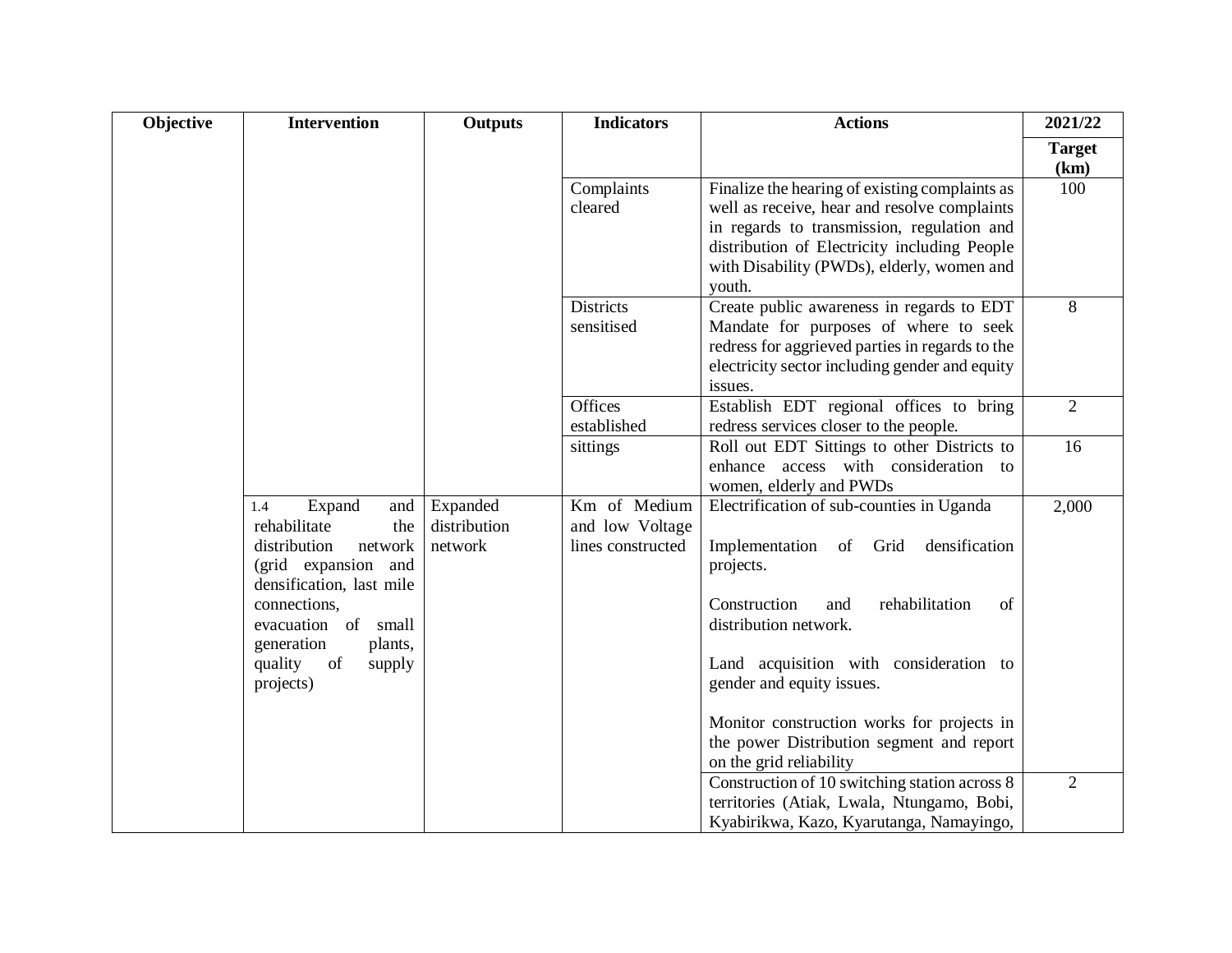| Objective | <b>Intervention</b> | Outputs | <b>Indicators</b> | <b>Actions</b>                                                                                                         | 2021/22               |
|-----------|---------------------|---------|-------------------|------------------------------------------------------------------------------------------------------------------------|-----------------------|
|           |                     |         |                   |                                                                                                                        | <b>Target</b><br>(km) |
|           |                     |         |                   | Kisiizi,<br>Kagadi/Muhororo,<br>Acholibur,<br>Lumbugu, Sembabule)                                                      |                       |
|           |                     |         |                   | Grid intensification (East, Central North,<br>North East, North North West, North West,<br>South, South West, MidWest) | 76                    |
|           |                     |         |                   | System improvement (East, Central North,<br>North East, North North West, North West,<br>South, South West, Midwest)   | 35                    |
|           |                     |         |                   | Automate network operations (Autorecloser<br>circuit breakers, load break switches & air<br>break switches)            | 119                   |
|           |                     |         |                   | LAA MV feeder refurbishment (km)                                                                                       | 198.8                 |
|           |                     |         |                   | LAA LV refurbishment (km)                                                                                              | 133.1                 |
|           |                     |         |                   | LAA substation redesign                                                                                                | $\overline{4}$        |
|           |                     |         |                   | evacuation lines from<br>33kV<br><b>UETCL</b><br>substations (km)                                                      | 20                    |
|           |                     |         |                   | LV bare wire to ABC conversion (km)                                                                                    | 1,271                 |
|           |                     |         |                   | Installation of concrete poles                                                                                         | 13,500                |
|           |                     |         |                   | Conversion of Overhead MV lines to<br>underground (km)                                                                 | 351                   |
|           |                     |         |                   | Procurement of 33/11kV mobile substation                                                                               | 1                     |
|           |                     |         |                   | Electrification of Protected Areas in KM                                                                               | 50                    |
|           |                     |         |                   | (Chobe, Kichumbanyobo Gate, Bukorwe                                                                                    |                       |
|           |                     |         |                   | Katokye Gate, Ishasha, Katunguru Gate                                                                                  |                       |
|           |                     |         |                   | Katatoro gate, Kisenyi Gate, Kikorongo                                                                                 |                       |
|           |                     |         |                   | Gate, Jacana Safari, Buhoma and Ruhija,                                                                                |                       |
|           |                     |         |                   | Nkuringo, Rushaga, Ntebeko, Kananchu,                                                                                  |                       |
|           |                     |         |                   | Mainaro, Sebitoli, Karugutu, Rwonyo,                                                                                   |                       |
|           |                     |         |                   | Sanga Gate Education Centre, Nshara Gate,                                                                              |                       |
|           |                     |         |                   | Suam, Kapkwai)                                                                                                         |                       |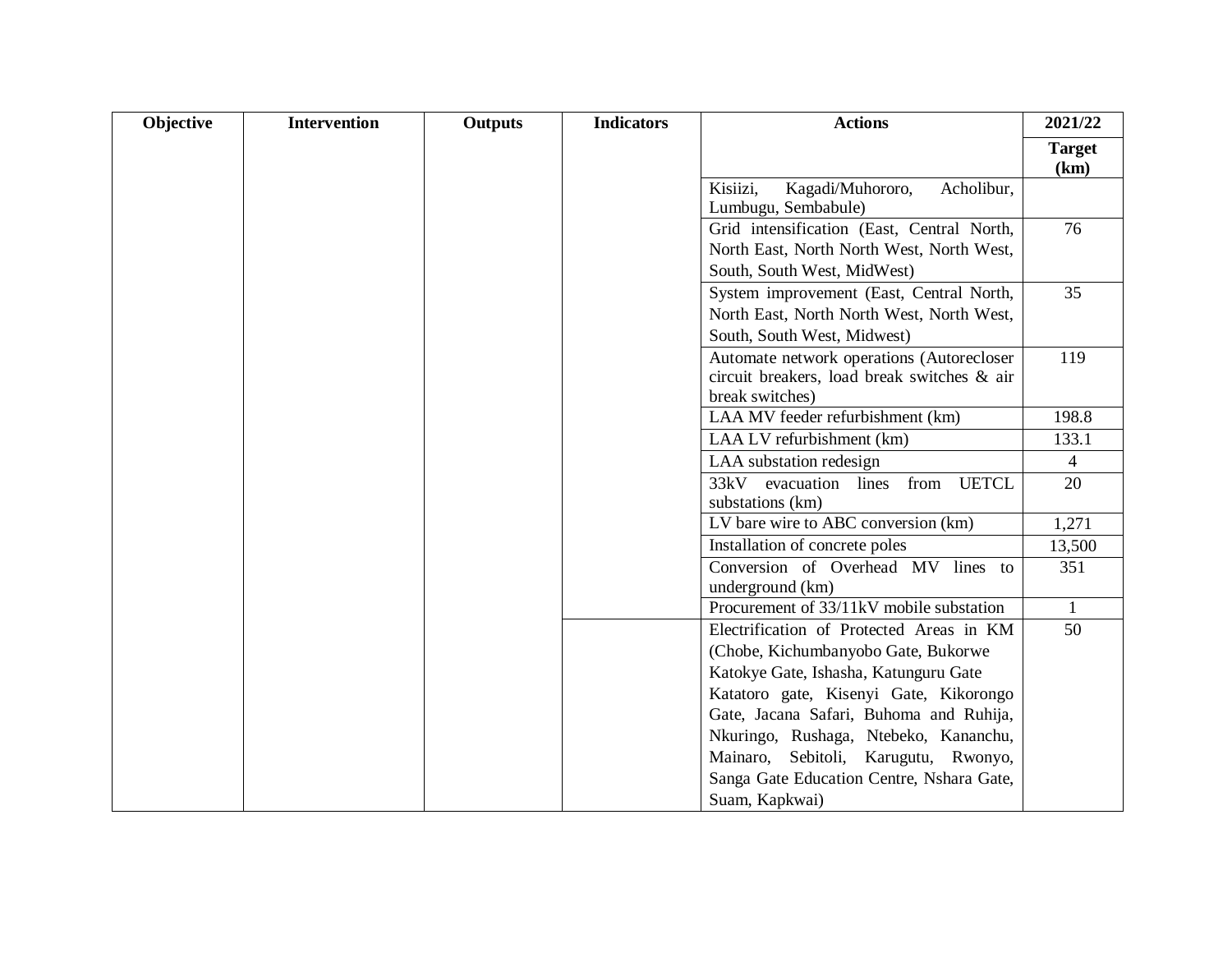| Objective | <b>Intervention</b>                                                                     | <b>Outputs</b>                               | <b>Indicators</b>                                                                                                                                                    | <b>Actions</b>                                                                                                                                                                                                                                                                                                                                                                                                                                                                                                                                                                            | 2021/22               |
|-----------|-----------------------------------------------------------------------------------------|----------------------------------------------|----------------------------------------------------------------------------------------------------------------------------------------------------------------------|-------------------------------------------------------------------------------------------------------------------------------------------------------------------------------------------------------------------------------------------------------------------------------------------------------------------------------------------------------------------------------------------------------------------------------------------------------------------------------------------------------------------------------------------------------------------------------------------|-----------------------|
|           |                                                                                         |                                              |                                                                                                                                                                      |                                                                                                                                                                                                                                                                                                                                                                                                                                                                                                                                                                                           | <b>Target</b><br>(km) |
|           | Develop<br>1.5<br>off-grid<br>renewable<br>solutions<br>energy<br>(Construct 10,000 km) | Off-grid<br>and<br>mini-grids<br>constructed | Number of off-<br>mini-grids<br>grid<br>constructed                                                                                                                  | Construction of mini-grids in northern (25)<br>and south western (15) Uganda<br>Land acquisition                                                                                                                                                                                                                                                                                                                                                                                                                                                                                          | 40                    |
|           | medium voltage<br>of<br>networks and 15,000<br>km of low voltage<br>network)            |                                              | Number                                                                                                                                                               | off-grid<br>Renewable<br>mini-grids                                                                                                                                                                                                                                                                                                                                                                                                                                                                                                                                                       | 40                    |
|           | Establish<br>1.6<br>mechanisms to reduce<br>the end-user tariffs                        | Consumers<br>connected to the<br>grid        | Number<br>of<br>consumers<br>connected to the<br>grid<br>per<br>consumer<br>(Large<br>category<br>Industrial,<br>Medium<br>industrial,<br>Commercial and<br>domestic | Implementation of free connections policy<br>taking into consideration people with<br>disabilities, the elderly, the male and female<br>headed houselds.<br>Tariff stabilization to enable affordability by<br>all.<br>Demand side management and Promotion of<br>energy efficiency<br>Substations improvement in industrial parks<br>Network loss reduction<br>Provide Credit Support Facility in support of<br>wiring for on-grid household $&$ SME<br>connections and three phase connections for<br>commercial enterprises including women,<br>elderly and persons with disabilities. | 300,000               |
|           |                                                                                         |                                              | Population<br>connected<br>to<br>national grid $(\%)$                                                                                                                | Implementation of free connections policy<br>with consideration to gender and equity<br>issues.                                                                                                                                                                                                                                                                                                                                                                                                                                                                                           | 8%                    |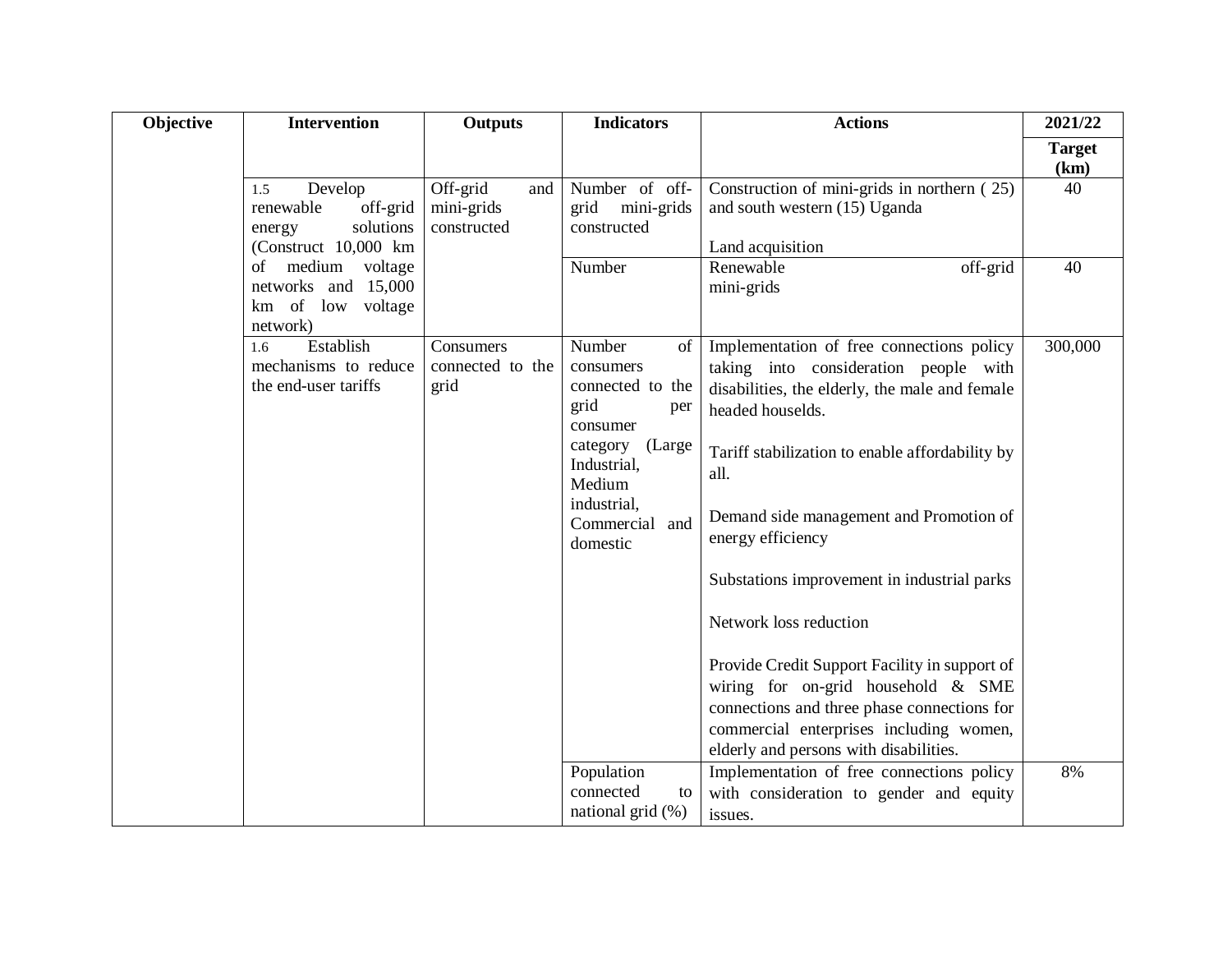| Objective | <b>Intervention</b>                                                        | <b>Outputs</b>                                        | <b>Indicators</b>                                   | <b>Actions</b>                                                                                                           | 2021/22               |
|-----------|----------------------------------------------------------------------------|-------------------------------------------------------|-----------------------------------------------------|--------------------------------------------------------------------------------------------------------------------------|-----------------------|
|           |                                                                            |                                                       |                                                     |                                                                                                                          | <b>Target</b><br>(km) |
|           |                                                                            |                                                       |                                                     | Implementation<br>densification<br>of Grid<br>projects.                                                                  |                       |
|           |                                                                            |                                                       |                                                     | Implementation of rural electrification<br>project with consideration to gender and<br>equity issues.                    |                       |
|           |                                                                            |                                                       |                                                     | Construction<br>rehabilitation<br>of<br>and<br>transmission and distribution network.                                    |                       |
|           |                                                                            |                                                       |                                                     | Quality of service enforcement in the<br>electricity service industry.                                                   |                       |
|           |                                                                            |                                                       |                                                     | Promotion of standalone solar home systems<br>and mini-grids (test lab for solar home                                    | 100                   |
|           |                                                                            |                                                       |                                                     | system components: test equipment, test<br>methods training $\&$ test facility) including<br>the marginalized groups.    |                       |
|           | Develop ICT<br>1.7<br>solution<br>enable<br>to<br>efficient and effective  | <b>ICT</b><br>solution<br>along the Nile<br>developed | ICT solutions in<br>place                           | Implementation of modern SCADA systems<br>Network<br>systems<br>upgrade<br>and                                           | 5                     |
|           | cascade Management<br>of the dams along the<br>Nile                        | Software systems<br>(SCADA)<br>developed              | Software systems<br>in place                        | improvements.<br>Implementation<br>of<br>modern<br><b>SCADA</b><br>systems--Network systems upgrade and<br>improvements. | $\mathbf{1}$          |
|           |                                                                            |                                                       |                                                     | Development of a net metering framework                                                                                  |                       |
|           | 1.8<br>Develop<br>and<br>enforce standards on<br>quality of service in the | Increased<br>compliance<br>to<br>energy standards     | Level<br>of<br>compliance<br>to<br>energy standards | Institute a specific Technical committee<br>(TC)                                                                         | 75                    |
|           | energy industry                                                            |                                                       |                                                     | Train and equip the TC putting into<br>consideration gender and equity issues.                                           |                       |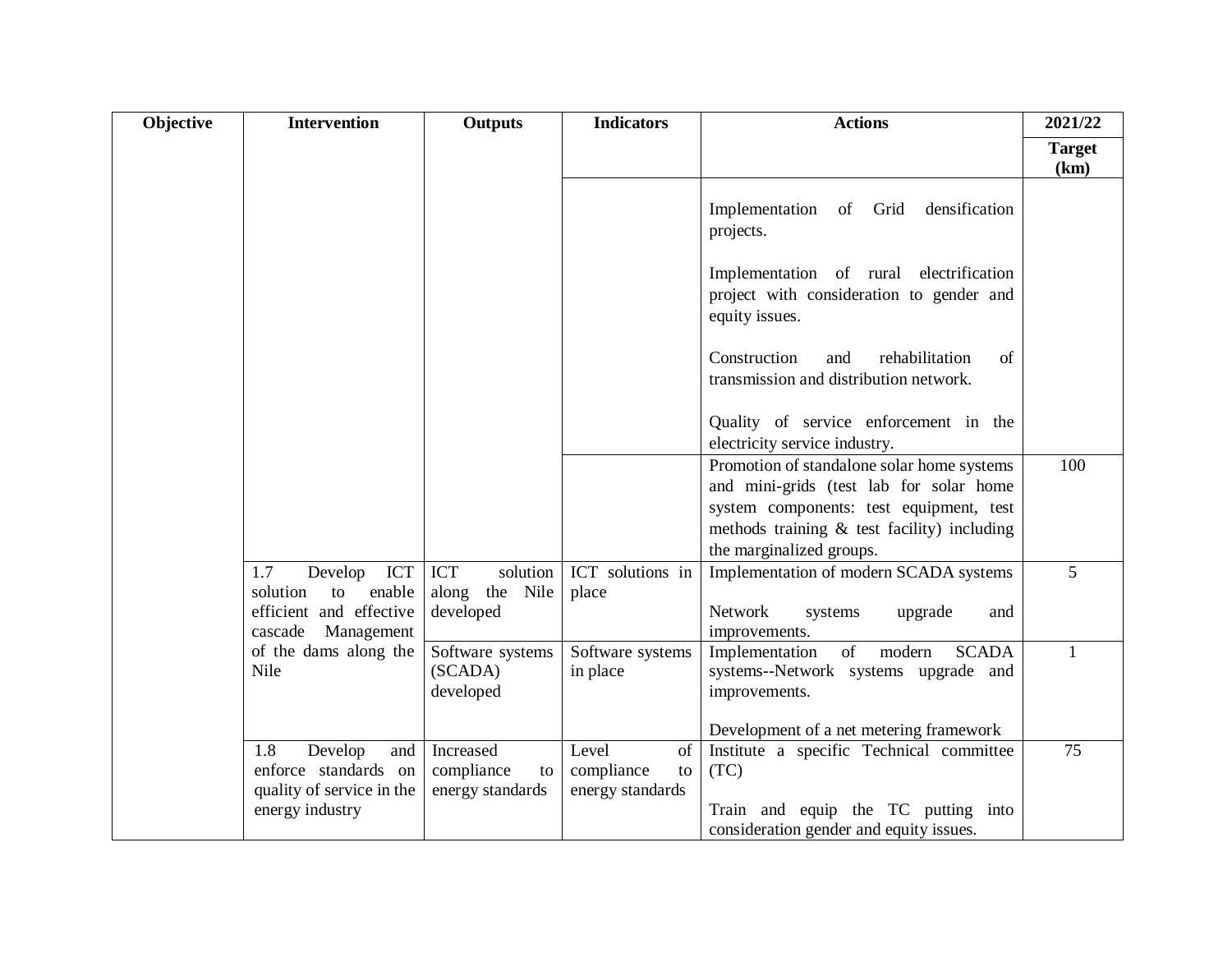| Objective | <b>Intervention</b> | <b>Outputs</b> | <b>Indicators</b>                                                                                                                                                     | <b>Actions</b>                                                                                                                                      | 2021/22               |
|-----------|---------------------|----------------|-----------------------------------------------------------------------------------------------------------------------------------------------------------------------|-----------------------------------------------------------------------------------------------------------------------------------------------------|-----------------------|
|           |                     |                |                                                                                                                                                                       |                                                                                                                                                     | <b>Target</b><br>(km) |
|           |                     |                |                                                                                                                                                                       | Support TC standards development meetings                                                                                                           |                       |
|           |                     |                |                                                                                                                                                                       | Undertake stakeholder engagements to input<br>to draft standards                                                                                    |                       |
|           |                     |                |                                                                                                                                                                       | Gazette standards                                                                                                                                   |                       |
|           |                     |                |                                                                                                                                                                       | Popularize standards                                                                                                                                |                       |
|           |                     |                |                                                                                                                                                                       | Enforce standards for imports and internal<br>production.<br>Equipping<br>the<br>Testing<br>laboratories at UNBS (Materials and<br>Electrical labs) | $\overline{2}$        |
|           |                     |                | To<br>conduct<br>pattern approval,<br>initial,<br>sub<br>sequent<br>verification on all<br>electricity meters.<br>Including<br>DC<br>meters used in<br>Solar DC grids | Amendment of the energy meter rules (2015)<br>to include IT, PT, Sub-metering and<br>metering software of Electricity meters.                       | $\mathbf{1}$          |
|           |                     |                | Enhancement of<br>mobile<br>the<br>verification<br>laboratories                                                                                                       | Procure more mobile laboratories                                                                                                                    | 5                     |
|           |                     |                | Enhancement of<br>the<br>stationary<br>laboratory to test<br>DC<br>meters,<br>effects<br>climatic<br>on meters                                                        | Procurement of IT/PT, Climatic Chamber<br>and DC meters test bench                                                                                  | $\overline{3}$        |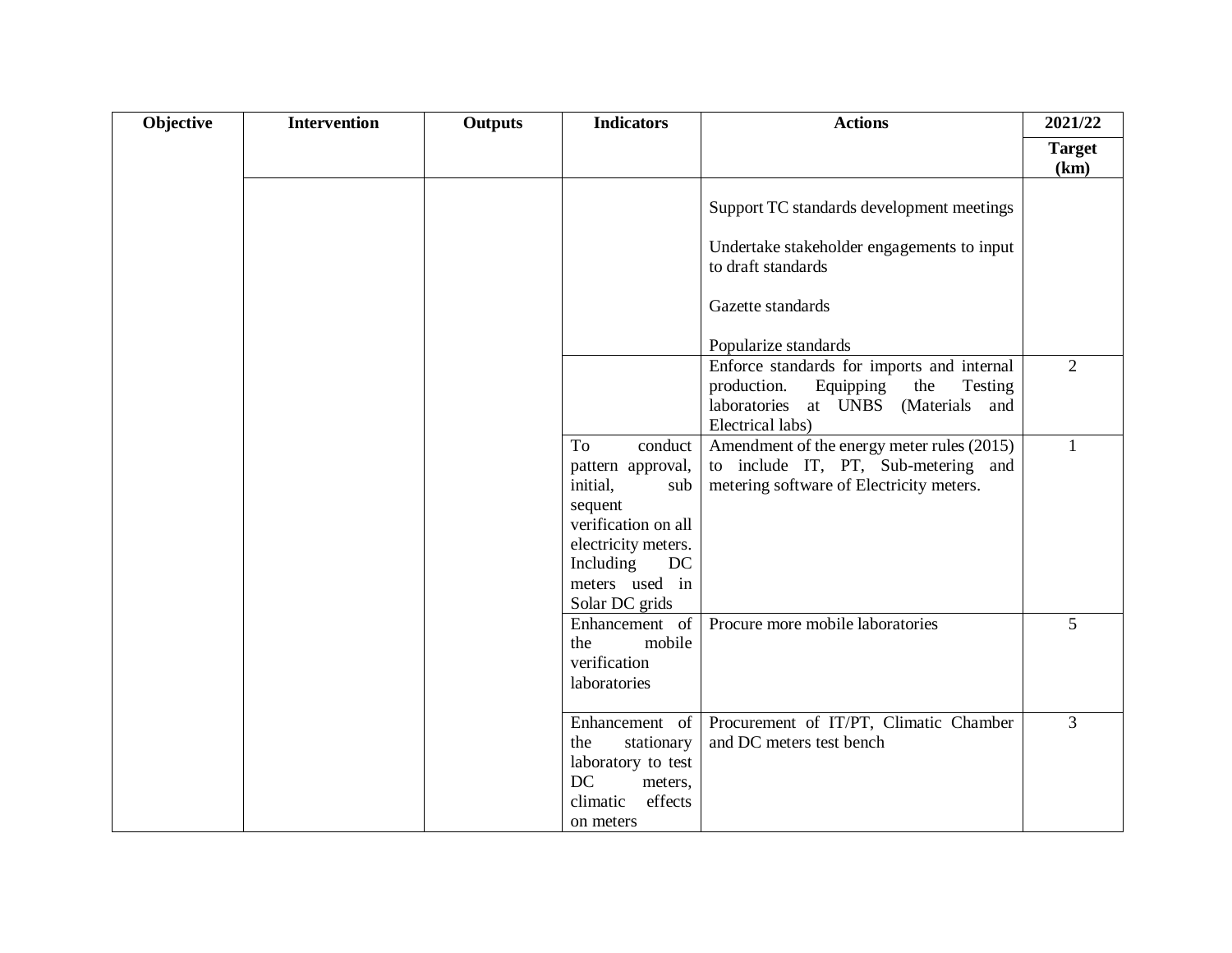| Objective | <b>Intervention</b>                                                                                                                                                                     | <b>Outputs</b>                              | <b>Indicators</b>                                                                         | <b>Actions</b>                                                                                                                                                                                                                                                   | 2021/22               |
|-----------|-----------------------------------------------------------------------------------------------------------------------------------------------------------------------------------------|---------------------------------------------|-------------------------------------------------------------------------------------------|------------------------------------------------------------------------------------------------------------------------------------------------------------------------------------------------------------------------------------------------------------------|-----------------------|
|           |                                                                                                                                                                                         |                                             |                                                                                           |                                                                                                                                                                                                                                                                  | <b>Target</b><br>(km) |
|           |                                                                                                                                                                                         |                                             | Accreditation and<br>proficiency<br>of the<br>testing<br>Electricity meters<br>laboratory | Accredited<br>testing<br>laboratory<br>(energy<br>electrical<br>and<br>Materials<br>meters,<br>Laboratories)                                                                                                                                                     | $\overline{3}$        |
|           | Review<br>1.9<br>the<br>existing<br>Acts<br>(Electricity Act, 1999<br>and Atomic Energy<br>Act, 2008) and develop<br>legislation<br>for                                                 | Electricity<br>Act,<br>1999                 | Number<br>of<br>existing policies<br>and<br>Acts<br>reviewed                              | Gazette the amended Electricity Act<br>Sensitization<br>awareness<br>and<br>of<br>the<br>Electricity Act putting issues of gender and<br>equity into consideration.                                                                                              | $\overline{2}$        |
|           | geothermal to promote<br>exploration,<br>development<br>and<br>utilization of Uganda's<br>geothermal resources<br>for social and economic<br>transformation<br>and<br>energy efficiency | Atomic<br>Energy<br>Act,<br>2008<br>amended | Amended Atomic<br>Energy<br>legislation<br>in<br>place                                    | Complete Regulatory Impact Assessment<br>(RIA) for Atomic Energy<br>Gazette the amended Atomic Energy Act,<br>2008<br>Promotion of the amended Atomic Energy<br>Act, 2008<br>Ratify the relevant international treaties and                                      | 1                     |
|           |                                                                                                                                                                                         |                                             |                                                                                           | conventions.                                                                                                                                                                                                                                                     |                       |
|           |                                                                                                                                                                                         |                                             | No.<br>of<br>regulations<br>developed<br>No. of standards<br>developed and/or<br>adopted  | Develop regulations on sitting, construction,<br>operation of nuclear power plants and for<br>other non-nuclear power applications putting<br>of<br>issues<br>gender<br>and<br>equity<br>into<br>consideration.<br>Develop and/or adopt international industrial | 1                     |
|           |                                                                                                                                                                                         |                                             |                                                                                           | codes for construction and operation of                                                                                                                                                                                                                          |                       |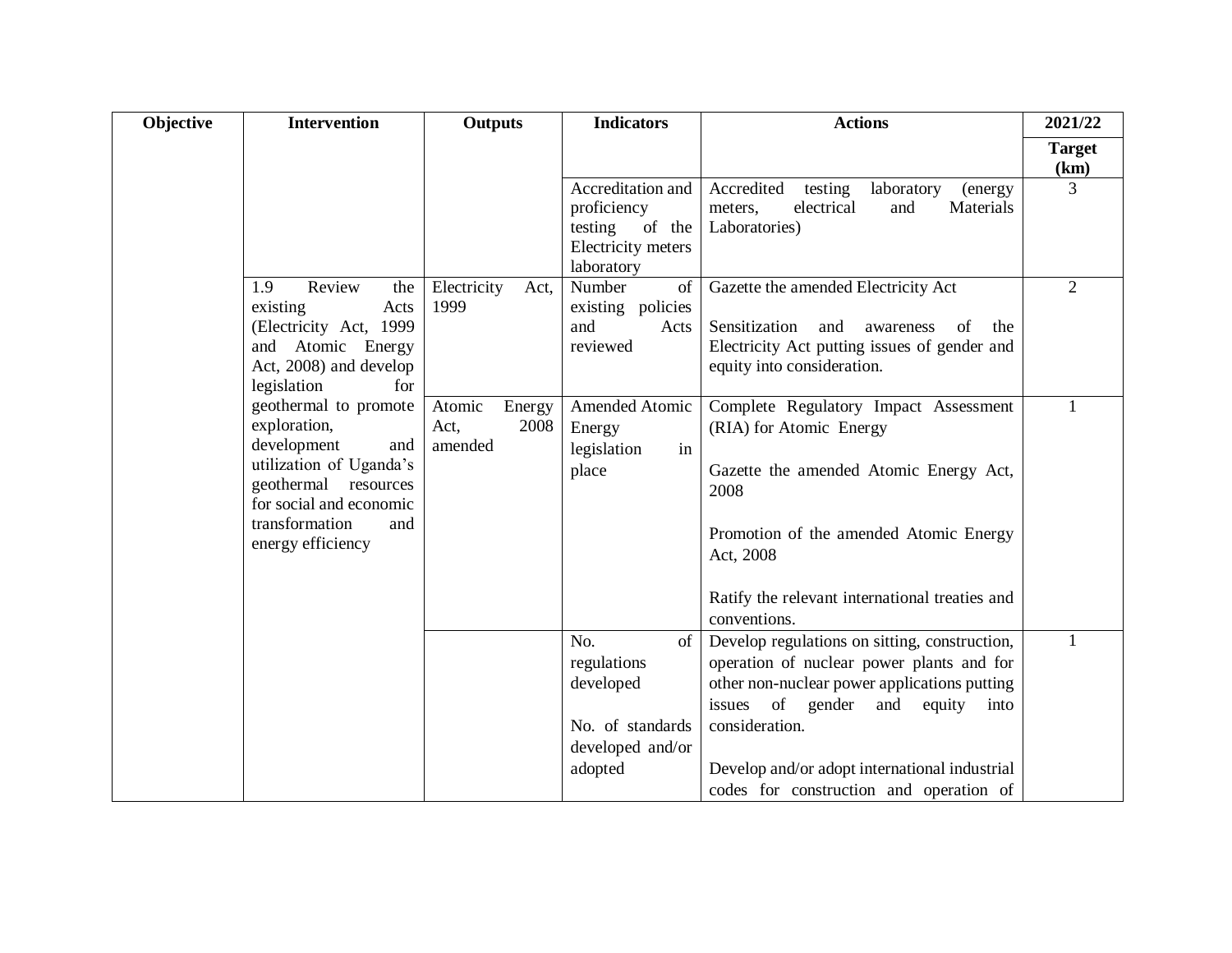| Objective      | <b>Intervention</b> | <b>Outputs</b>              | <b>Indicators</b>           | <b>Actions</b>                                                  | 2021/22               |
|----------------|---------------------|-----------------------------|-----------------------------|-----------------------------------------------------------------|-----------------------|
|                |                     |                             |                             |                                                                 | <b>Target</b><br>(km) |
|                |                     |                             | No. of codes of             | nuclear power plants putting issues of gender                   |                       |
|                |                     |                             | practice<br>developed       | and equity into consideration.                                  |                       |
|                |                     |                             |                             | Develop practice specific codes of practice                     |                       |
|                |                     |                             |                             | for operation of nuclear power plants and                       |                       |
|                |                     |                             |                             | other non-nuclear power applications                            |                       |
|                |                     | Energy<br>Efficiency<br>and | Energy<br>Efficiency<br>and | <b>Presentation for Cabinet Approval</b>                        | $\mathbf{1}$          |
|                |                     | Conservation<br>Legislation | Conservation Act<br>Enacted | Presentation for Parliamentary Approval                         |                       |
|                |                     | developed                   |                             | Presentation for Ascentment and Enactment<br>of the ACT         |                       |
|                |                     |                             |                             | Sensitization,<br>Awareness<br>creation<br>and<br>dissemination |                       |
|                |                     | Geothermal                  | Geothermal                  | Finalize the geothermal legislation                             | 1                     |
|                |                     | legislation<br>developed    | legislation<br>in<br>place  |                                                                 |                       |
| 2<br>Increase  | 2.1 Develop         | Muzizi<br>HPP,              | Installed                   | Construction of:                                                | 331.32                |
| generation     | medium and          | Nyagak III HPP              | electricity                 | Nyagak III (6.5MW)                                              |                       |
| of<br>capacity | small power         | and<br>biogas               | generation                  | Muzizi (44MW)HPPs,                                              |                       |
| electricity    | plants              | cogenerations               | capacity                    | Agago Achwa I,                                                  |                       |
|                | (Muzizi HPP,        | plants                      |                             | <b>GOU</b> contribution, RAP and Monitoring                     |                       |
|                | Nyagak,             | constructed                 |                             | and supervision                                                 |                       |
|                | biogas              |                             |                             |                                                                 |                       |
|                | cogeneration)       |                             |                             | Completion of construction of GET Fit                           |                       |
|                |                     |                             |                             | projects - (Kikagati 16MW, Nyamagasani I                        |                       |
|                |                     |                             |                             | Nyamagasani II<br>$(5.9MW)$ ,<br>(15MW),                        |                       |
|                |                     |                             |                             | SCOUL cogeneration Project(23MW) -                              |                       |
|                |                     |                             |                             | <b>Monitoring and supervision</b>                               |                       |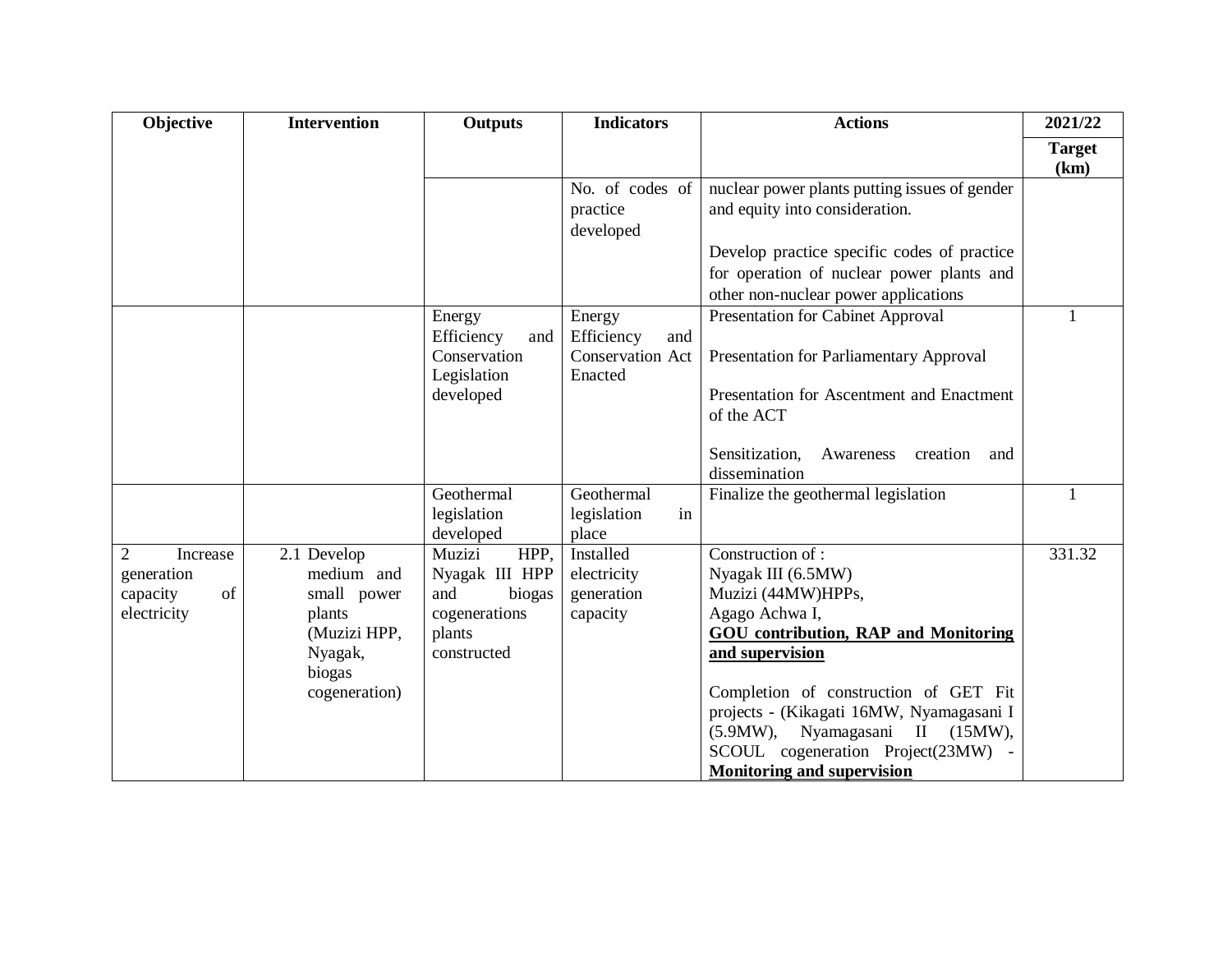| Objective | <b>Intervention</b>                                                                                                      | Outputs                                                                                                                       | <b>Indicators</b>                                   | <b>Actions</b>                                                                                                                                                                                                              | 2021/22               |
|-----------|--------------------------------------------------------------------------------------------------------------------------|-------------------------------------------------------------------------------------------------------------------------------|-----------------------------------------------------|-----------------------------------------------------------------------------------------------------------------------------------------------------------------------------------------------------------------------------|-----------------------|
|           |                                                                                                                          |                                                                                                                               |                                                     |                                                                                                                                                                                                                             | <b>Target</b><br>(km) |
|           |                                                                                                                          |                                                                                                                               |                                                     | Land Acquisition for Muzizi and Nyagak III<br>with consideration of the marginalized<br>groups.                                                                                                                             | 300                   |
|           |                                                                                                                          | Construction<br>of<br>5km<br>power<br>evacuation lines<br>for Muzizi HPP                                                      | Distance (km) of<br>Evacuation<br>Transmission line | Construction of 5km 132kV FortPortal -<br>Hoima – Muzizi Transmission Line                                                                                                                                                  | $\boldsymbol{0}$      |
|           |                                                                                                                          | Construction<br>of<br>79km<br>power<br>evacuation<br>line<br>Mbale-<br>Bulambuli<br>to<br>evacuate Siti 2<br>HPP, Sisi, Simu, | Distance (km) of<br>Evacuation<br>Transmission line | Construction of 79km 132kV - Mbale-<br>Bulambuli Line and associated substations<br>RAP implementation                                                                                                                      | $\overline{0}$        |
|           | 2.2 Undertake<br>preliminary<br>development of<br>large                                                                  | Large generation<br>plants<br>initial<br>activities<br>finalized                                                              | Large generation<br>designs<br>plants<br>finalized  | Successful completion of the Defects<br>Liability Period (DLP) for Isimba HPP &<br>Associated Infrastructure.                                                                                                               | $\mathbf{1}$          |
|           | generation<br>plants<br>(construction<br>for Ayago 840<br>MW,<br>feasibility for<br>Kiba 330 MW<br>and Oriang 392<br>MW) |                                                                                                                               | Generation<br>Capacity added                        | Completion of construction of Karuma HPP.<br>Completion of feasibility study and licensing<br>for Ayago HPP.<br>-Commencement of Construction Works for<br>Kiba HPP.<br>-Completion of feasibility study for Oriang<br>HPP. | 1413                  |
|           |                                                                                                                          |                                                                                                                               |                                                     | Rehabilitation of Nalubaale HPP<br>CDAP implementation for Karuma                                                                                                                                                           |                       |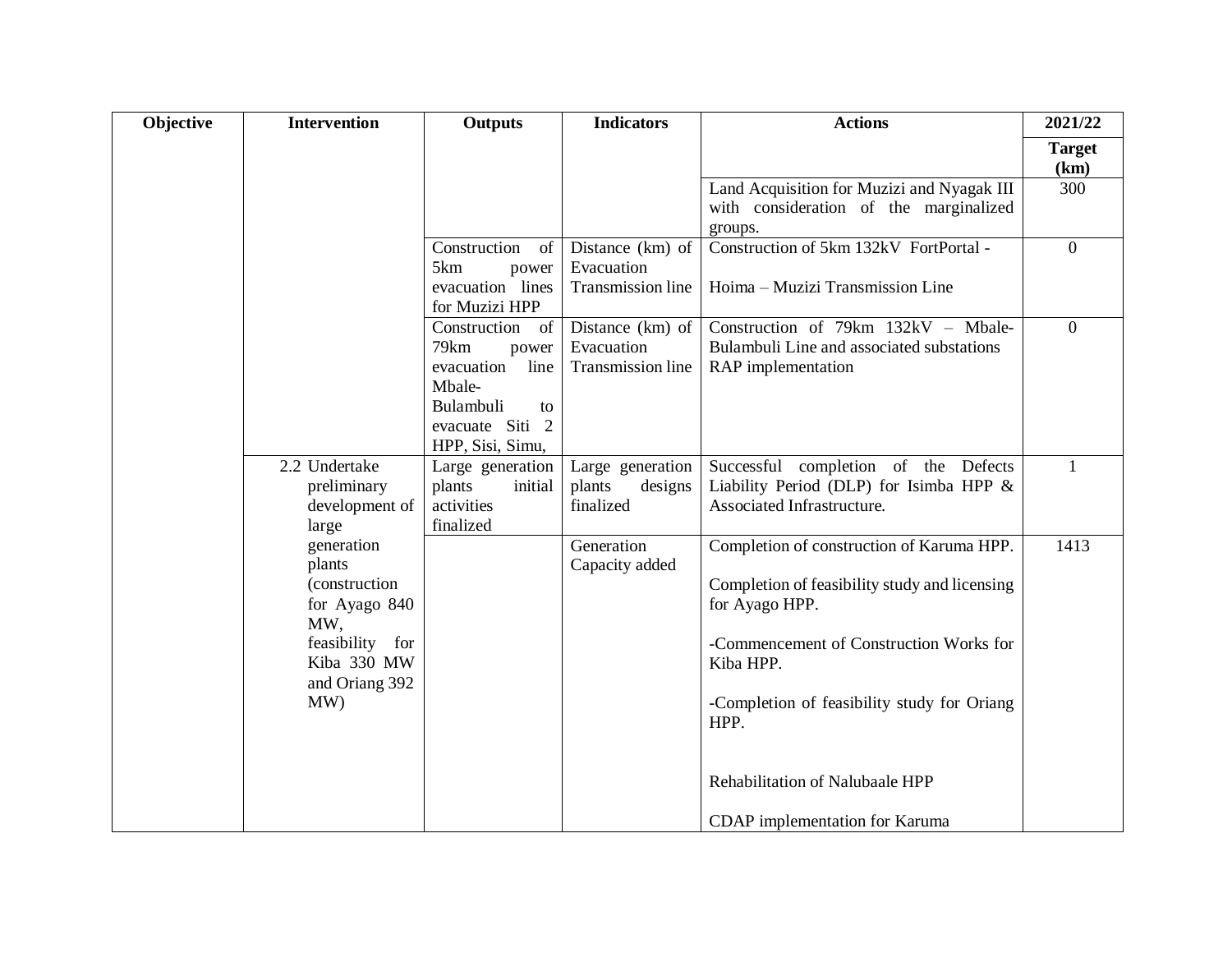| Objective | <b>Intervention</b> | <b>Outputs</b>                                                                                                          | <b>Indicators</b>                                                       | <b>Actions</b>                                                                                                                                    | 2021/22               |
|-----------|---------------------|-------------------------------------------------------------------------------------------------------------------------|-------------------------------------------------------------------------|---------------------------------------------------------------------------------------------------------------------------------------------------|-----------------------|
|           |                     |                                                                                                                         |                                                                         |                                                                                                                                                   | <b>Target</b><br>(km) |
|           |                     |                                                                                                                         |                                                                         | Isimba<br>CDAPimplementation<br>for<br>Hydropower project including Livelihood<br>restoration activities as well as monitoring<br>and supervision |                       |
|           |                     |                                                                                                                         |                                                                         | Assessments of the hydrological river<br>regimes                                                                                                  |                       |
|           |                     |                                                                                                                         | 8MW<br>of solar<br>plant at<br>power<br><b>Busitema</b><br>and<br>Jinja | 4MW Busitema solar power plant<br>4MW in Jinja                                                                                                    | $\Omega$              |
|           |                     | <b>EIA</b><br>recommendations<br>implemented                                                                            | $\overline{of}$<br><b>EIA</b><br>No.<br>recommendations<br>implemented  | Implementation of ESIA management plans<br>Carry out environment audits on projects<br>putting issues of gender and equity into<br>consideration. | $\mathbf{1}$          |
|           |                     | Construction<br>of<br>10km Evacuation<br>for Ayago<br>line<br><b>HPP</b>                                                | Distance (km) of<br>Evacuation<br>Transmission line                     | Construction of 10km Ayago Transmission<br>line<br>Land acquisition with consideration of the<br>marginalised groups.                             | $\overline{0}$        |
|           |                     | Construction<br>of<br>72km<br>Gulu-<br>Agago<br><b>Transmission line</b><br>evacuate<br>to<br>Agago-Achwa<br><b>HPP</b> | Distance $(km)$ of<br>Evacuation<br>Transmission line                   | 132kV<br>Construction of<br>Gulu-Agago<br><b>Transmission line</b>                                                                                | 72                    |
|           |                     |                                                                                                                         | Kilometers of<br>land Valued for<br>Acquisition                         | Valuation for land Acquisition                                                                                                                    | 72                    |
|           |                     |                                                                                                                         |                                                                         | Complete the due diligence study                                                                                                                  | $\mathbf{1}$          |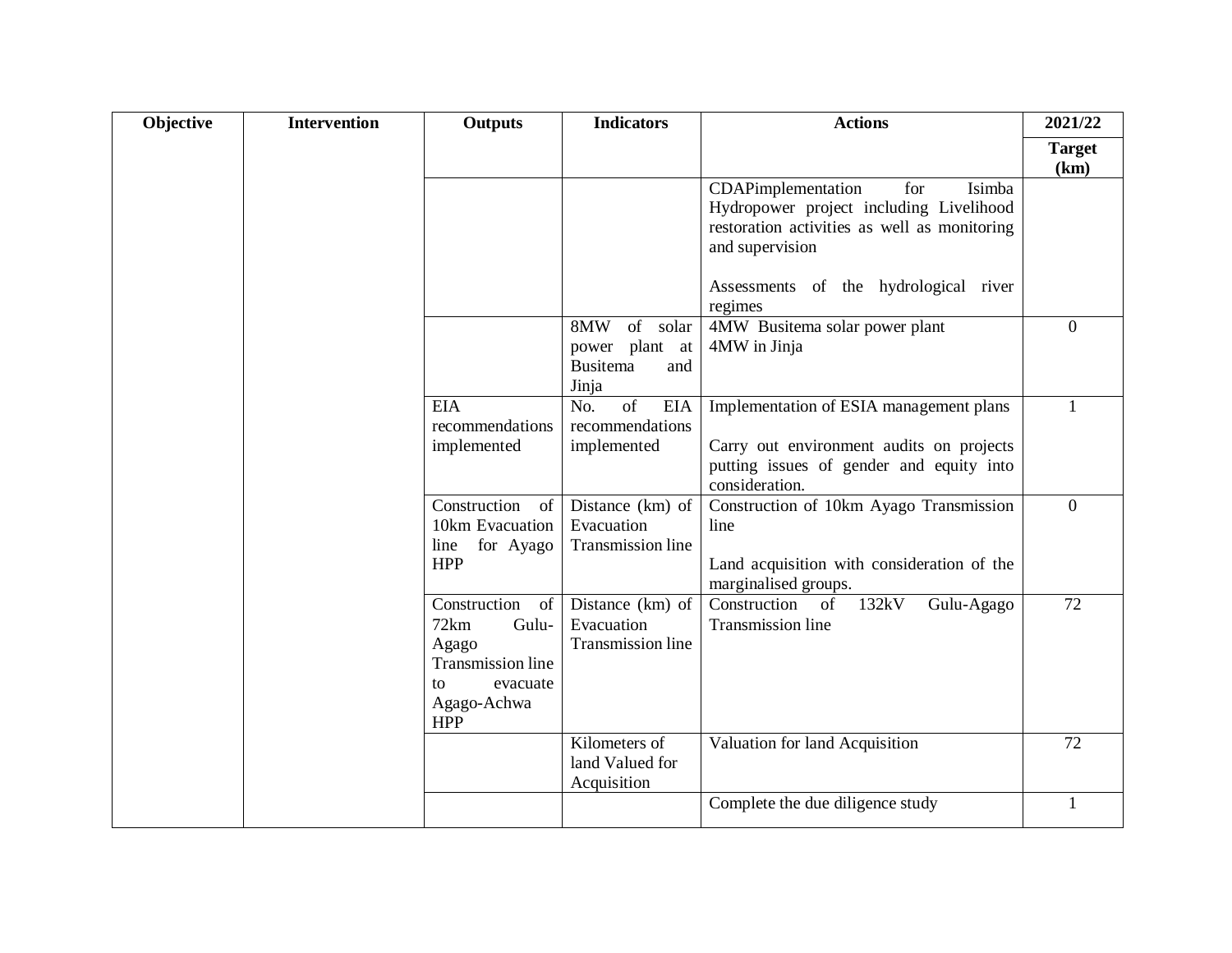| Objective | <b>Intervention</b>                                                                            | <b>Outputs</b>                                           | <b>Indicators</b>                | <b>Actions</b>                                                                                    | 2021/22               |
|-----------|------------------------------------------------------------------------------------------------|----------------------------------------------------------|----------------------------------|---------------------------------------------------------------------------------------------------|-----------------------|
|           |                                                                                                |                                                          |                                  |                                                                                                   | <b>Target</b><br>(km) |
|           |                                                                                                | GOU take over<br>operation of the                        | diligence<br>Due<br>study report | Sign new Power Purchase Agreement and<br><b>New Implementation Agreement</b>                      |                       |
|           |                                                                                                | Namanve thermal                                          | <b>NEW</b>                       | Final Payments to Jacobsen                                                                        |                       |
|           |                                                                                                | power plant<br>$\overline{\phantom{a}}$                  | <b>AGREEMENTS</b>                |                                                                                                   |                       |
|           |                                                                                                | 50MW                                                     | (PPA and IA)<br><b>SIGNED</b>    |                                                                                                   |                       |
|           | Finalise<br>2.3                                                                                | Approvals<br>for                                         | Number<br>of                     | Complete site selection and evaluation                                                            | $\Omega$              |
|           | approvals<br>for<br>construction<br>of<br>$\mathbf{a}$<br>nuclear<br>power<br>generation plant | construction of a<br>nuclear<br>power<br>plant finalized | approvals<br>finalized           | Complete feasibility studies for the Nuclear<br>Power Project                                     |                       |
|           |                                                                                                |                                                          |                                  | Conduct an Environmental and Social<br>Impact Assessment (ESIA) for the nuclear<br>power project. |                       |
|           |                                                                                                |                                                          |                                  | Acquire land for the Nuclear Power Project                                                        |                       |
|           |                                                                                                |                                                          |                                  | Finalise a nuclear fuel supply strategy                                                           |                       |
|           |                                                                                                |                                                          |                                  | Complete a spent fuel and radioactive waste<br>management strategy                                |                       |
|           |                                                                                                |                                                          |                                  | Procure an EPC contractor for the Nuclear<br>Power Project                                        |                       |
|           |                                                                                                |                                                          |                                  | Develop and approve Preliminary Safety<br>Analysis Report                                         |                       |
|           |                                                                                                |                                                          |                                  | Promote nuclear science and applications in<br>health, industry and research.                     |                       |
|           |                                                                                                |                                                          |                                  | Establish a licensing criteria and process for<br>nuclear power plants.                           |                       |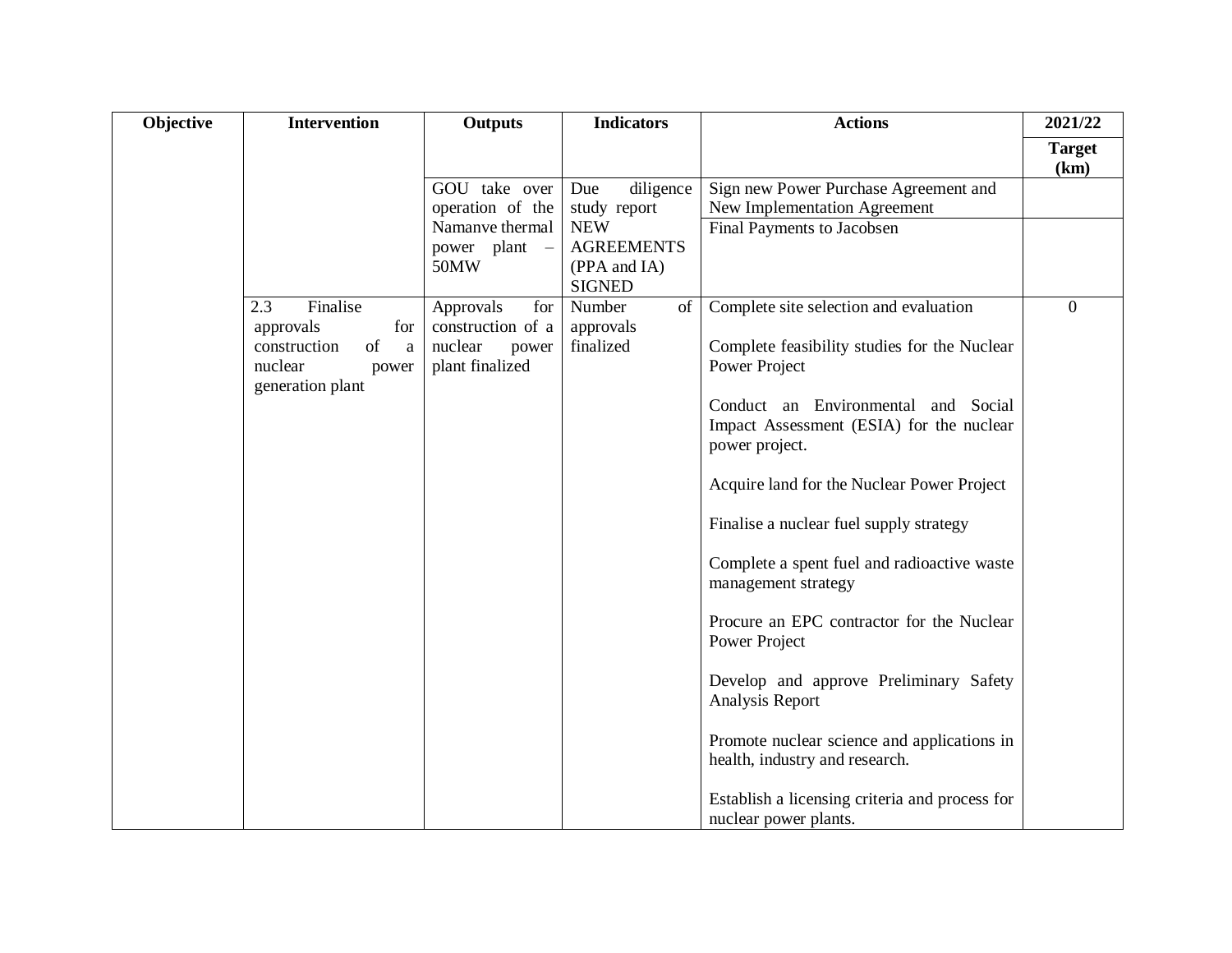| <b>Objective</b>                                     | <b>Intervention</b>                                                     | Outputs                                           | <b>Indicators</b>                                | <b>Actions</b>                                                                                                                                 | 2021/22               |
|------------------------------------------------------|-------------------------------------------------------------------------|---------------------------------------------------|--------------------------------------------------|------------------------------------------------------------------------------------------------------------------------------------------------|-----------------------|
|                                                      |                                                                         |                                                   |                                                  |                                                                                                                                                | <b>Target</b><br>(km) |
|                                                      |                                                                         |                                                   |                                                  | Develop human resources for development<br>and regulation of nuclear power plants.                                                             |                       |
|                                                      |                                                                         |                                                   |                                                  | Enhance and harmonise national capabilities<br>for nuclear and radiological emergency<br>preparedness and response.                            |                       |
|                                                      |                                                                         |                                                   |                                                  | Strengthen<br>international,<br>regional<br>cooperation on nuclear energy.                                                                     |                       |
| 3<br>Increase<br>adoption and use<br>of clean energy | 3.1<br>Construct 200<br>off-grid<br>mini-grids<br>based on<br>renewable | Off-grid<br>mini-<br>grids based on<br>renewable  | No. of off-grid<br>mini-grids<br>constructed     | Construction of mini-grids in Northern and<br>Western Uganda (Budgeted for up)                                                                 |                       |
|                                                      | energies                                                                | energies<br>constructed                           |                                                  | ESIA undertakings                                                                                                                              |                       |
|                                                      |                                                                         |                                                   |                                                  | Sensitizations on productive and safe use of<br>electricity                                                                                    |                       |
|                                                      |                                                                         |                                                   |                                                  | Mini-Grid<br>Implement<br>Financing<br>a<br>Facility/mechanism to support construction<br>of 200 off-grid Mini - Grids                         |                       |
|                                                      |                                                                         |                                                   |                                                  | Land acquisition                                                                                                                               |                       |
|                                                      | 3.2<br>Promote use of<br>new renewable energy<br>solutions (solar water | Increased<br>of<br>deployment<br>renewable<br>new | Number of solar<br>water<br>heaters<br>installed | 1,000 solar water heaters Installed in schools<br>and health units                                                                             | 100                   |
|                                                      | heating, solar drying,<br>solar cookers, wind<br>pumping<br>water       | energy solutions                                  | of<br>No.<br>new<br>renewable energy             | Financial<br>Implement<br>$\mathbf{a}$<br>support<br>mechanism/Facility to facilitate uptake of<br>new renewable energy solutions (solar water |                       |
|                                                      | solutions, solar water<br>pumping solutions)                            |                                                   | solutions<br>including:<br>solar                 | heaters, solar water pumping, irrigation,                                                                                                      |                       |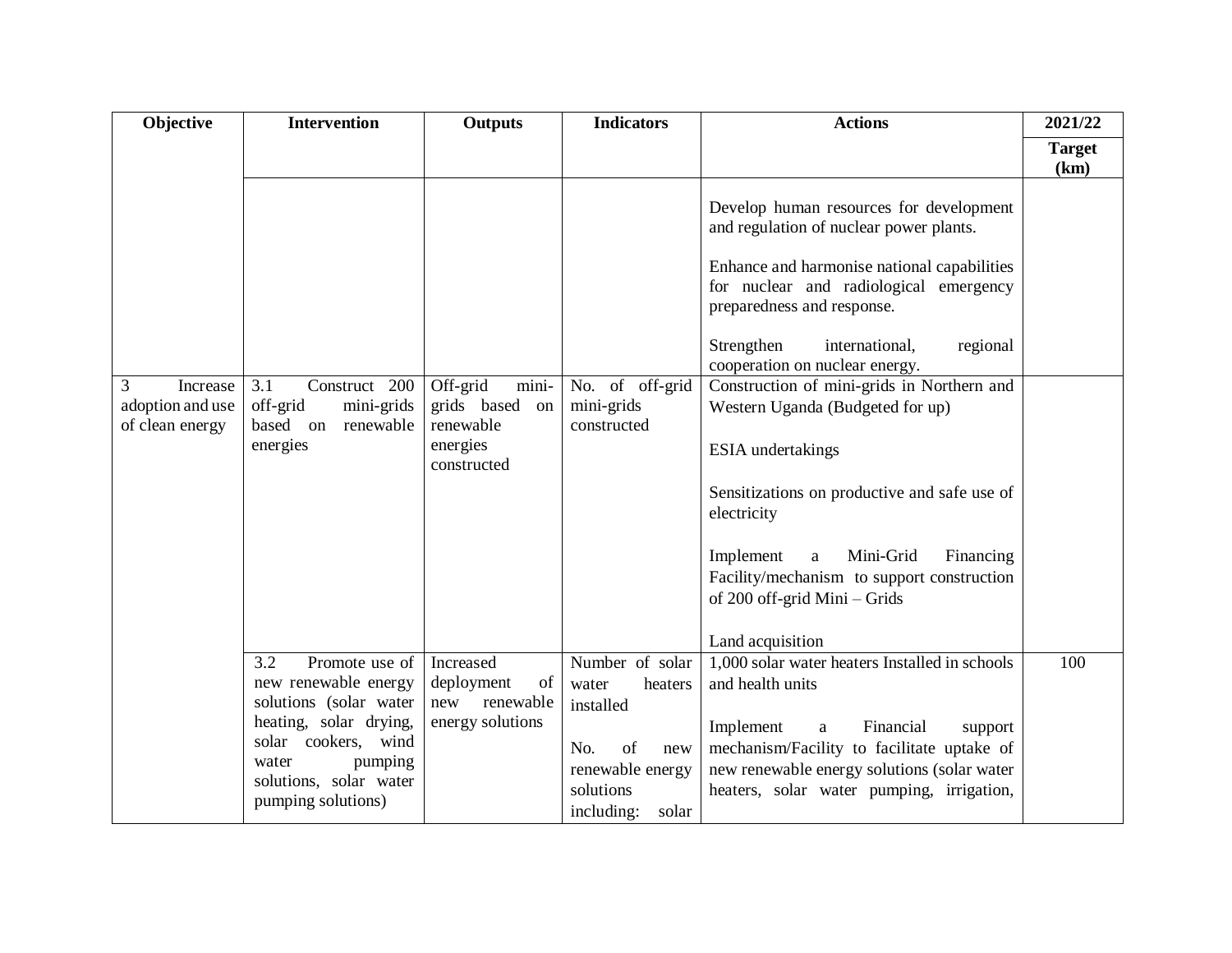| Objective | Intervention | <b>Outputs</b> | <b>Indicators</b>   | <b>Actions</b>                               | 2021/22               |
|-----------|--------------|----------------|---------------------|----------------------------------------------|-----------------------|
|           |              |                |                     |                                              | <b>Target</b><br>(km) |
|           |              |                | heaters,<br>water   | consideration<br>driers) putting into<br>the |                       |
|           |              |                | solar<br>water      | marginalized groups.                         |                       |
|           |              |                | pumping             |                                              |                       |
|           |              |                | solutions,<br>solar |                                              |                       |
|           |              |                | irrigation          |                                              |                       |
|           |              |                | solutions,<br>solar |                                              |                       |
|           |              |                | driers installed    |                                              |                       |
|           |              |                | of<br>No.<br>new    | Develop and implement a Financing Facility   | 5,500                 |
|           |              |                | renewable energy    | to facilitate uptake of new renewable energy |                       |
|           |              |                | solutions           | solutions (solar water heaters, solar water  |                       |
|           |              |                | including:<br>solar | pumping, irrigation, driers)                 |                       |
|           |              |                | water<br>heaters,   |                                              |                       |
|           |              |                | solar<br>water      |                                              |                       |
|           |              |                | pumping             |                                              |                       |
|           |              |                | solutions,<br>solar |                                              |                       |
|           |              |                | irrigation          |                                              |                       |
|           |              |                | solutions,<br>solar |                                              |                       |
|           |              |                | driers installed    |                                              |                       |
|           |              |                | Number<br>$\sigma$  | Solar<br>Implement<br>Financing              | 5,000                 |
|           |              |                | households,         | Facility/mechanisms to address demand side   |                       |
|           |              |                | SMEs connected      | and supply side financing barriers for solar |                       |
|           |              |                | to off-grid solar   | home systems acquisition putting into        |                       |
|           |              |                | for lighting        | consideration the marginalized groups.       |                       |
|           |              |                | Number of solar     | 200 low cost solar driers promoted and       | 40                    |
|           |              |                | dryers, installed   | installed                                    |                       |
|           |              |                | Number<br>of        | 1000 solar cookers promoted and installed    | 200                   |
|           |              |                | cookers installed   |                                              |                       |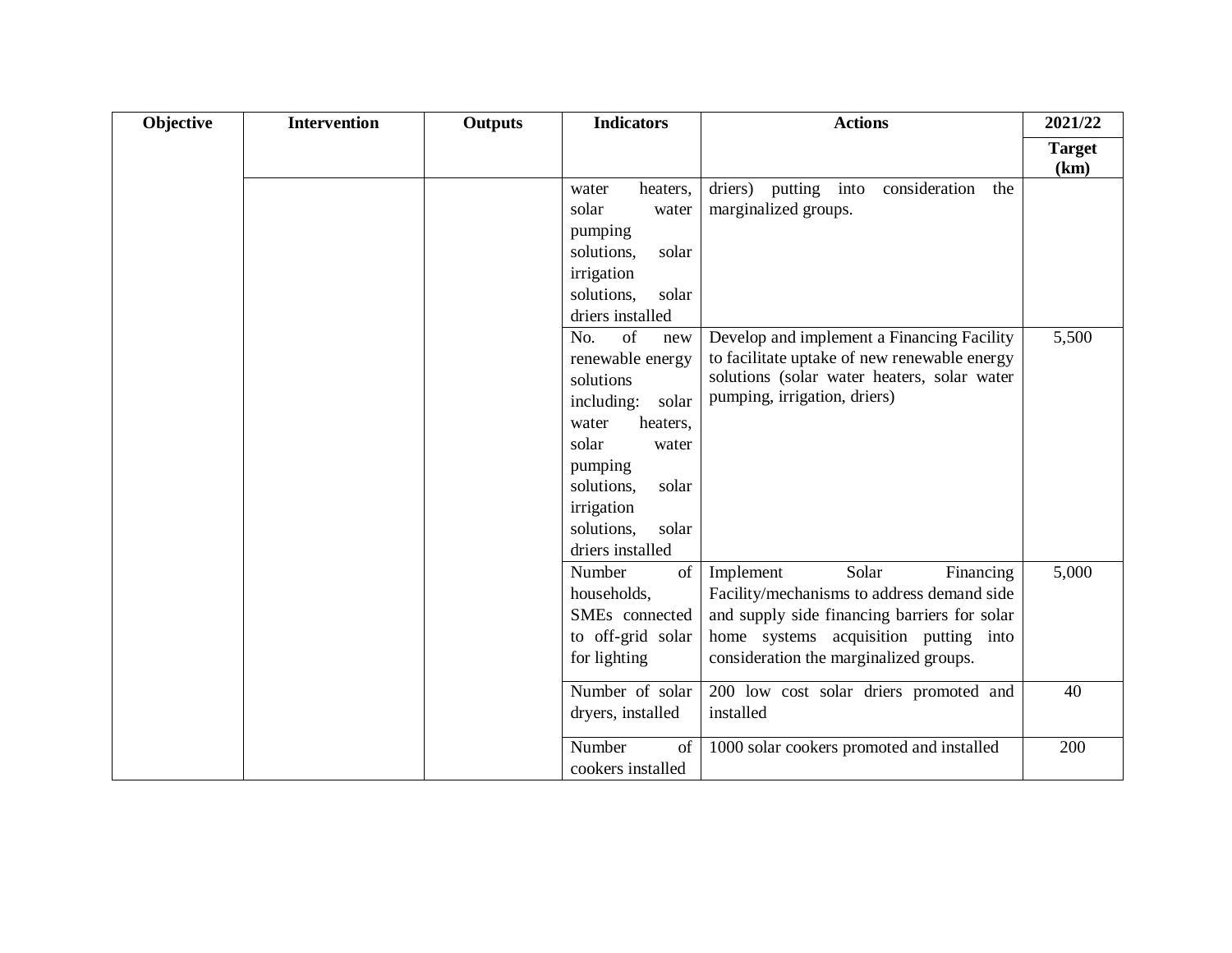| Objective | <b>Intervention</b>                                                                                  | <b>Outputs</b>                                                   | <b>Indicators</b>                                                                   | <b>Actions</b>                                                                                                                                                                   | 2021/22               |
|-----------|------------------------------------------------------------------------------------------------------|------------------------------------------------------------------|-------------------------------------------------------------------------------------|----------------------------------------------------------------------------------------------------------------------------------------------------------------------------------|-----------------------|
|           |                                                                                                      |                                                                  |                                                                                     |                                                                                                                                                                                  | <b>Target</b><br>(km) |
|           |                                                                                                      |                                                                  | Number<br>of<br>killers<br>mosquito<br>installed                                    | 10,000 mosquito killers promoted and<br>disseminated                                                                                                                             | 1,000                 |
|           |                                                                                                      |                                                                  | pumping<br>water<br>systems<br>disseminated                                         | 200 solar water pumping systems promoted<br>and installed                                                                                                                        | 30                    |
|           |                                                                                                      |                                                                  | Number of wind<br>water<br>pumping<br>solutions<br>installed                        | 10 electric wind turbines for water pumping<br>piloted                                                                                                                           | 4                     |
|           | Promote<br>3.3<br>grid<br>connected wind energy<br>systems                                           | Development<br>grid<br>connected<br>pilot wind energy<br>systems | Number of MW<br>of grid connected<br>wind<br>energy<br>systems added to<br>the grid | 1MW of wind turbine power generation<br>plant installed<br>Weather reliability                                                                                                   | $\overline{0}$        |
|           | Adopt the use<br>3.4<br>electric transport<br>of<br>solutions<br>e.g. solar<br>powered motor cycles, | Electric transport<br>solutions<br>promoted                      | Percentage of the<br>electric transport<br>adapted                                  | Two solar electric charging stations for<br>electric cars set up (test lab for batteries and<br>accessories involved: test equipment, test<br>method training and test facility) | $\overline{0}$        |
|           | bicycles and tricycles                                                                               |                                                                  |                                                                                     | Support Two (2) local battery manufacturing<br>factories to producing solar /electric car<br>batteries                                                                           | $\overline{0}$        |
|           | 3.5<br>Develop<br>a.<br>framework<br>for<br>net                                                      | <b>Net</b><br>metering<br>framework                              | Regulations<br>for<br>net metering in                                               | Setup guidelines and specifications for Net<br>metering                                                                                                                          | $\overline{2}$        |
|           | metering                                                                                             | developed                                                        | place                                                                               | 10 electricity grid tied systems without grid<br>export                                                                                                                          | $\overline{2}$        |
|           |                                                                                                      |                                                                  |                                                                                     | 100 small net metering solar systems piloted<br>and tested on the grid                                                                                                           | 20                    |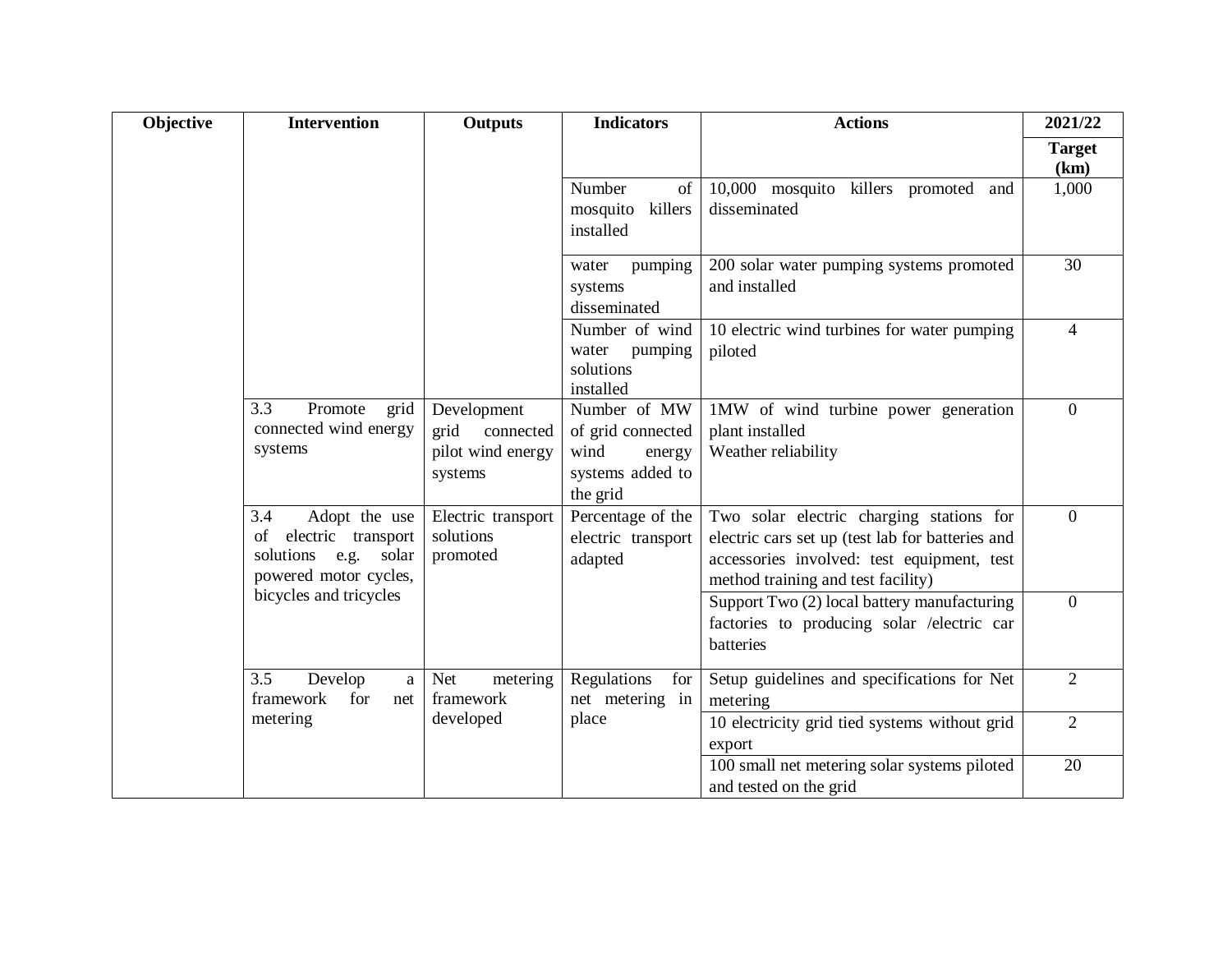| Objective                                                                           | <b>Intervention</b>                                                                                                                                    | <b>Outputs</b>                                  | <b>Indicators</b>                                                                                                                              | <b>Actions</b>                                                                                                                                                                                                                                                                                             | 2021/22               |
|-------------------------------------------------------------------------------------|--------------------------------------------------------------------------------------------------------------------------------------------------------|-------------------------------------------------|------------------------------------------------------------------------------------------------------------------------------------------------|------------------------------------------------------------------------------------------------------------------------------------------------------------------------------------------------------------------------------------------------------------------------------------------------------------|-----------------------|
|                                                                                     |                                                                                                                                                        |                                                 |                                                                                                                                                |                                                                                                                                                                                                                                                                                                            | <b>Target</b><br>(km) |
|                                                                                     | <b>Build</b><br>3.6<br>local<br>technical capacity in<br>renewable<br>energy                                                                           | Technical<br>capacity<br>in<br>renewable energy | Increased skilled<br>energy experts in<br>the sector                                                                                           | Inspection of renewable energy companies,<br>associations, products, installed systems and<br>trouble shooting                                                                                                                                                                                             | 200                   |
|                                                                                     | solutions                                                                                                                                              | solutions built                                 | Number<br>of<br>laboratories<br>established                                                                                                    | 2 laboratories for renewable<br>energy<br>technologies retooled and established                                                                                                                                                                                                                            | $\overline{0}$        |
|                                                                                     |                                                                                                                                                        |                                                 | Number<br>of<br>personnel trained                                                                                                              | 500 technicians, trainers, officers, engineers<br>trained in energy systems                                                                                                                                                                                                                                | 100                   |
|                                                                                     |                                                                                                                                                        |                                                 | Number<br>of<br>Financial<br>Institutions (FIs)<br>supported<br>to<br>develop<br>credit<br>for<br>products<br>renewable energy<br>technologies | Provide Technical Assistance (TA) to local<br>Financial Institutions (FIs) to enhance their<br>capacity in appraising and on-lending for<br>Renewable Energy technologies.                                                                                                                                 | 15                    |
|                                                                                     |                                                                                                                                                        |                                                 | Minimum quality<br>standards<br>for<br>renewable energy<br>solutions in place                                                                  | 10<br>standards<br>for<br>renewable<br>energy<br>technologies<br>developed,<br>updated<br>and<br>reviewed<br>(biofuels,<br>ethanol<br>stoves,<br>insecticidal solar lamp, solar driers, large<br>biogas plant)                                                                                             | 2                     |
| Promote<br>4<br>utilization of<br>energy efficient<br>practices and<br>technologies | 4.1<br>Promote<br>uptake of alternative<br>and efficient cooking<br>technologies (electric<br>cooking, domestic and<br>institutional biogas and<br>LPG | Increased uptake<br>of improved cook<br>stoves  | No.<br>of<br>households using<br>improved<br>cook<br>stoves                                                                                    | Household charcoal stoves disseminated<br>Develop and implement a Financing<br>mechanism to address supply side and<br>demand side financial barriers inhibiting<br>of<br>improved<br>clean<br>uptake<br>cooking<br>technologies<br>(including improved cook<br>stoves, domestic biogas systems and LPGs). | 12,000                |
|                                                                                     |                                                                                                                                                        |                                                 |                                                                                                                                                | Development of cook stoves standards                                                                                                                                                                                                                                                                       | $\overline{2}$        |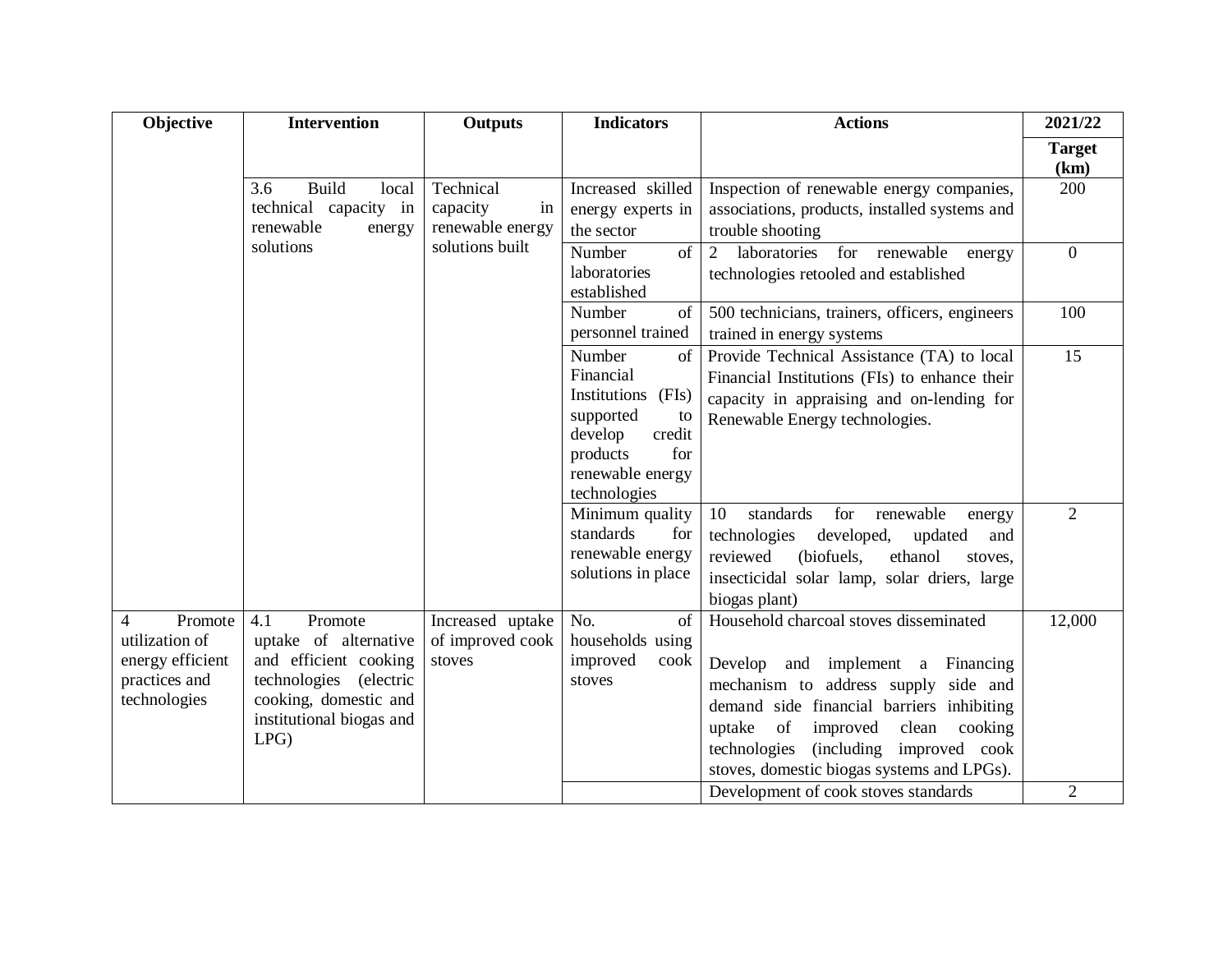| Objective | <b>Intervention</b> | Outputs                                                                   | <b>Indicators</b>                                                                     | <b>Actions</b>                                                                                                                                                     | 2021/22               |
|-----------|---------------------|---------------------------------------------------------------------------|---------------------------------------------------------------------------------------|--------------------------------------------------------------------------------------------------------------------------------------------------------------------|-----------------------|
|           |                     |                                                                           |                                                                                       |                                                                                                                                                                    | <b>Target</b><br>(km) |
|           |                     |                                                                           | Number<br>of<br>standards<br>developed<br>and<br>reviewed                             | production<br>ethanol<br>of<br>Local<br>stoves<br>developed and ethanol stoves disseminated<br>putting into consideration the marginalized<br>groups.              | 1,500                 |
|           |                     |                                                                           |                                                                                       | Grant research to scientist/researcher to<br>develop, test and disseminate high efficient<br>models of biomass cook stoves, briquettes,<br>and charcoal kilns.     | 2                     |
|           |                     |                                                                           |                                                                                       | Motorized briquetting machines systems<br>with<br>carbonize<br>waste<br>component<br>disseminated.                                                                 | 10                    |
|           |                     | Increased<br>utilization<br>of<br>alternative<br>and<br>efficient cooking | Proportion<br>$\sigma$<br>population using<br>alternative<br>and<br>efficient cooking | Dissemination<br>biogas<br>$\sigma$<br>system<br>at<br>households and schools level for cooking.<br>(Replacement of septic tanks for with biogas<br>digester)      | 500                   |
|           |                     | technologies                                                              | technologies<br>(electric cooking,                                                    | Establishment of 2,000 ha of bamboo trees<br>farming for energy in North                                                                                           | 50 ha                 |
|           |                     |                                                                           | domestic<br>and<br>institutional<br>biogas and LPG                                    | Support the establishment of 5 distillers for<br>producing ethanol for cooking and blending                                                                        | $\mathbf{1}$          |
|           |                     |                                                                           |                                                                                       | Schools and institutional using high efficient<br>Fire wood / charcoal stoves disseminated No.<br>of Institutions with improved cook stoves                        | 200                   |
|           |                     |                                                                           |                                                                                       | Increase adoption and transfer of energy<br>efficient<br>technologies<br>into<br>the<br>local<br>population putting into consideration the<br>marginalized groups. | 5                     |
|           |                     |                                                                           |                                                                                       | Increase Research and development into<br>indigenous energy efficient technologies                                                                                 | 6                     |
|           |                     |                                                                           |                                                                                       | Promote uptake of alternative and efficient<br>cooking technologies such as electric                                                                               | 4.5                   |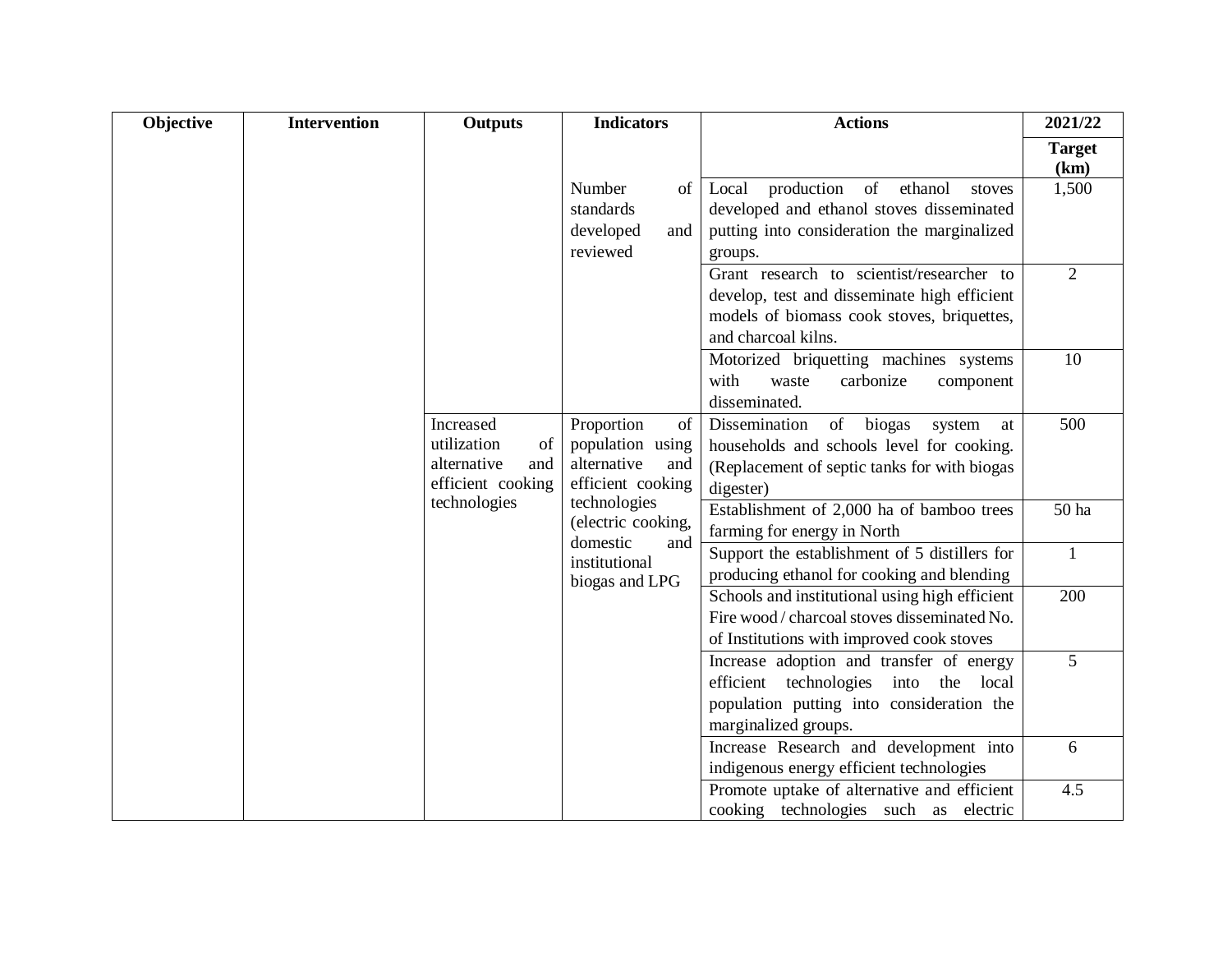| Objective | <b>Intervention</b>  | <b>Outputs</b>   | <b>Indicators</b>                   | <b>Actions</b>                                                     | 2021/22               |
|-----------|----------------------|------------------|-------------------------------------|--------------------------------------------------------------------|-----------------------|
|           |                      |                  |                                     |                                                                    | <b>Target</b><br>(km) |
|           |                      |                  |                                     | cooking (%) putting into consideration the<br>marginalized groups. |                       |
|           |                      |                  |                                     | Bio gas systems at institutional level                             | 20                    |
|           |                      |                  |                                     | Establishment of security Energy woodlots                          | $5\overline{)}$       |
|           |                      |                  |                                     | in districts through bylaws of sustainable                         |                       |
|           |                      |                  |                                     | charcoal production and utilization                                |                       |
|           |                      |                  |                                     | Establishment of energy wood lots in schools                       | 20                    |
|           |                      |                  |                                     | coupled with Energy Efficient stoves.                              |                       |
|           | Invest in LPG<br>4.2 | Increased uptake | Proportion<br>of                    | Promote uptake of LPG for cooking putting                          | 7%                    |
|           | infrastructure       | of LPG           | households                          | into consideration the marginalized groups.                        |                       |
|           |                      |                  | $\mathcal{L}$<br>(7.3millions       |                                                                    |                       |
|           |                      |                  | using LPG                           |                                                                    |                       |
|           |                      |                  | Level<br>of                         | LPG awareness campaigns and usage safety                           | 20%                   |
|           |                      |                  | awareness                           | information disseminated to mapped public                          |                       |
|           |                      |                  | coverage mapped                     | putting into consideration the marginalized                        |                       |
|           |                      |                  | and information                     | groups.                                                            |                       |
|           |                      |                  | disseminated                        |                                                                    |                       |
|           |                      |                  | Number of LPG                       | One million cylinders and accessories                              | 250,0000              |
|           |                      |                  | cylinders<br>and                    | distributed                                                        |                       |
|           |                      |                  | accessories                         |                                                                    |                       |
|           |                      |                  | distributed                         |                                                                    |                       |
|           |                      |                  | Number<br>of                        | Attract investors in LPG infrastructure                            | $\overline{4}$        |
|           |                      |                  | investors                           |                                                                    |                       |
|           |                      |                  | attracted in LPG                    |                                                                    |                       |
|           |                      |                  | infrastructure                      |                                                                    |                       |
|           |                      |                  | Construction<br>of<br>LPG main and  | Construct LPG terminals and wagons                                 |                       |
|           |                      |                  |                                     |                                                                    |                       |
|           |                      |                  | regional<br>plants                  |                                                                    |                       |
|           |                      |                  | completed<br><b>LPG</b><br>business | Develop LPG business case                                          | 20%                   |
|           |                      |                  |                                     |                                                                    |                       |
|           |                      |                  | case developed                      | (Import 2000 tons per year)                                        |                       |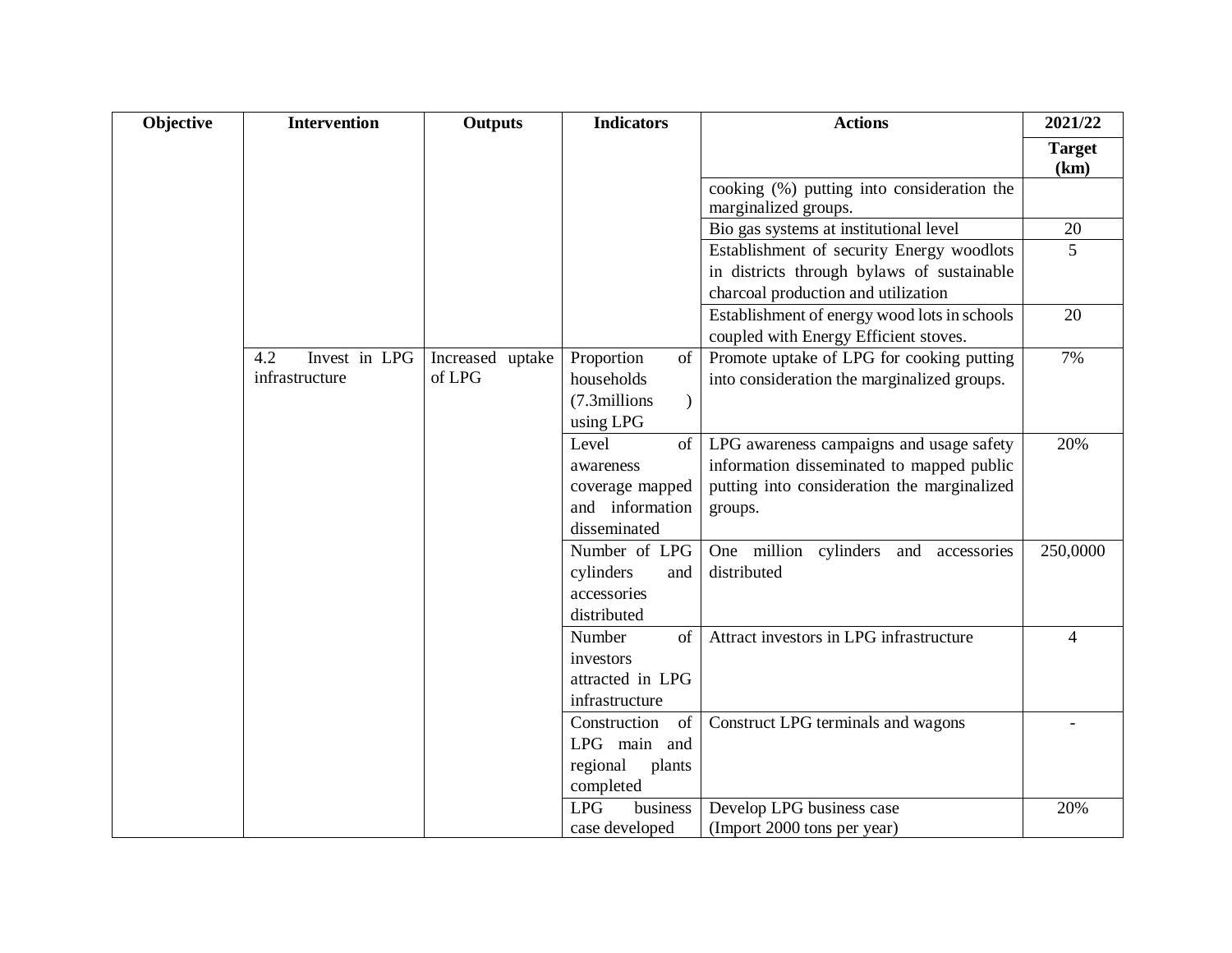| Objective | <b>Intervention</b>                                                                         | Outputs                                                                   | <b>Indicators</b>                                                                          | <b>Actions</b>                                                                                                                                                                                                                                   | 2021/22               |
|-----------|---------------------------------------------------------------------------------------------|---------------------------------------------------------------------------|--------------------------------------------------------------------------------------------|--------------------------------------------------------------------------------------------------------------------------------------------------------------------------------------------------------------------------------------------------|-----------------------|
|           |                                                                                             |                                                                           |                                                                                            |                                                                                                                                                                                                                                                  | <b>Target</b><br>(km) |
|           | 4.3<br>Promote<br>the<br>use of energy efficient<br>equipment for both<br>industrial<br>and | Reduced energy<br>in<br>the<br>losses<br>transmission and<br>distribution | Energy losses                                                                              | Demand side management<br>Reactive power compensation installation                                                                                                                                                                               | 15.26                 |
|           | residential consumers                                                                       | network<br>Increased energy                                               | MW of energy                                                                               | Demand side management                                                                                                                                                                                                                           | 9.2                   |
|           |                                                                                             | saving                                                                    | saved $(\%)$                                                                               | Energy efficiency promotion                                                                                                                                                                                                                      |                       |
|           |                                                                                             |                                                                           |                                                                                            | Enforcement of energy efficiency standards                                                                                                                                                                                                       |                       |
|           |                                                                                             |                                                                           | Number<br>of<br>electric charging<br>transport stations<br>established                     | Develop electric charging stations in cities,<br>tourist sites and Entebbe international airport                                                                                                                                                 | 15                    |
|           | 4.4<br>Introduce<br>Minimum Performance<br>Standards for selected<br>electrical appliances  | Energy<br>Management<br><b>Standards</b><br>integrated                    | Performance<br><b>Standards</b><br>for<br>critical electrical<br>appliances<br>in<br>place | Develop and enforce Minimum Energy<br>Standards (Enforcement of<br>Performance<br>Standards needs Quality Tests in a well-<br>equipped and accredited test lab: Test<br>equipment, test method training for analysts<br>and designed test rooms) | 4                     |
|           |                                                                                             |                                                                           |                                                                                            | Electrical<br>Enhancement of the<br>Test<br>laboratory to conduct efficiency tests on the<br>selected appliances                                                                                                                                 | $\overline{2}$        |

| <b>Objective</b>            | <b>Intervention</b>                                                                    | <b>Target</b>                                            |
|-----------------------------|----------------------------------------------------------------------------------------|----------------------------------------------------------|
| and utilization of Projects | Increase access Energy for Rural Transformation phase three (ERT III)                  | 100% completion of the Project and closure of financing. |
| electricity                 | Uganda Rural electricity access project(UREAP) funded  <br>by African Development Bank | 100% completion of the Project and closure of financing. |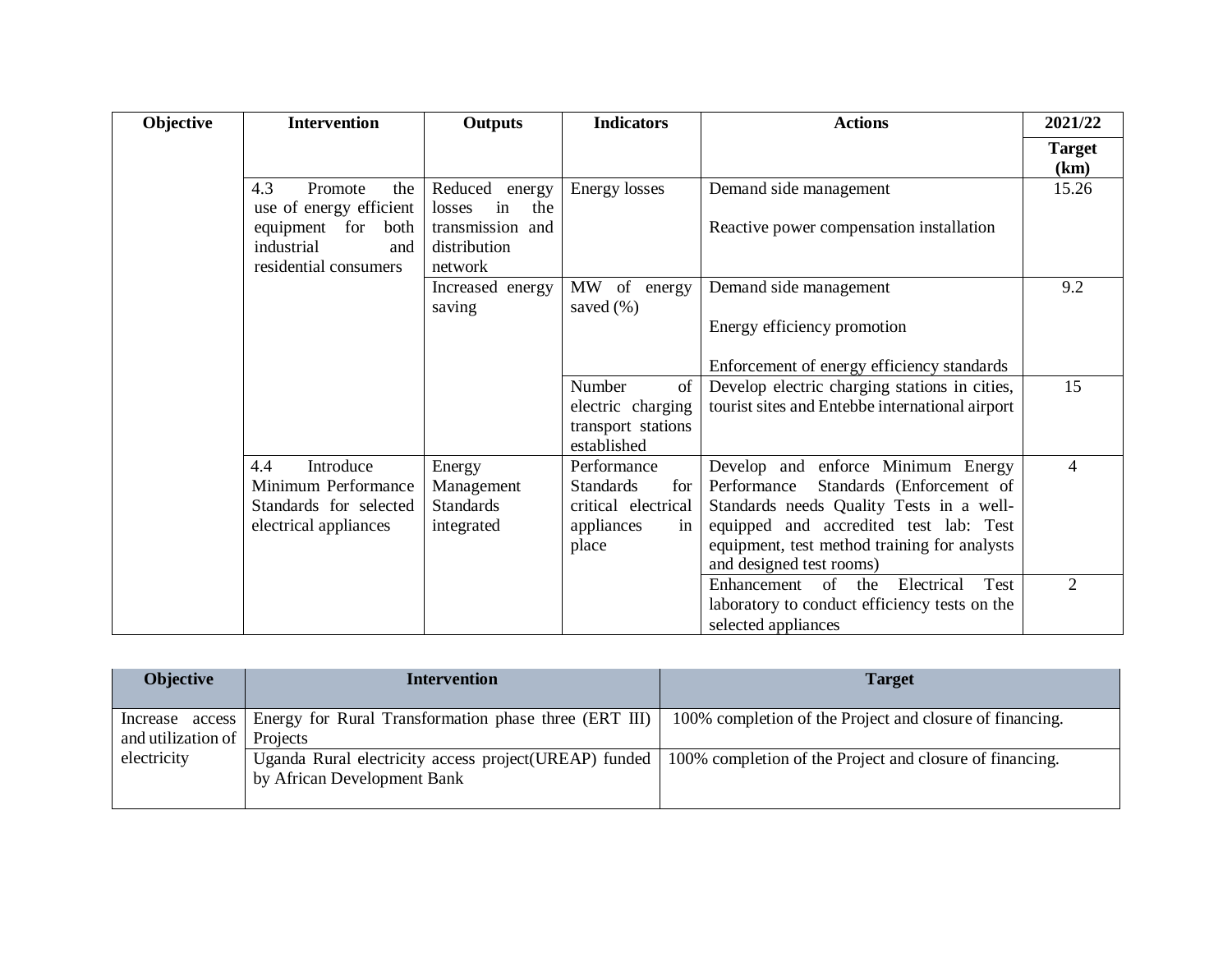| <b>Objective</b> | <b>Intervention</b>                                                                                                                                                                                                                                                                                                                  | <b>Target</b>                                            |
|------------------|--------------------------------------------------------------------------------------------------------------------------------------------------------------------------------------------------------------------------------------------------------------------------------------------------------------------------------------|----------------------------------------------------------|
|                  | Bridging The Demand Suppy Gap Through<br>1517<br>Accelerated Bridging Rural Electrification Programme<br><b>Ugand Rural Electricity Access Project;</b>                                                                                                                                                                              | 100% completion of the Project and closure of financing. |
|                  | <b>GoU 8 Lots</b>                                                                                                                                                                                                                                                                                                                    | 100% completion of the Project and closure of financing. |
|                  | Non-Get-Fit Hydro Power Plants and Rural Electrifaction<br>projects in the environs of GET-Fit projects located in<br>Bundibugyo, Kabarole and Kasese                                                                                                                                                                                | 100% completion                                          |
|                  | Power Evacuation and Grid Interconnection for Global<br>Energy Transfer Feed in Tariff (GET-Fit) projects in<br>Uganda LOT A: Grid Interconnection Project (Sindila and<br>Ndughutu in Bundibugyo District) - 104km                                                                                                                  | 100% completion                                          |
|                  | LOT B: Construction of Muzizi B Sub Station and Power<br>Evacuation lines for Bukinda and Lower Nkusi<br>Hydropower Projects in Kibaale District under two lots.<br>Lot A: construction of 60km of 33kv overhead line from<br>lower Nkusi and Bukinda hydro power stations to<br>interconnect with the proposed substation at Muzizi | 100% completion                                          |
|                  | Lot B: supply and installation of equipment for the<br>substation including civil works                                                                                                                                                                                                                                              | 100% completion                                          |
|                  | Supervision Consultancy Services for the BDSBGAREP -<br><b>EPTISA</b>                                                                                                                                                                                                                                                                | 100% completion                                          |
|                  | Cross-Border Towns of Nimule and Kaya in South Sudan<br>and Environs                                                                                                                                                                                                                                                                 | 100% completion                                          |
|                  | ERT III package A projects                                                                                                                                                                                                                                                                                                           | 50% completion                                           |
|                  | Project targeting SMEs                                                                                                                                                                                                                                                                                                               | 100% completion                                          |
|                  | Line maintenance and upgrade under service territories                                                                                                                                                                                                                                                                               | 100% supply of required materials.                       |
|                  | Electrification of Buvuma<br>lake<br>Victoria<br>on<br>in<br>Uganda(1.8kms of submarine cable 185sqmm 3C)                                                                                                                                                                                                                            | 100% completion                                          |
|                  | Electrification of Sigulu Islands on Lake Victoria lakes in<br>Uganda(1.8kms of submarine cable 185sqmm 3C)                                                                                                                                                                                                                          | 100% completion                                          |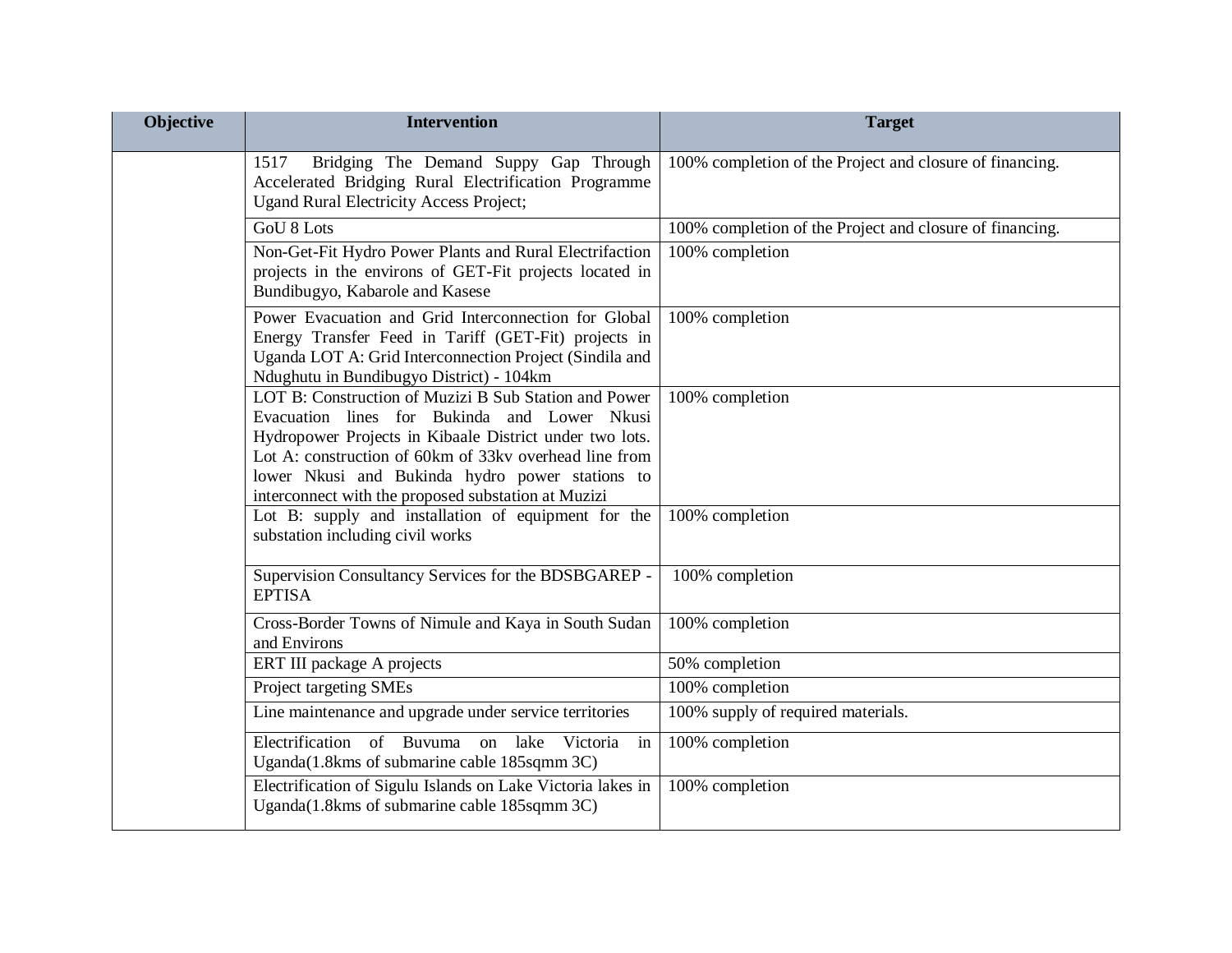| <b>Objective</b> | <b>Intervention</b>                                                                                                                                      | <b>Target</b>                                          |
|------------------|----------------------------------------------------------------------------------------------------------------------------------------------------------|--------------------------------------------------------|
|                  | Wayleaves compensation                                                                                                                                   | 100% settlement PAPs on IDB, BADEA/OFID and AfDB Lines |
|                  | Court awards                                                                                                                                             | 100% settlement                                        |
|                  | 1. Construct 25 off-grid mini-grids in Lamwo District                                                                                                    | 100% completion                                        |
|                  | 2. Construct 15 off-grid mini-grids in Rakai and Isingiro<br><b>Districts</b>                                                                            | 100% completion                                        |
|                  | 3. Construct 6 off-grid mini-grids in Kasese and Rubirizi<br><b>Districts</b>                                                                            | 100% completion                                        |
|                  | 4. Support Private Sector Development of off-grid mini-<br>grids (Winch Energy, Equatorial Power, NRECA,<br>Kanyegaramire, Kyamugarura and new projects) | 100% completion                                        |
|                  | 5. Development of standards for solar systems and<br>implementation of quality assurance framework                                                       | 100% completion                                        |
|                  | 6. Get Access mini-grid project jointly funded by KfW                                                                                                    | 100% completion                                        |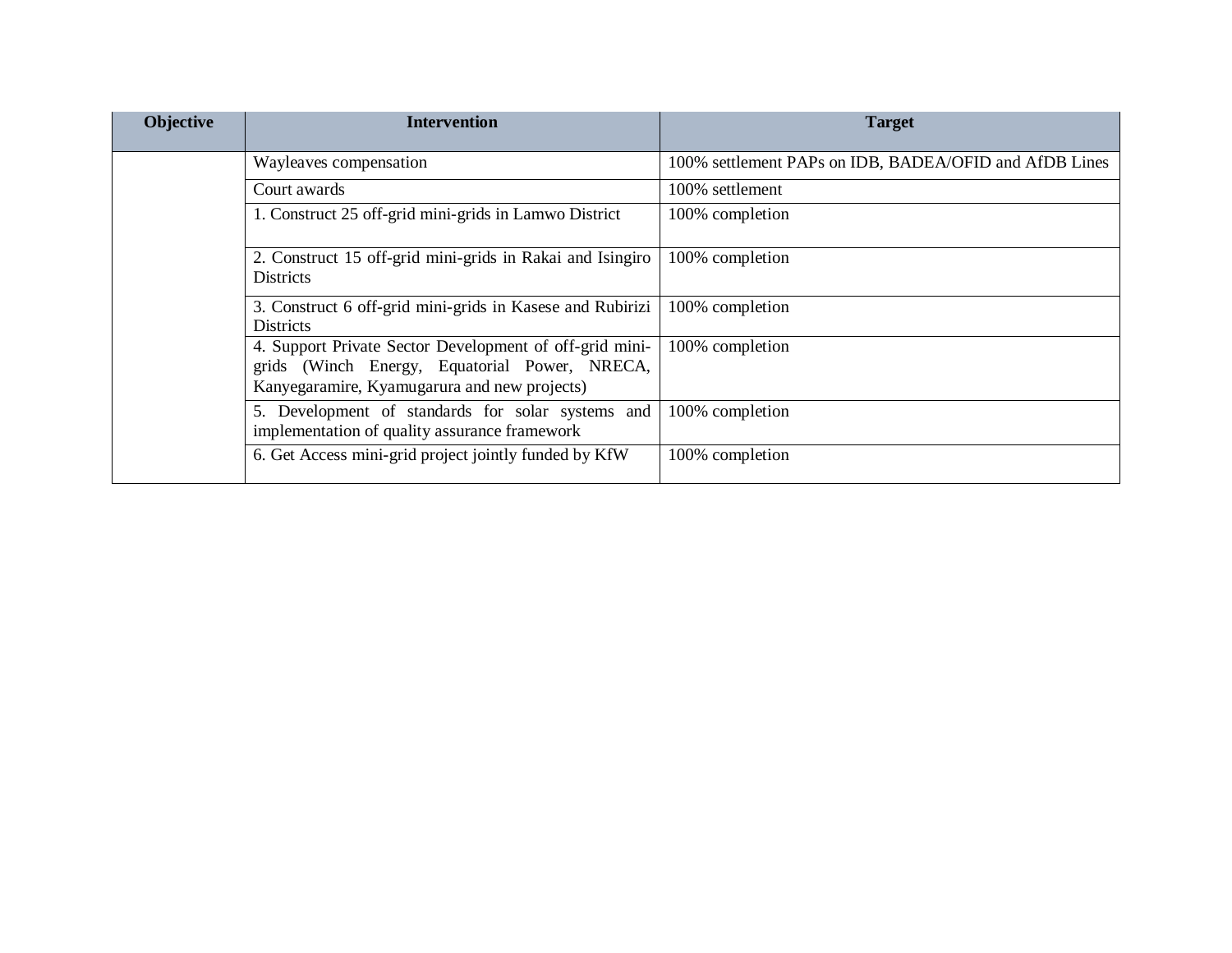## **E: Programme Challenges in addressing gender and equity issues for FY 2021/22**

### **i) Gender and Equity**

#### **Issue of Concern**:

- a) Limited awareness on the impacts of the different energy sources and technologies on women, Men, youth and PWDs
- b) Lack of a gender strategy and action plan, limited capacity to undertake regular gender analyses
- c) Low representation and participation of women in the energy sector,
- d) Vulnerability of women and girls to sexual and gender-based violence (SGBV) around energy project sites, at workplaces and during biomass collection
- e) Inconsistency in the generation of gender, sex and age disaggregated energy statistics (GSDD) and Limited awareness of the value of gender mainstreaming in the energy sector.
- f) Prolonged exposure to unclean energy emissions due to limited mobility that renders many PWDs largely home-bound
- g) Low level of access to electricity especially in rural areas
- h) Lack of adequate gender –based baseline data for various programme interventions
- i) Low income levels especially in rural areas impacts on energy access level with a disproportionate effect women and girls
- j) Some of the women and men in rural areas still consider electricity a luxury and therefore do not see the ne to utilize modern energy services
- k) Issues of affordability and accessibility have long remained large challenges in implementing and addressing gender and equity. The biggest population in the rural electrification project areas cannot afford and sustain on-grid electricity.

# Planned Interventions

- a. Establish and implement a comprehensive integrated gender-sensitive, poverty alleviation strategy and action plan.
- b. Undertake capacity building on gender equality, women's empowerment, gender analysis targeting PWDs too.
- c. Undertake to collect Gender (PWDs) and Sex Disaggregated data, gender audits and analysis of the sector activities.
- d. Provide guidelines and technical support on gender-responsive planning and budgeting targeting PWDs
- e. Promote affirmative action to increase female and PWDs participation, career guidance and role models mentoring programmes in schools and tertiary institutions to increase uptake of science subjects by girls.
- f. Develop and implement a Sustainable Energy Response Plan for refugees and host communities under the Comprehensive Refugee Response Framework
- g. Institute measures that require contractors to incorporate local content in their employment scheme targeting young people, both male and female.
- h. Develop local energy sector workforce and skills through internships and apprenticeships involving young people.

Budget Allocation (Billion): 2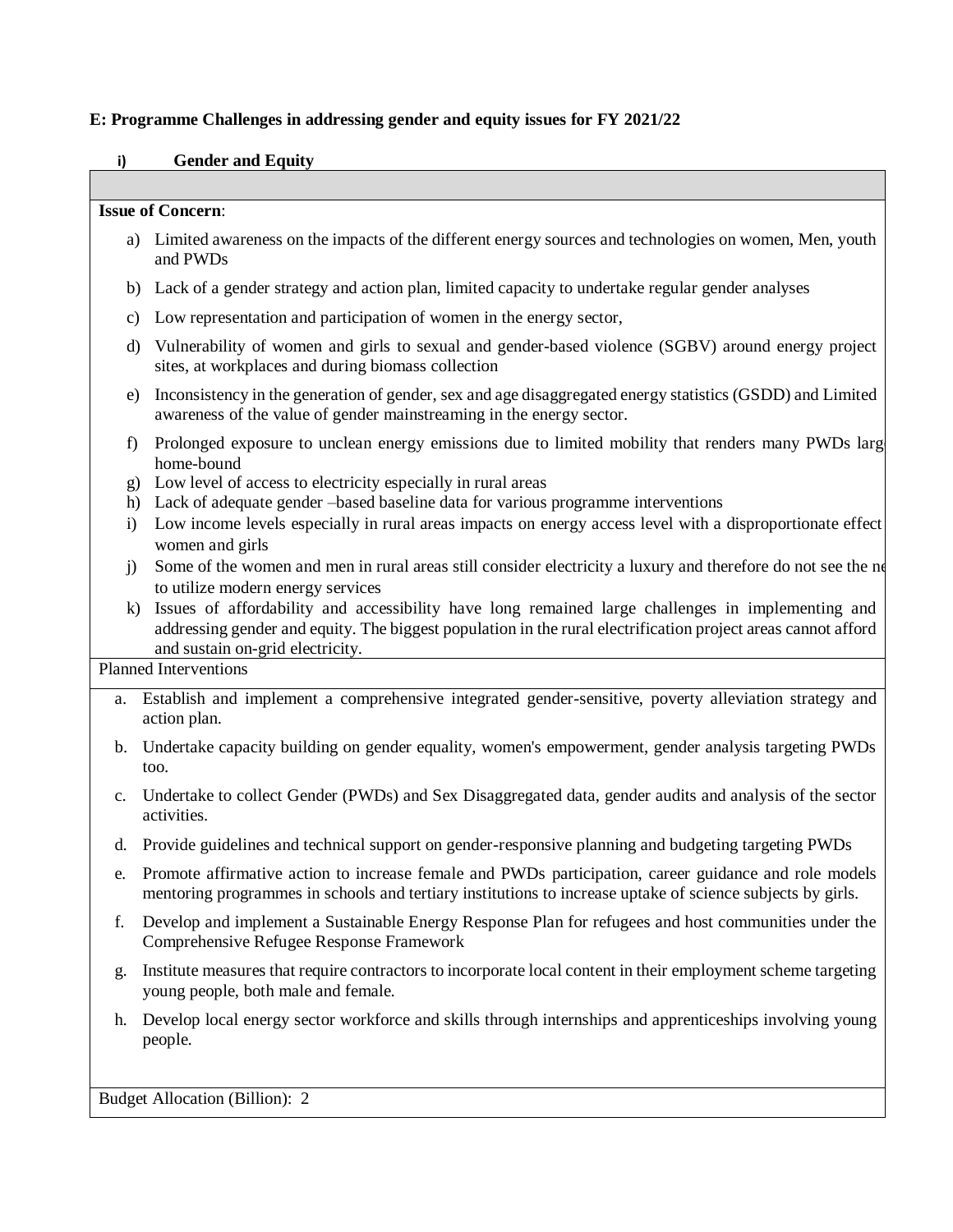### **ii) HIV/AIDS**

**Issue of Concern**: Limited Access to HIV/AIDS information and services, Inadequate technical capacity to plan and implement HIV and AIDS, Lack of baseline data to guide HIV/AIDS Planning and Lack of HIV/AIDS Monitoring and Evaluation System and action plan.

Planned Interventions

- 1) Raise awareness on HIV risk, prevention, treatment and psychosocial support,
- 2) Mobilize and sensitize contractors, support HIV testing and counseling services at workplaces, in projects and communities
- 3) Implement social welfare schemes specifically for persons living with HIV (PLWHIV), staff and their families
- 4) Mainstream HIV and AIDS in sectoral policies, plans, projects and budgets
- 5) Develop and implement an HIV and AIDS Action Plan and strategy with M&E aligned to the priorities of the National HIV and AIDS Strategic Plan
- 6) Mainstreaming HIV and AIDS variables to baseline data collection for Environment and Social Impact **Assessments**

Budget Allocation (Billion) : 1.6

### **iii) Environment**

**Issue of Concern**: Environmental degradation, waste management, information dissemination and stakeholder

engagement, obsolete technology and limited compliance to health, Safety, Social and environment Standards and

Laws

- a) Indoor and outdoor air, water and noise pollution, and landscape and catchment degradation
- b) Impacts on biodiversity and ecosystems, involuntary displacement of persons and impacts on physio-cultural heritage and resources, e.g. tourism and spiritual sites/objects
- c) Waste generation and disposal issues, including solar e-waste
- d) Limited awareness and appreciation of OSH issues in the public and private sectors, increased health and safety risks in energy project areas and inadequate technical capacity in OSH

### Planned Interventions

- a) Undertake Environmental and Social Impact Assessments, cumulative Impact Assessments, Strate Environmental Assessments of energy plans, programmes and policies, and Health Impact Assessments as well as Risk Assessments.
- b) Develop and implement biodiversity management plans, biodiversity offsets, strategies and enforce environment restoration of project sites.
- c) Develop a resettlement action framework; ensure timely implementation of resettlement action plans and swift transparent and equitable compensation for acquired land.
- d) Implement Livelihood Restoration Plans, Community development action plans (CDAPs), and catchm management plans.
- e) Develop and enforce implementation of physio-cultural management plans.